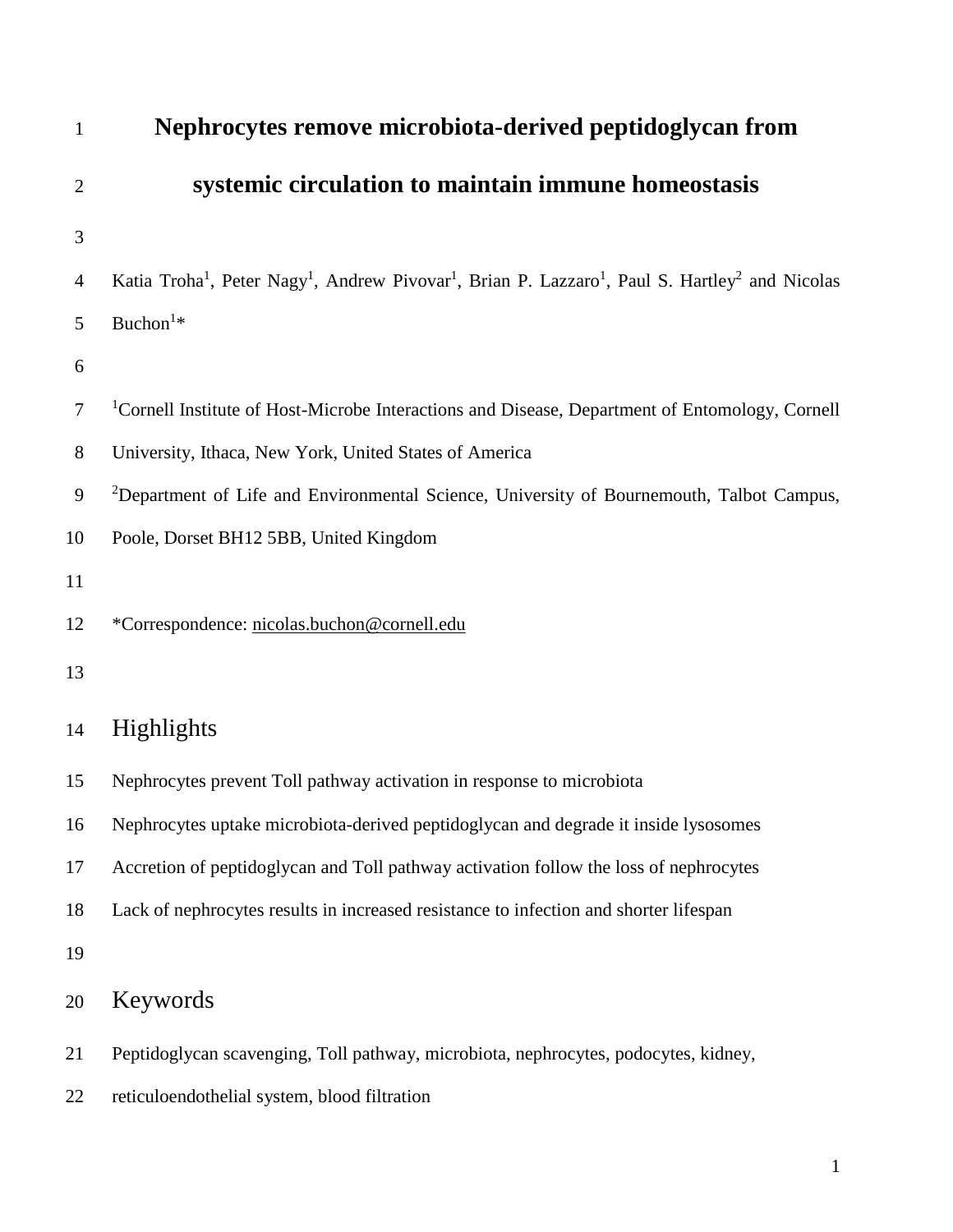# **SUMMARY**

 Preventing aberrant immune responses against the microbiota is essential for organismal health. Here, we examined the role of hemolymph (insect blood) filtration in regulating systemic responses to microbiota-derived PAMPs. *Drosophila* deficient for the transcription factor *Klf15* are viable but lack nephrocytes—a cell type with molecular, anatomical, and functional similarity to the glomerular podocyte of the vertebrate kidney. *Klf15* mutants displayed constitutively elevated Toll pathway activity, and as a consequence, were both shorter-lived and more resistant to infection. We found that nephrocytes uptake Lys-type peptidoglycan from systemic circulation and target it to lysosomes. Without nephrocyte function, microbiota-derived peptidoglycan accumulated in circulation, triggering Toll pathway activation in the absence of infection. These results unveil a role for insect blood filtration in the maintenance of immune homeostasis in the presence of microbiota and identify a potential root cause for the chronic immune activation observed in animals suffering from impaired blood filtration.

- 
- 
- 
- 
- 
- 
- 
- 
- 
-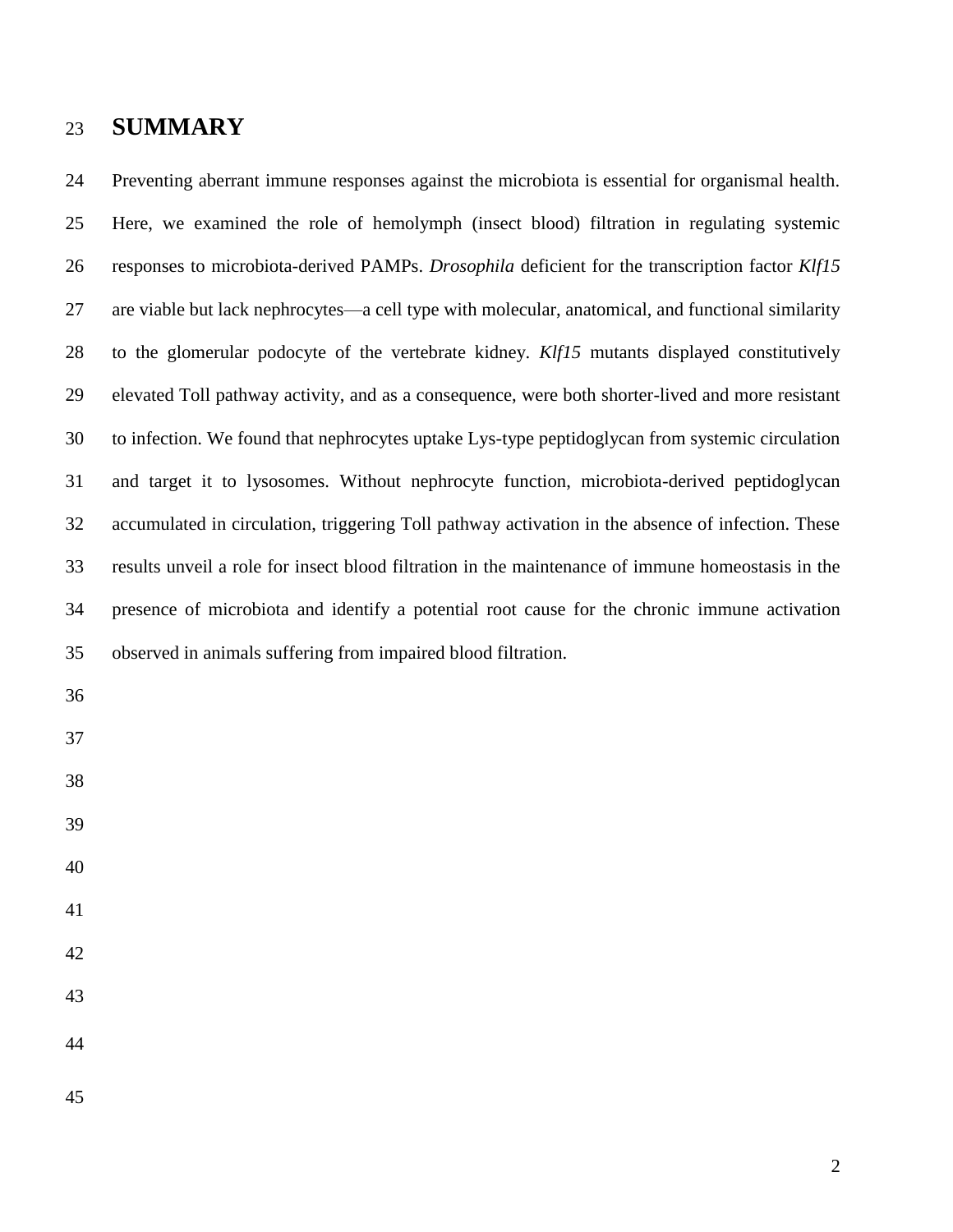# **INTRODUCTION**

 As the first line of defense against invading microorganisms, the innate immune system senses and responds to both pathogen-associated molecular patterns (PAMPs) and damage-associated molecular patterns (DAMPs) (Kim Newton, 2012). Peptidoglycan, a major constituent of the microbial cell wall, is an immune-stimulatory PAMP found in all bacteria, pathogenic or not. Following infection, detection of PAMPs in systemic circulation triggers a cascade of immune reactions that can ultimately lead to sepsis (Cecconi et al., 2018). Even in the absence of infection, organisms do not live in a sterile environment. For instance, the animal gut harbors numerous microbial species, which constitute the microbiota. A consequence of the presence of microbiota is the translocation of microbiota-shed PAMPs from the gut lumen into systemic circulation. This is a phenomenon that has been documented in a variety of organisms, including both *Drosophila* and mammals (Capo et al., 2017; Clarke et al., 2010; Corbitt et al., 2013; Gendrin et al., 2009; Paredes et al., 2011; Zaidman-Remy et al., 2006). Considering that microbiota-derived PAMPs, such as peptidoglycan, are found in circulation, regulating their systemic concentration is critical to the maintenance of immune homeostasis. The kidneys are key regulators of blood composition. Therefore, we hypothesized that they could play a major role in regulating systemic immune responses to circulating, microbiota-derived PAMPs. Here, we examined this hypothesis using the *Drosophila melanogaster* nephrocyte as a model.

 *Drosophila* is a powerful system to study innate immune responses to both pathogens and gut microbes (Buchon et al., 2014; Liu et al., 2017). To resist infection, *Drosophila* relies on both cellular and humoral innate immune responses. The cellular response consists of encapsulation and phagocytosis, while the humoral response involves the melanization cascade and the synthesis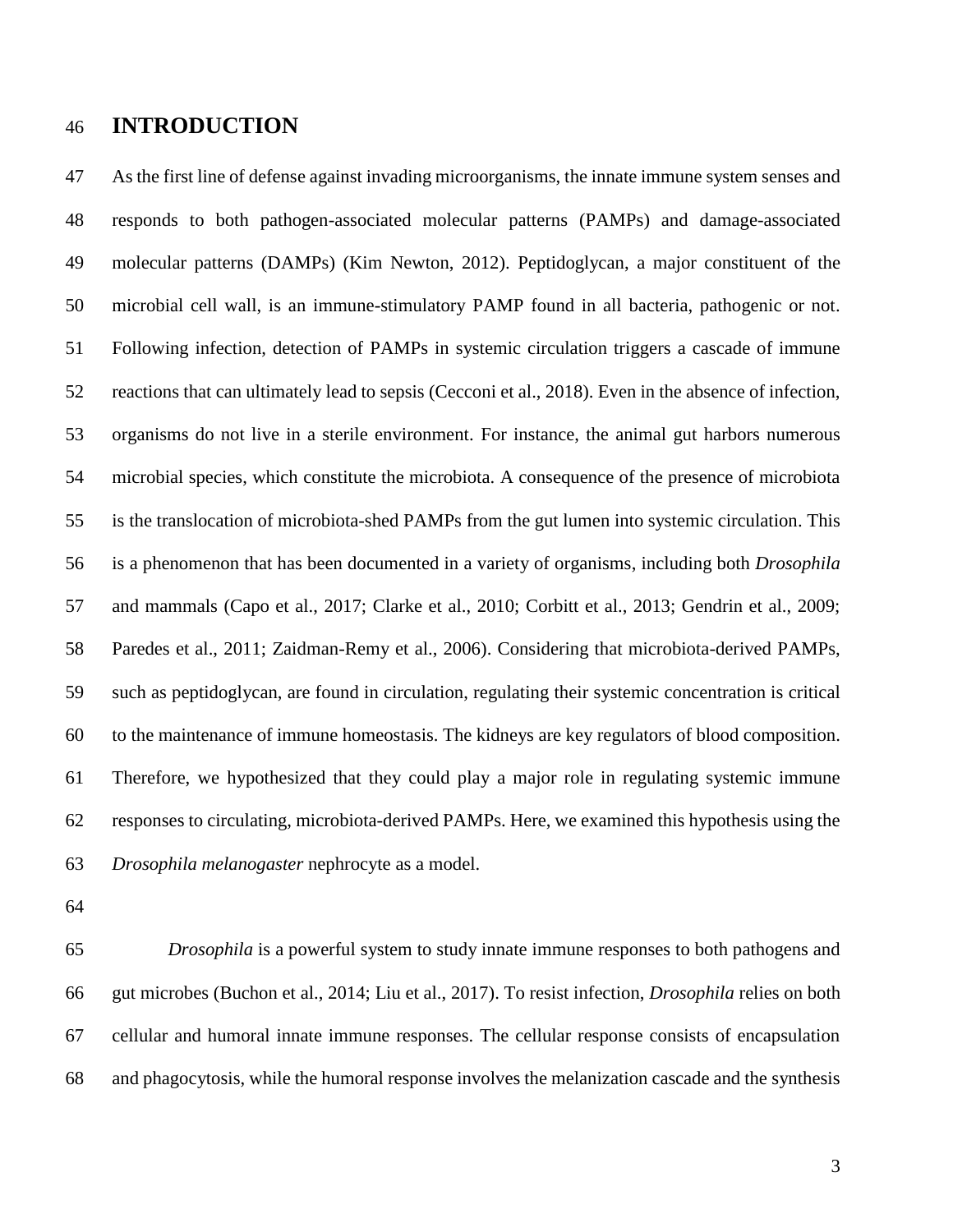of antimicrobial peptides (AMPs) by the fat body (an organ analogous to the liver and adipose tissue of mammals). Production of AMPs is controlled by two principal signaling cascades, the Toll and Imd pathways. Both pathways are activated in response to peptidoglycan (PGN): Lys- type PGN from Gram-positive bacteria triggers the Toll pathway, while DAP-type PGN from Gram-negative bacteria and certain Gram-positive bacilli induces the Imd pathway (Buchon et al., 2014). In the fly, peptidoglycan is detected by peptidoglycan recognition proteins (PGRPs). PGRP- LC and PGRP-LE sense DAP-type PGN, and PGRP-SA recognizes Lys-type PGN (Kaneko et al., 2006; Michel et al., 2001). Additionally*, Drosophila* possesses several immune mechanisms to both shape the microbiota and prevent excessive immune responses upon detection of microbial stimuli (Basbous et al., 2011; Cao et al., 2013; de Gregorio et al., 2002; Gordon et al., 2008; Levashina et al., 1999; Maillet et al., 2008; Scherfer et al., 2008; Thevenon et al., 2009). In the case of the Imd pathway, these mechanisms include negative regulators that avert excessive immune activation in response to the microbiota. For instance, the transcription factor Caudal suppresses Imd-dependent expression of AMPs in the gut, thereby shaping microbiota composition (Ryu et al., 2008). Another regulator, Pirk, sequesters PGRP-LC to prevent its exposure to microbiota-derived PGN and subsequent activation of the Imd pathway (K. Aggarwal et al., 2008; Kleino et al., 2008; Lhocine et al., 2008). Finally, secreted PGRPs with amidase activity scavenge and degrade immunostimulatory DAP-type PGN in order to block Imd activation (Paredes et al., 2011). A notable example of this is PGRP-LB, which is released into the hemolymph to degrade translocated, microbiota-derived PGN, thus preventing systemic immune activation (Paredes et al., 2011; Zaidman-Remy et al., 2006). Although the Toll pathway also responds to the presence of peptidoglycan, little is known about the mechanisms that suppress Toll activation in response to microbiota.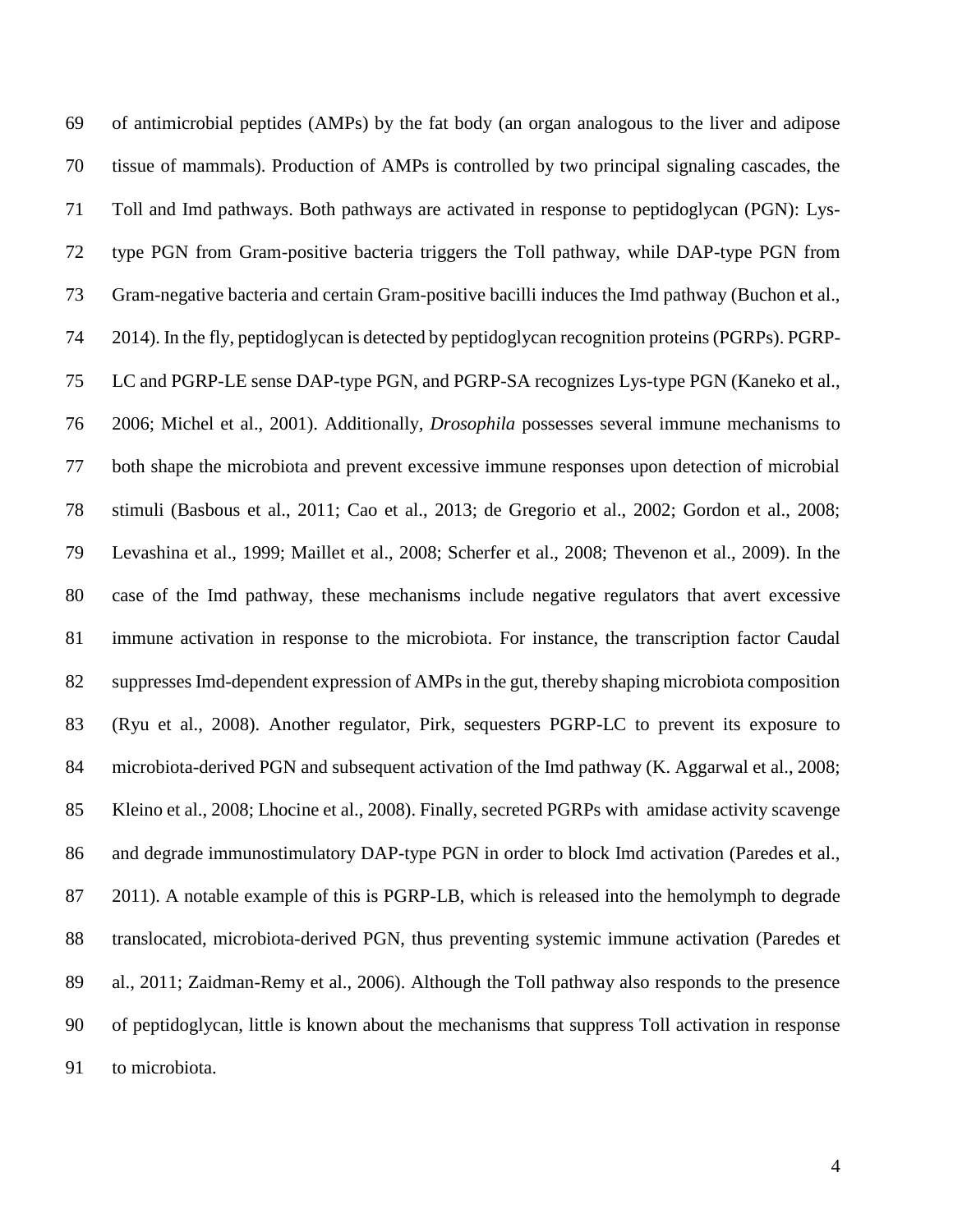The excretory system of *Drosophila* is composed of nephrocytes, which regulate hemolymph (extracellular fluid analogous to blood) composition by filtration followed by filtrate endocytosis, and Malpighian tubules, which modify and secrete urine (Denholm et al., 2009; Hartley et al., 2016). *Drosophila* nephrocytes can be divided into two distinct groups: the garland cells, which appear as a necklace-like structure surrounding the esophagus, and the pericardial cells that form two rows of cells flanking the heart (S. K. Aggarwal and King, 1967; Crossley, 1972; Na and Cagan, 2013). In the adult stage, pericardial nephrocytes serve as the primary filtration units (Zhang et al., 2013). Hemolymph filtration occurs in a stepwise manner. First, hemolymph is filtered across the nephrocytes' negatively charged basement membrane and a specialized filter known as the nephrocyte diaphragm. The filtrate then enters the lacunae, also known as the labyrinthine channels, which extend several microns into the nephrocyte's cortical region (Kosaka and Ikeda, 1983). It is in these chambers where the filtrate is finally endocytosed by nephrocytes (Denholm et al., 2009). Nephrocytes possess significant molecular, anatomical, and functional similarities to the glomerular podocyte, a cell type of the mammalian kidney important for the kidney's filtration function (Weavers et al., 2009; Zhuang et al., 2009). Both podocytes and nephrocytes possess a slit diaphragm and act as size- and charge-selective filters in the sequestration of materials from the blood and hemolymph (Reiser and Altintas, 2016; Weavers et al., 2009). The *Drosophila* ortholog of mammalian *Klf15*, a transcription factor required for podocyte differentiation (Mallipattu et al., 2012), is restricted to and essential for nephrocyte differentiation and function (Ivy et al., 2015). Flies mutant for *dKlf15* are viable but lack both garland and pericardial nephrocytes in the adult, making it an excellent tool to study the impact of hemolymph filtration on immune function (Ivy et al., 2015).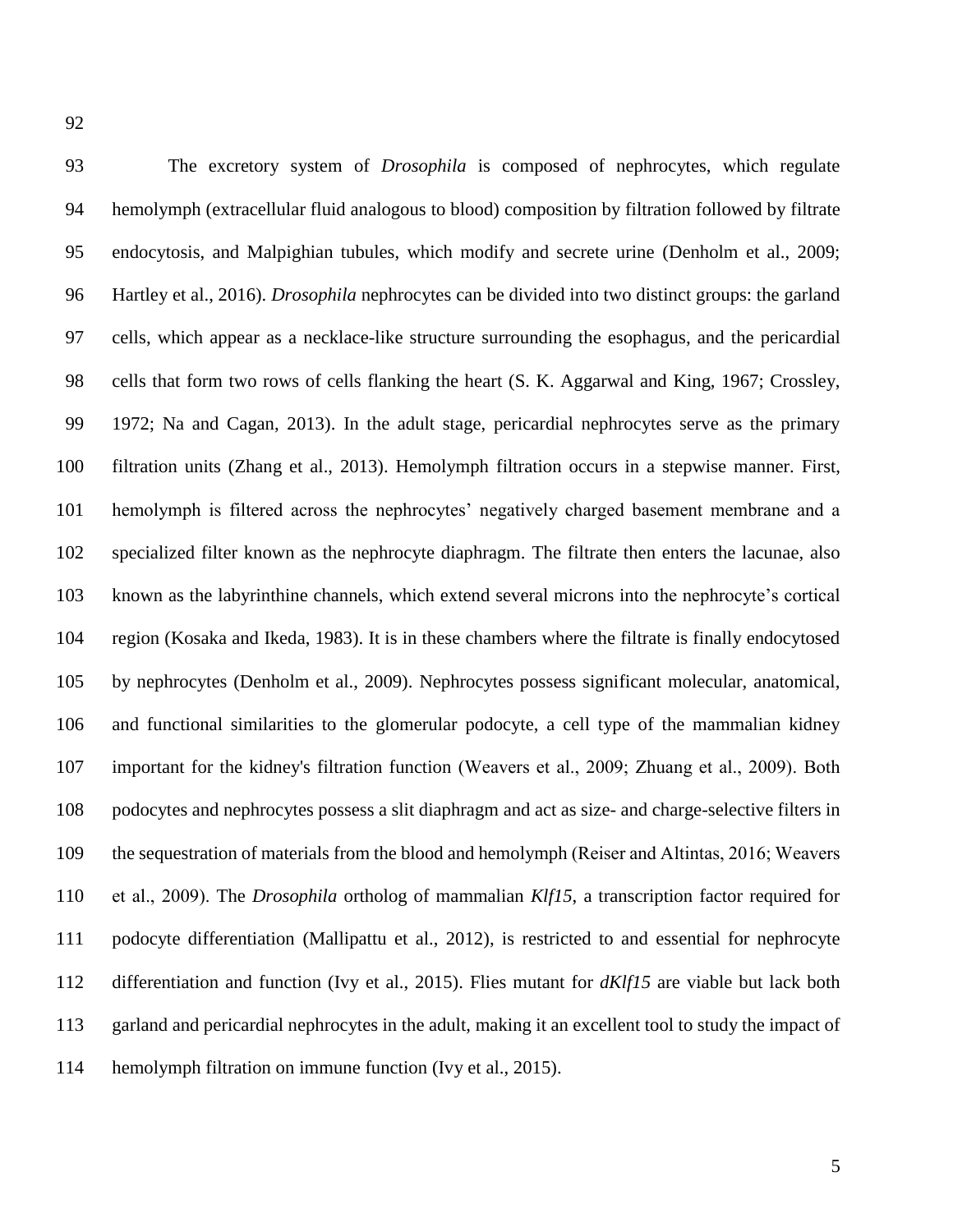Here, we examined the role of blood (hemolymph) filtration by the fly's podocytes in the maintenance of immune homeostasis. We found that flies devoid of nephrocytes (*dKlf15* mutants), or with diminished nephrocyte function, were more resistant to a variety of microbial infections. Flies mutant for *dKlf15* exhibited improved survival upon infection but also a shorter lifespan stemming from abnormal Toll pathway activation. Aberrant Toll signaling in *dKlf15* mutant flies was dependent on the presence of microbiota carrying Lys-type peptidoglycan. Microbiota-derived PGN accumulated in the hemolymph of these flies, triggering chronic stimulation of the Toll pathway. In wildtype flies, microbiota-derived Lys-type peptidoglycan found in systemic circulation was taken up by nephrocytes via endocytosis and degraded within lysosomes. Thus, renal filtration of microbiota-derived peptidoglycan maintainsimmune homeostasis in *Drosophila*, a function likely conserved in mammals.

## **RESULTS**

## *Klf15* **mutants are less susceptible to microbial infection**

 In order to evaluate the role of hemolymph (analogous to mammalian blood) filtration in immune function and homeostasis, we turned to flies mutant for the transcription factor  $K\ell f15$  ( $K\ell f15^{NN}$  null allele), which lack nephrocytes. First, we confirmed the previously published result that *Klf15* mutants fail to develop nephrocytes (Figure 1A) (Ivy et al., 2015). Our data also showed that *Klf15* mutants exhibited a significantly shorter basal lifespan compared to wildtype (WT) controls of the same genetic background (Figure 1B). Despite having a curtailed life expectancy, *Klf15* mutants survived sterile wounding comparably to WT animals (Figure 1C-1G). To determine whether immune competence was affected by the loss of hemolymph filtration, we conducted survival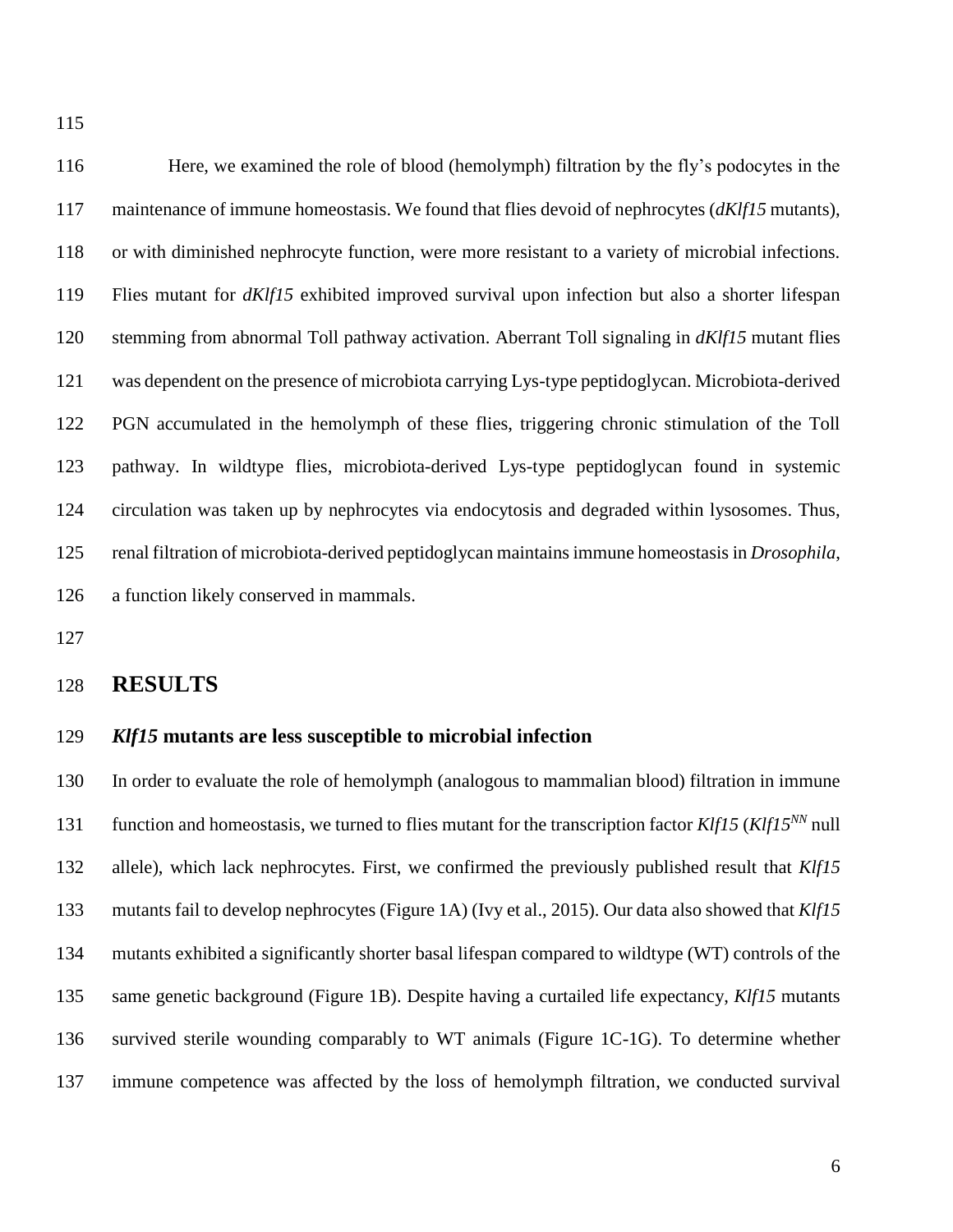assays with *Klf15* mutants following systemic infection with the bacterial pathogens *Serratia marcescens* Type strain, *Salmonella typhimurium*, *Listeria innocua*, *Enterococcus faecalis*, *Staphylococcus aureus*, and *Providencia rettgeri*. *Klf15* mutants displayed significantly increased survival against five of these infections (Figures 1C-1G). The only exception was infection with *P. rettgeri*, to which the mutant proved more sensitive (Figure S1A). We did not observe a survival phenotype following challenge with two fungal agents, *Metarhizium anisopliae* and *Beauveria bassiana* (Figures S1B-S1C). Overall, these results suggest that *Klf15* mutants are broadly protected against systemic infection by bacterial pathogens.

 To verify that the enhanced survival observed in the *Klf15* mutant was a direct consequence of the loss of nephrocytes, we generated nephrocyte-deficient flies through complementary means. Using the nephrocyte-specific driver *Dot-Gal4*, we knocked down *Klf15* expression throughout development (*Dot-Gal4 > UAS-Klf15-IR*), which results in adult flies lacking nephrocytes (Ivy et al., 2015). Upon infection with *S. aureus* and *E. faecalis*, these flies also displayed increased survival relative to the WT controls, confirming our earlier findings (Figure 1H and Figure S1D). Next, we set out to determine whether the survival phenotype of *Klf15* mutants resulted from loss of hemolymph filtration in the mutant or from a developmental defect associated with the loss of nephrocytes. To distinguish between the two possibilities, we took advantage of the fact that adult- specific loss of *Klf15* halts the endocytic function of mature nephrocytes (Ivy et al., 2015). We knocked down *Klf15* specifically during the adult stage using the conditional, nephrocyte- and heart-specific driver *Hand-Gal4ts* (*Hand-Gal4ts > UAS-Klf15-IR*) and infected these flies separately with *S. aureus* and *E. faecalis*. Diminishing the endocytic competence of adult nephrocytes by *Klf15* knockdown was sufficient to increase survival to infection with both bacteria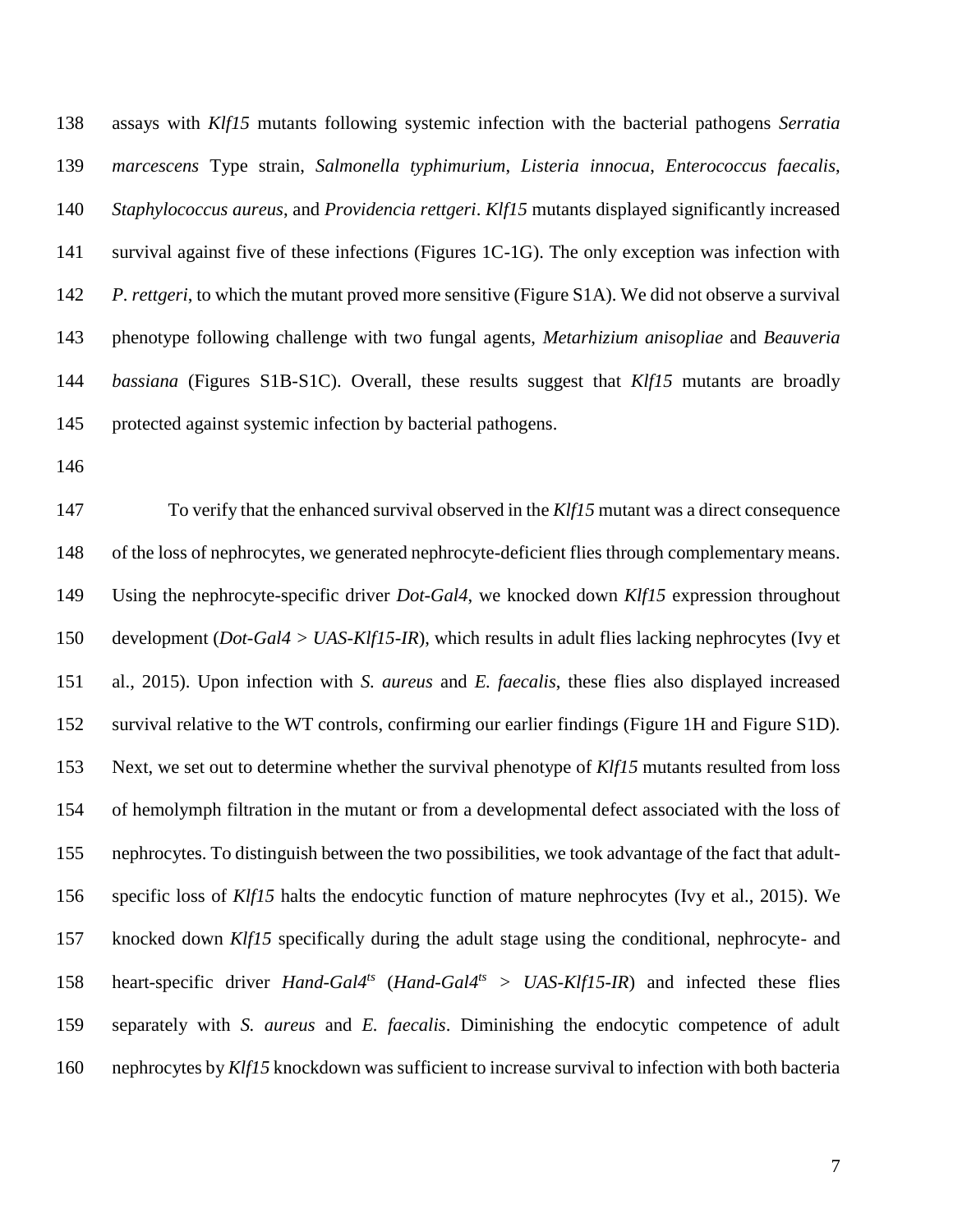(Figure 1I and Figure S1E). Altogether, our results support the conclusion that loss of nephrocyte function generally increases survival against microbial infection.

# *Klf15* **mutants are more resistant to infection, independent of phagocytosis and melanization**

 Multicellular organisms employ two complementary strategies to combat infection: resistance, to eliminate microbes, and disease tolerance, to allow them to withstand the infection and/or its deleterious consequences (Ayres and Schneider, 2011). To determine whether the improved survival of *Klf15* mutants was due to an increase in disease tolerance, we compared the *BLUD* of WT and *Klf15* mutants following infection with *S. aureus* and *E. faecalis*. *BLUD*, which stands for bacterial load upon death, represents the maximal quantity of bacteria that an infected fly can sustain before it dies (Duneau et al., 2017), and is therefore one measure of disease tolerance. We found that control flies and *Klf15* mutants die carrying similar numbers of each bacterium tested (Figure S2A), indicating that this marker of disease tolerance is not altered in the mutant. Next, we tested whether the survival advantage of the mutant stemmed from improved resistance to infection. We monitored bacterial load during the course of *S. aureus*, *E. faecalis*, *S. marcescens*, *L. innocua*, and *S. typhimurium* infections (Figure 2A-2B and Figure S2B-D). *Klf15* mutants carried significantly lower bacterial burdens than wildtype flies as soon as 3 h post-infection with *S. aureus*, 4.5 h after challenge with *E. faecalis*, and 6 h post-inoculation with *S. marcescens*, *L. innocua*, and *S. typhimurium*, demonstrating that flies without nephrocytes are more resistant to pathogens in the early stages of infection.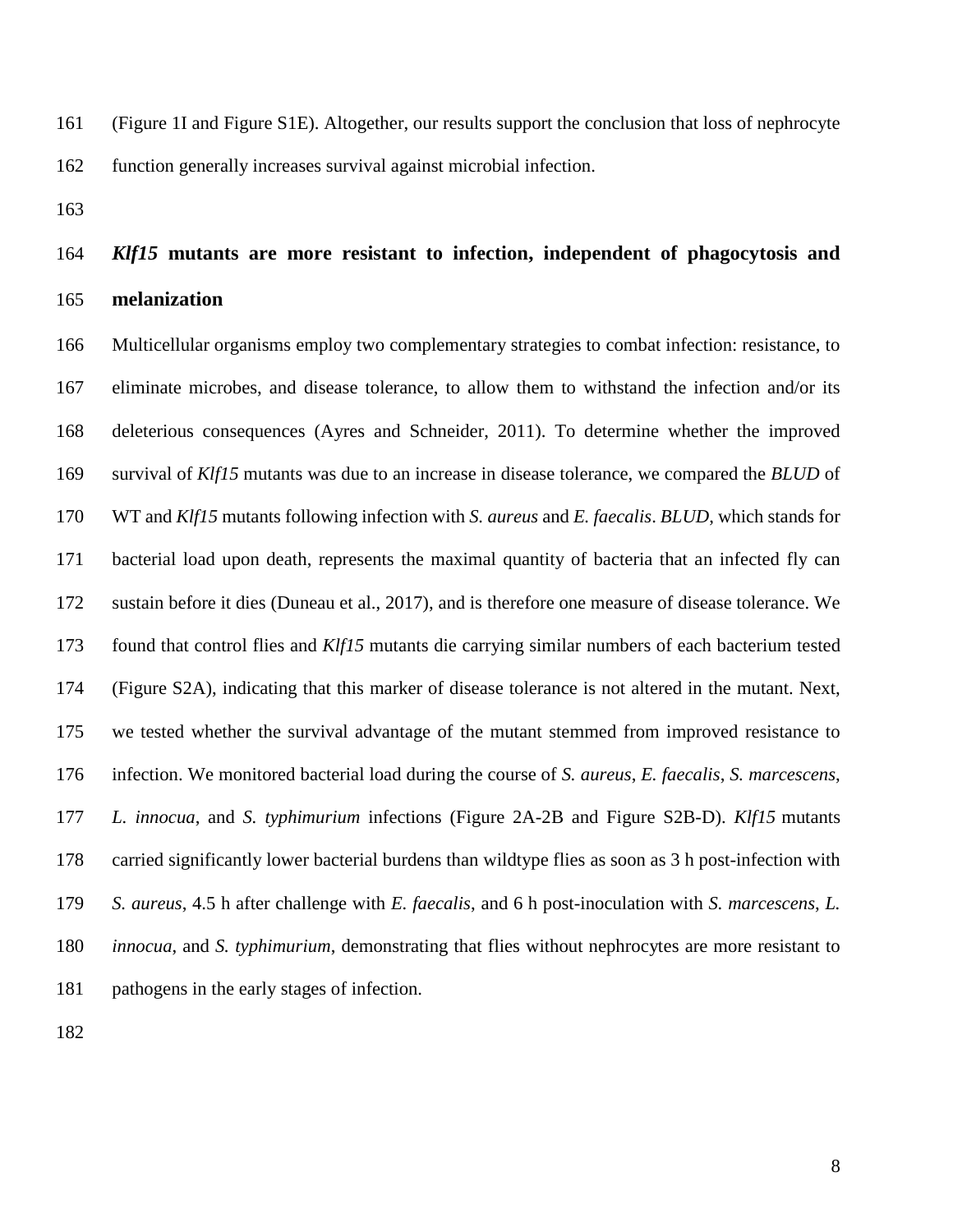*Drosophila* relies primarily on three effector mechanisms to control bacterial growth: phagocytosis, melanization, and the production of AMPs. First, we evaluated a role for phagocytosis in the resistance phenotype of the *Klf15* mutant. We injected nephrocyte-deficient and WT flies with pH-sensitive pHrodo bacteria, which become fluorescent only after being engulfed into a fully mature, acidified phagosome (Guillou et al., 2016). After quantification, we observed close to 50% less fluorescence in *Klf15* mutant flies relative to controls (Figure S2E). Moreover, injection of flies with latex beads prior to systemic infection with both *S. aureus* and *E. faecalis*, a treatment that blocks phagocytosis (Elrod-Erickson et al., 2000), did not alter the survival phenotype of *Klf15* mutants (Figure S2F-S2G). These results demonstrate that phagocytic activity does not contribute meaningfully to the increased resistance of *Klf15* mutant flies. Assessment of phenoloxidase (PO) activity, the terminal enzymatic step driving melanization, revealed that while *Klf15* mutants had significantly higher PO activity in basal conditions, they also displayed significantly lower PO activity relative to controls 3 h post-infection with *S. aureus* and *E. faecalis* (Figure S2H). To clarify whether melanization played any role in the survival phenotype of *Klf15* mutants, we generated a mutant deficient for both *Klf15* and key genes required 198 for the melanization response  $(PPOI<sup>A</sup>, 2<sup>A</sup>, 3<sup>I</sup>)$  (Binggeli et al., 2014; Dudzic et al., 2015). Upon 199 infection with *S. aureus*, the quadruple mutant  $(Klf15 ; \text{PPO1}^{\text{4}}, 2^{\text{4}}, 3^{\text{1}})$  exhibited improved survival 200 relative to the triple mutant  $(PPO1<sup>A</sup>, 2<sup>A</sup>,3<sup>I</sup>)$  (Figure S2I), suggesting that melanization is not required for the protection observed in nephrocyte-deficient flies. In sum, our data indicate that loss of nephrocytes confers increased resistance to hosts independent of phagocytosis and melanization.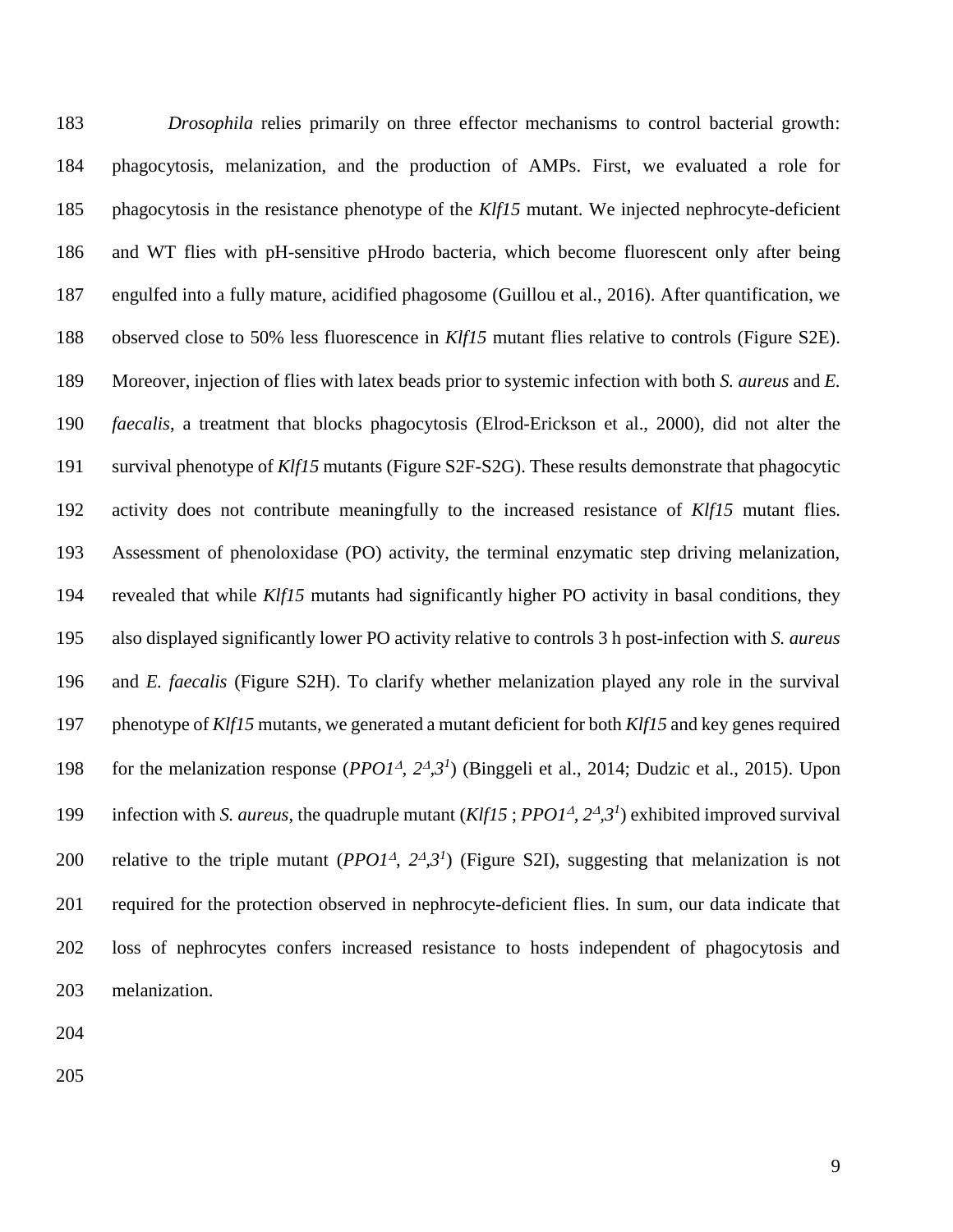#### **The Toll pathway is constitutively active in** *Klf15* **mutants**

 Nephrocytes are major regulators of hemolymph (insect blood) content via filtration followed by filtrate endocytosis (Hartley et al., 2016; Soukup et al., 2009). Therefore, we considered whether changes in circulating proteins in the mutant could account for the increased resistance observed in *Klf15* mutant flies. Previously, we performed a proteomic analysis of hemolymph composition in both WT and *Klf15* unchallenged flies (Hartley et al., 2016). An in-depth analysis of this dataset 212 revealed that amongst 130 proteins enriched  $(≥ 1.5-fold)$  or detected only in the hemolymph of nephrocyte-deficient mutants, 65 proteins were annotated as having an immune-related function (Figure 2C). All 65 proteins were predicted to have a signal sequence (SignalP 4.1), which is expected for secreted hemolymph proteins. Of these 65 proteins, we found that 19 are encoded by core genes of the *Drosophila* immune response (i.e., genes with increased transcription in response to most bacterial infections, see (Troha et al., 2018)), 30 are the products of genes that are induced only by a subset of microbial infections, and 16 are coded by genes that, while not regulated in response to infection themselves, have been ascribed an immune function. Interestingly, we also noted that a majority (33 of 65) of these proteins are known targets of the Toll pathway (e.g., the antimicrobial peptide genes *IM2*, *IM23*, and *CG15067*). Our data therefore established that the hemolymph of *Klf15* mutants is enriched in proteins of immune function primarily encoded by target genes of the Toll pathway and suggested that changes in Toll pathway activity could explain the increase in resistance to pathogens observed in *Klf15* mutant flies.

 We developed two competing hypotheses to explain the accumulation of Toll pathway targets in the hemolymph of *Klf15* mutants. The first hypothesis posited that because nephrocytes are critical regulators of protein turnover in the hemolymph, the rise in immune effectors could be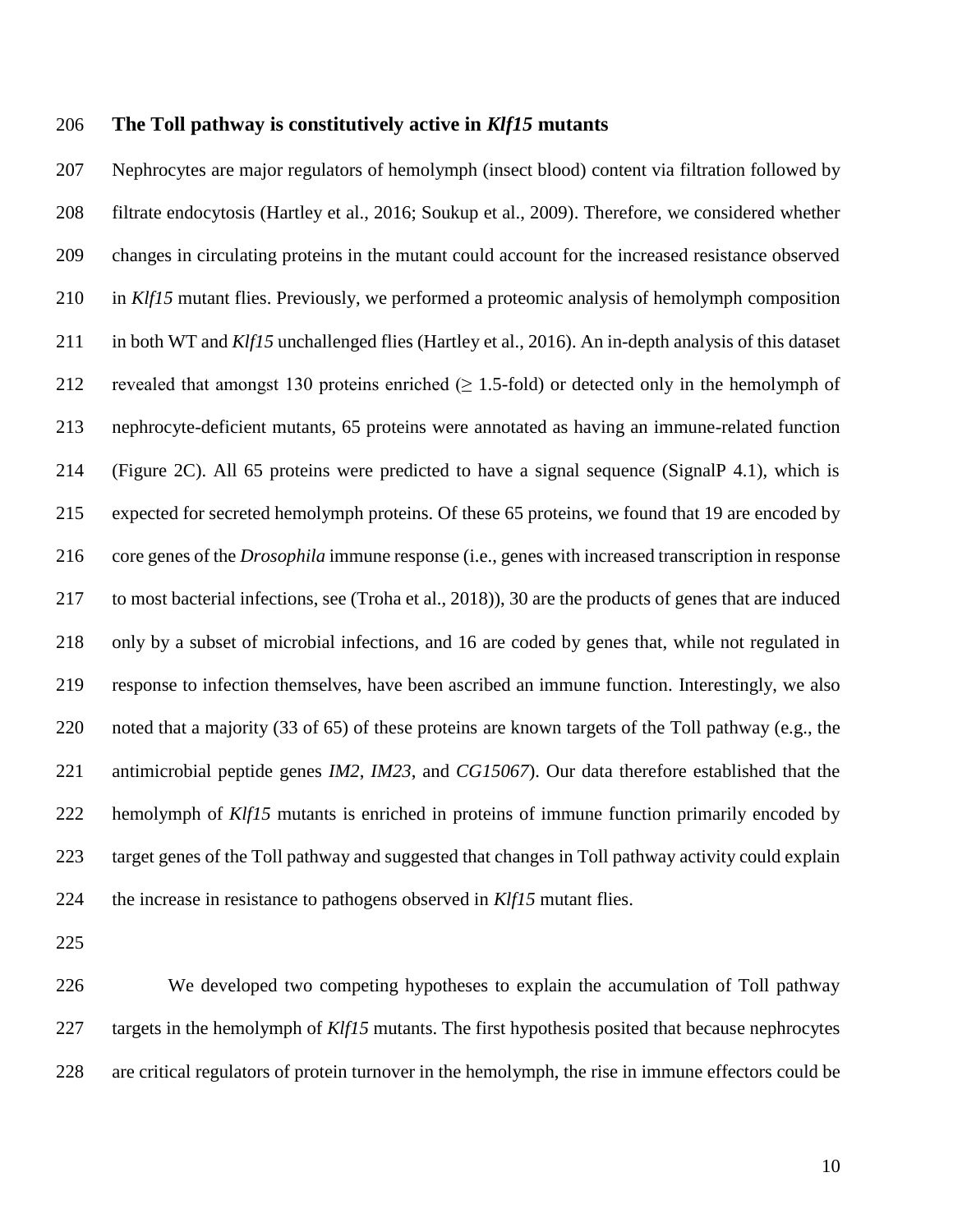the result of a decrease in protein turnover in these flies. Alternatively, the accumulation of immune gene products could be due to aberrant activation of the Toll and/or Imd pathways in nephrocyte-deficient flies. In agreement with the latter hypothesis, our proteomic analysis also 232 identified proteins that were depleted  $(\geq 1.5 \text{-fold})$  in the hemolymph of *Klf15* mutants relative to controls (Figure S2J). Six of these proteins are encoded by genes that typically show decreased transcription in response to bacterial infection in a Toll-dependent manner (e.g., *Lsp1β* and *CG2233*) (Troha et al., 2018), arguing that changes in hemolymph protein content are due to Toll pathway activation rather than protein turnover. To test this idea directly, we surveyed the activation of the Toll and Imd pathways by measuring the mRNA expression of 5 Toll target genes and 4 Imd target genes in WT and *Klf15* mutant flies under basal conditions. RT-qPCR data from whole fly showed that the mRNA expression of all 5 Toll target genes—*IM2*, *CG15067*, *Drs*, *CG18067*, and *CG15293*—was significantly increased in *Klf15* mutants compared to controls (Figure 2D and Figure S2K). In contrast, we did not find any appreciable differences in gene expression between WT and *Klf15* mutants for the Imd target genes *Dpt*, *AttC*, and *TotA*; the exception was *AttD*, for which the mutant had significantly lower mRNA expression relative to WT (Figure 2E and Figure S2K). These data indicate that the Toll pathway, but not the Imd pathway, is constitutively activated in *Klf15* mutants in unchallenged conditions. In agreement with these data, we also detected abnormal Toll activation in flies in which *Klf15* was knockeddown by RNAi specifically during the adult stage (*Hand-Gal4ts > UAS-Klf15-IR*), demonstrating that the loss of nephrocyte scavenging function is solely responsible for Toll activation in these flies (Figure 2F). In contrast to our results in unchallenged conditions, infection of *Klf15* mutants with either *S. aureus* or *E. faecalis* revealed no significant differences between WT and mutant in terms of Toll or Imd target gene expression at any of the time points surveyed (3, 8, and 12 h post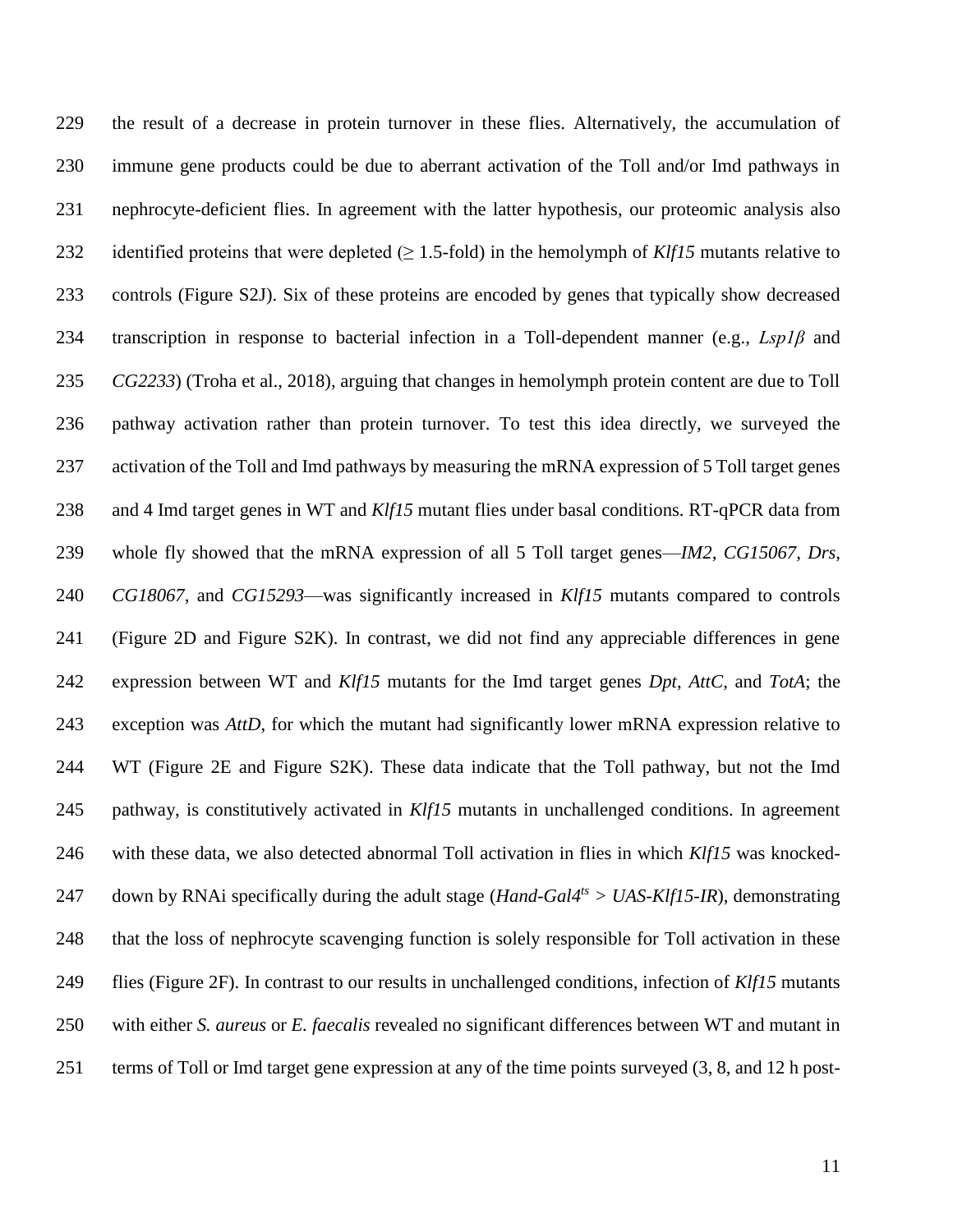challenge) (Figure S2L-S2M). In conclusion, our data establish that *Klf15* mutants present elevated basal mRNA expression of Toll target genes in conjunction with increased immune resistance to pathogens.

# **Increased pathogen resistance in** *Klf15* **mutants is contingent on higher baseline Toll activity**

 Next, we asked whether Toll pathway activity could be responsible for the increased resistance observed in *Klf15* mutant flies. We began by verifying that the increase in baseline Toll target gene expression was dependent on the Toll pathway itself. RT-qPCR of the Toll target genes *IM2* (Figure 3A), *CG15067*, and *Drs* (Figure S3A-S3B) showed that a null mutation in the gene coding for the Toll cytokine Spz completely abolished the increase in Toll target gene expression found 263 in *Klf15* mutants (*Klf15* ;; *spz<sup>rm7</sup>* double mutants). This was also true for a null mutation in the gene 264 coding for SPE (*Klf15* ;; *SPE<sup>SK6</sup>*), a key enzyme involved in the maturation of Spz and subsequent activation of the Toll pathway (Figure S3C-S3E), demonstrating that the increase in Toll target gene expression in *Klf15* hosts is due to elevated Toll pathway activity. Notably, suppression of 267 the Toll pathway by either  $spz^{rm7}$  or  $SPE^{SK6}$  completely abrogated the survival advantage of  $Klf15$  mutants against pathogenic infection (Figure 3B-3C and Figure S3F-S3G). These results indicate that a surge in Toll pathway signaling is directly accountable for the augmented resistance of *Klf15* flies to infection.

 The Toll pathway can be induced by endogenous DAMPs, which trigger the maturation of the circulating serine protease Persephone (Psh), or by the recognition of PAMPs, leading to the activation of the serine protease ModSP (Buchon et al., 2009; Gottar et al., 2006; Ming et al.,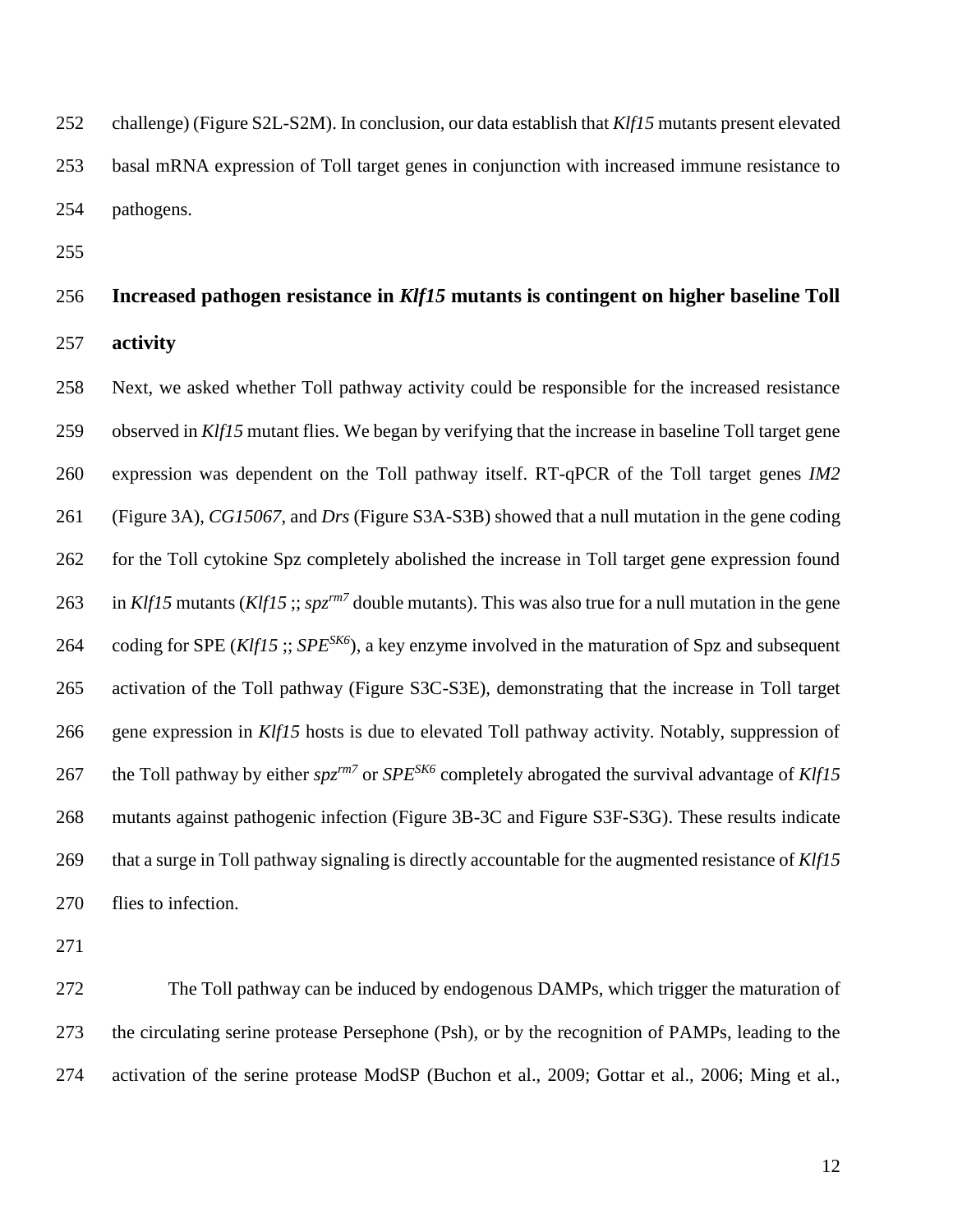2014). Consequently, we set out to investigate whether aberrant Toll signaling in *Klf15* mutants was dependent on the detection of DAMPs or PAMPs by the host. While a null allele of *psh* was unable to rescue the elevated basal expression of the Toll target genes *IM2* (Figure 3D), *CG15067*, 278 and *Drs* (Figure S3H-S3I) in *Klf15* mutants (*Klf15*, *psh<sup>1</sup>*), a null mutation in *modSP* fully reverted 279 this increase (*Klf15* ;; *modSP<sup>1</sup>*) (Figure 3G and Figure S3J-S3K). Accordingly, while the improved 280 survival phenotype of the *Klf15* mutant was still present in *Klf15*,  $psh^1$  flies (Figure 3E-3F), *Klf15*  $\therefore$  *modSP<sup>1</sup>* flies no longer exhibited it (Figure 3H-3I). Thus, our data support the conclusion that elevated Toll signaling in response to PAMPs is responsible for the *Klf15* phenotype.

 ModSP activity, and therefore Toll pathway signaling, can be induced by the binding of 285 pattern recognition receptors (PRRs) to two types of PAMPs:  $\beta$ -(1,3)-glucan derived from the fungal cell wall is recognized by GNBP3 (Gottar et al., 2006), while bacterial peptidoglycan (PGN) is detected by PGRP-SA (Michel et al., 2001). Thus, we moved to resolve whether the increase in Toll pathway activity observed in *Klf15* mutants was due to sensing of PGN by PGRP-SA or β- (1,3)-glucan by GNBP3. RT-qPCR of the Toll target genes *IM2*, *CG15067*, and *Drs* demonstrated that the increase in basal Toll pathway signaling present in *Klf15* flies was downstream of PGRP-291 SA (*Klf15*, *PGRP-SA*<sup>*seml*</sup>) (Figure 3J and Figure S3L-S3M) but not GNBP3 (*Klf15* ;; *GNBP3<sup>Hades</sup>*) (Figure S3N-S3P). The enhanced survival phenotype of *Klf15* mutants was also lost in the double mutant *Klf15* , *PGRP-SAseml* (Figure 3K-3L), but not in the double mutant *Klf15* ;; *GNBP3Hades* (Figure S3Q-S3R), indicating that the surge in Toll signaling observed in nephrocyte-deficient flies is likely downstream of peptidoglycan recognition. Finally, bacterial load data from the 296 double mutants *Klf15*; *modSP<sup>1</sup>* and *Klf15*, *PGRP-SA*<sup>*seml*</sup> infected with *S. aureus* or *E. faecalis* showed that in absence of a functional Toll pathway, *Klf15* mutants no longer display reduced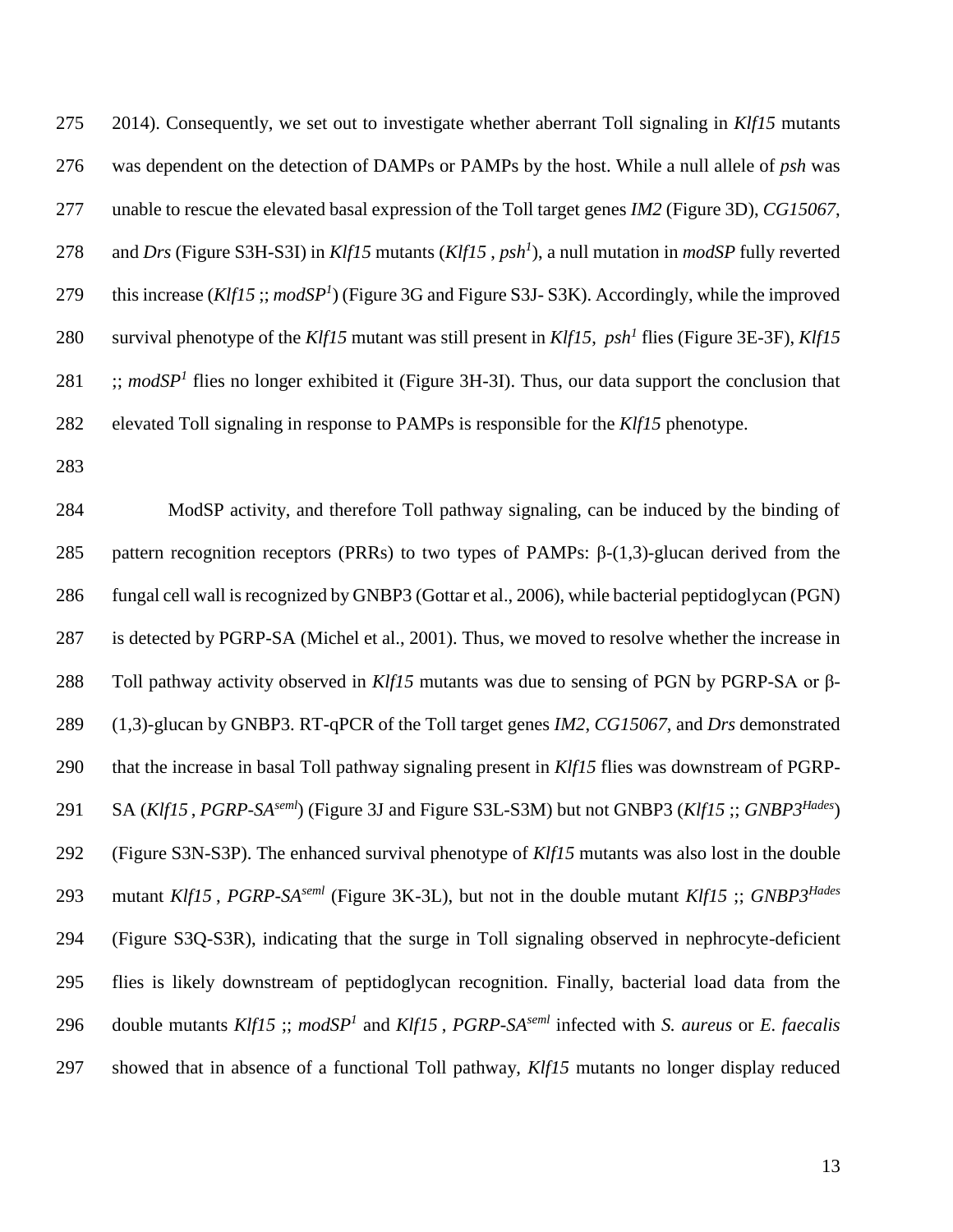pathogen load compared to WT (Figure S3S-S3T), confirming that the increase in resistance observed in *Klf15* mutants is dependent on the Toll pathway.

# **Microbiota-derived PAMPs trigger aberrant Toll pathway activation in** *Klf15* **mutants**

 Gut microbes are a source of PAMPs, such as peptidoglycan, and therefore can act as elicitors of the immune system (Clarke et al., 2010; Kaneko et al., 2004). In *Drosophila*, multiple mechanisms are in place to prevent undue activation of the Imd pathway in response to microbiota. These include the expression of a plethora of negative regulators (e.g., Caudal and Pirk) and enzymes that degrade DAP-type PGN (e.g., PGRP-LB and PGRP-SC). However, no similar mechanism has been described for the Toll pathway despite the fact that it also senses PGN (Lys-type) (Bischoff et al., 2004; Park et al., 2007; Wang et al., 2006). Because the increase in Toll pathway activity in *Klf15* flies depends on PGRP-SA, we hypothesized that the phenotype could stem from an errant immune response against the microbiota. To test this idea, we used RT-qPCR to measure the mRNA expression of the Toll target genes *IM2*, *CG15067* (Figure 4A), and *Drs* (Figure S4A) in wildtype and *Klf15* mutants raised in both conventionally reared (CR) and germ-free (GF) conditions. We found that the increase in Toll signaling in *Klf15* mutants was fully dependent on the presence of microbiota, as GF wildtype and GF *Klf15* flies displayed similar mRNA expression for all measured Toll target genes. Since *Klf15* mutants did not have a higher microbiota load or show any alteration in gut barrier integrity—as determined by the SMURF assay and measurements of both circulating bacteria in the hemolymph and whole fly microbiota (Figure S4B-S4D)—our results indicate that *Klf15* mutants display aberrant Toll pathway activation in response to microbiota.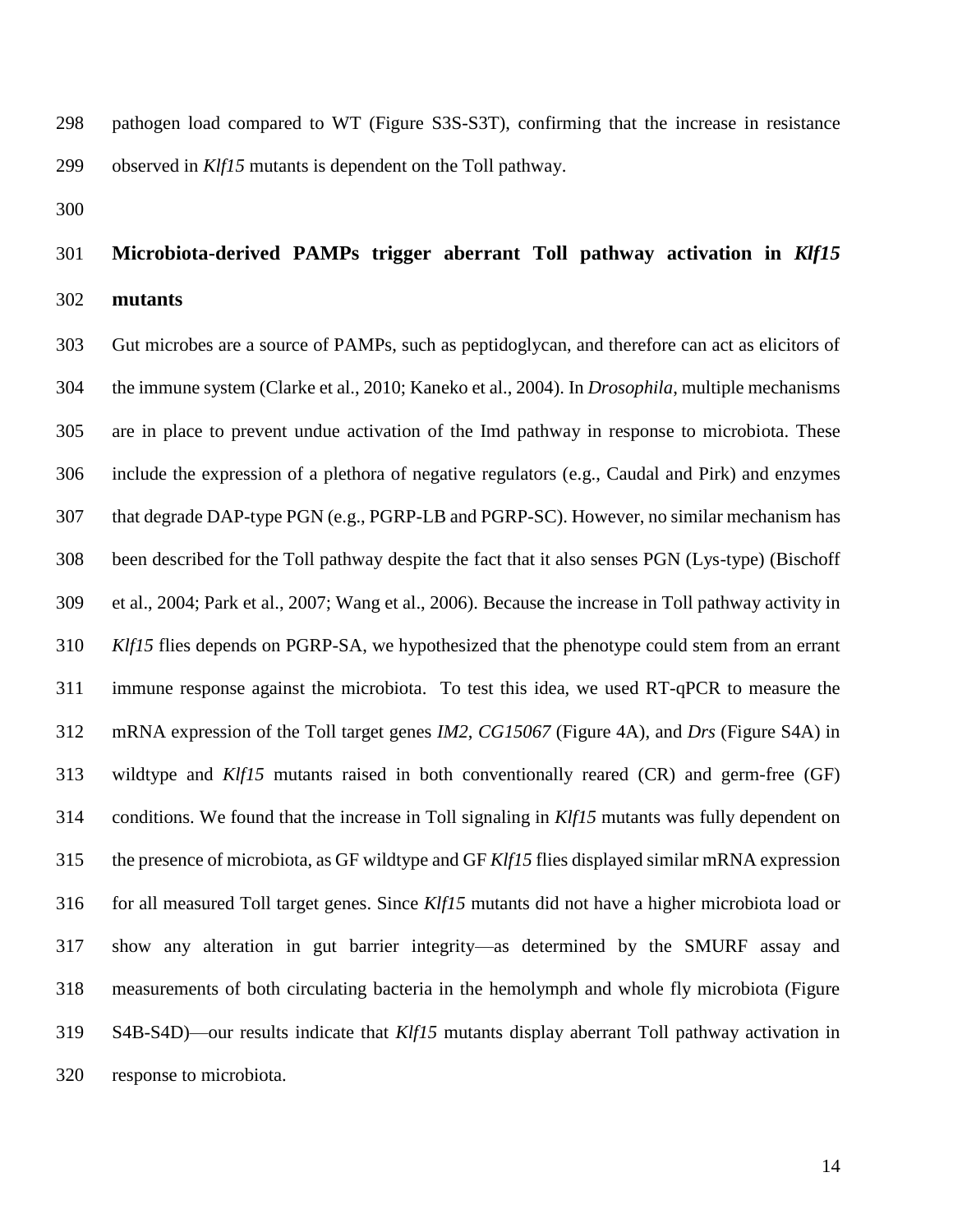| 322 | Because the increase in Toll pathway activity found in nephrocyte-deficient flies is both                   |
|-----|-------------------------------------------------------------------------------------------------------------|
| 323 | downstream of PGRP-SA and microbiota-dependent, we postulated that this phenotype could arise               |
| 324 | from an abnormal response to microbiota-derived PAMPs. In agreement with this hypothesis,                   |
| 325 | mono-colonization of GF Klf15 flies with the Gram-positive, Lys-type PGN-carrying microbes E.               |
| 326 | faecalis and Lactobacillus brevis (L. brevis, like many other Lactobacilli spp., carries Lys-Asp-           |
| 327 | type PGN as previously described (Salvetti et al., 2012; Schleifer and Kandler, 1972)) triggered            |
| 328 | aberrant Toll pathway activity, while recolonization with the Gram-negative, DAP-type PGN-                  |
| 329 | containing Acetobacter pomorum did not (Figure 4A-S4A). Of note, E. faecalis, A. pomorum, and               |
| 330 | L. brevis are normal constituents of the Drosophila gut microbiota (Broderick et al., 2014). This           |
| 331 | result suggested that the microbiota could act to elevate Toll pathway signaling in nephrocyte-             |
| 332 | deficient flies by providing a source of Lys-type PGN, thus stimulating PGRP-SA in the absence              |
| 333 | of infection. Additional experiments confirmed that gut microbiota-derived PAMPs were                       |
| 334 | sufficient to trigger the Toll pathway in GF Klf15 mutants. Feeding GF Klf15 hosts with heat-               |
| 335 | killed L. brevis or E. faecalis, but not A. pomorum, was enough to elicit abnormal Toll pathway             |
| 336 | activity as measured by <i>IM2</i> , <i>CG15067</i> , and <i>Drs</i> expression (Figure 4B and Figure S4E). |
| 337 | Altogether, these results established that in <i>Klf15</i> mutants, gut microbiota-derived Lys-type PGN     |
| 338 | induces an errant, Toll pathway-mediated immune response.                                                   |

 Next, we explored whether this abnormal response to the microbiota could be responsible for the increase in resistance to infection observed in *Klf15* mutants. Unlike flies raised in CR conditions, GF *Klf15* flies infected with the bacterial pathogens *S. aureus* and *E. faecalis* did not exhibit increased survival to infection relative to GF wildtype controls (Figures 4C-4D). These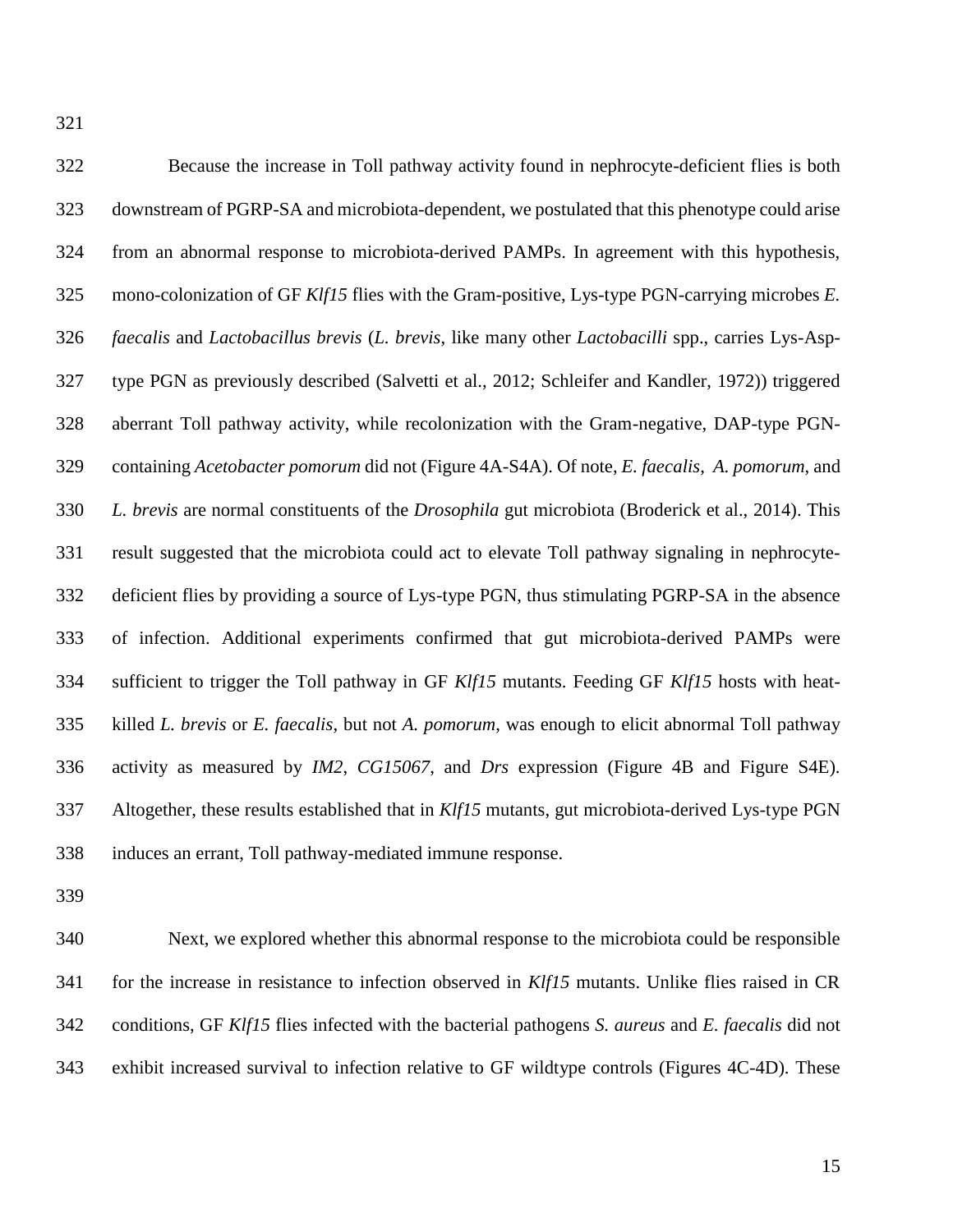results suggest that microbiota-derived Lys-type PGN primes the Toll pathway in *Klf15* mutants, leading to enhanced resistance. Chronic immune activation is costly and harmful to hosts (Charroux et al., 2018; Guo et al., 2014; Paredes et al., 2011). As we noted that flies devoid of nephrocytes had a shorter lifespan (Figure 1B), we asked whether this could also be due to chronic immune activation in response to the microbiota. *Klf15* mutant flies reared in GF conditions significantly outlived their CR counterparts, and no difference in lifespan was found between *Klf15* and WT flies raised in GF conditions (Figure 4E). Our results demonstrate that nephrocytes are part of a program that prevents microbiota-dependent Toll pathway activation, thus avoiding its deleterious effect on lifespan.

# **Nephrocytes endocytose peptidoglycan from the hemolymph to avert excessive immune activation in response to microbiota**

 We find that the Toll pathway is significantly activated in response to microbiota-derived PAMPs in the absence of nephrocytes. This could be the result of either the presence of elevated amounts of microbiota-shed PGN in the hemolymph (as microbiota-shed PAMPs are commonly translocated from the gut lumen into systemic circulation) or the hyper-reactivity of these flies to PAMPs. SPE, a signaling component of the Toll pathway, accumulates in the hemolymph of *Klf15* mutants (Figure 2C) despite its mRNA not being transcriptionally increased (Figure S4I). Overexpression of SPE is also sufficient to trigger Toll pathway activation (Jang et al., 2006). Consequently, we hypothesized that accretion of SPE could result in an aberrant response to the microbiota in *Klf15* mutant flies. While overexpression of SPE alone resulted in increased expression of three target genes of the Toll pathway, *IM2*, *CG15067*, and *Drs* (Figure S4F-S4H), the mRNA expression was identical between CR and GF conditions, suggesting that this effect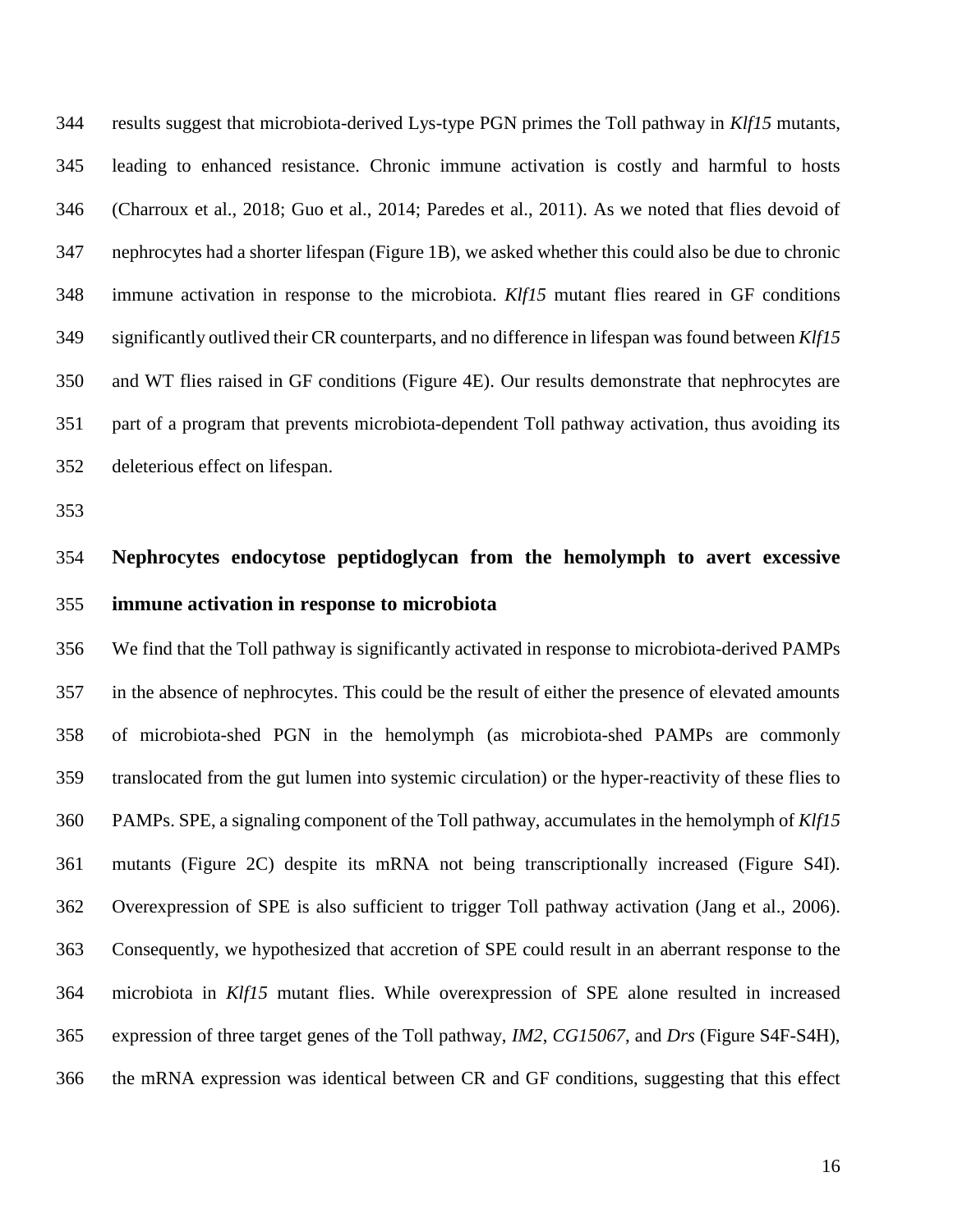was not dependent on the presence of microbiota. It is therefore unlikely that the microbiota- dependent induction of Toll in *Klf15* flies is due to SPE accumulation. In light of this result, we moved on to the next hypothesis. As nephrocytes regulate hemolymph composition by filtration followed by filtrate endocytosis, we reasoned that in the absence of nephrocytes, microbiota- derived Lys-type PGN could accumulate in the hemolymph. We therefore measured the amount of PGN circulating in the hemolymph of WT and *Klf15* mutants in both CR and GF conditions. Using a colorimetric assay (SLP), we detected three times more circulating PGN in *Klf15* mutants than in WT controls under CR conditions, with no difference found between the two genotypes under GF conditions (Figure 5A). These data establish that nephrocytes participate in the removal of microbiota-shed PGN from systemic circulation.

 Subsequently, we focused on determining what mechanisms underlie nephrocyte-mediated PGN removal from hemolymph. Nephrocytes are filtration devices. Their surface is covered by extensive membrane invaginations, which are sealed at the top by slit diaphragms. These chambers, known as lacunae or labyrinthine channels, are where most of their endocytic activity takes place. Once endocytosed, internalized cargo is either trafficked to lysosomes for degradation, metabolized and released back into circulation, or stored in vacuoles for the lifespan of the fly (Denholm et al., 2009; Psathaki et al., 2018a). To assess whether nephrocytes internalize circulating PGN, we immunostained nephrocytes with an anti-PGN antibody (raised against PGN from a Gram-positive Streptococcus sp.). Confocal sectioning of nephrocytes revealed a strong punctate signal pattern, indicating that nephrocytes do indeed internalize PGN (Figure 5B, specifically 5B-1). PGN staining disappeared in flies reared in GF conditions, suggesting that nephrocytes take up microbiota-derived PGN in order to remove it from the hemolymph (Figure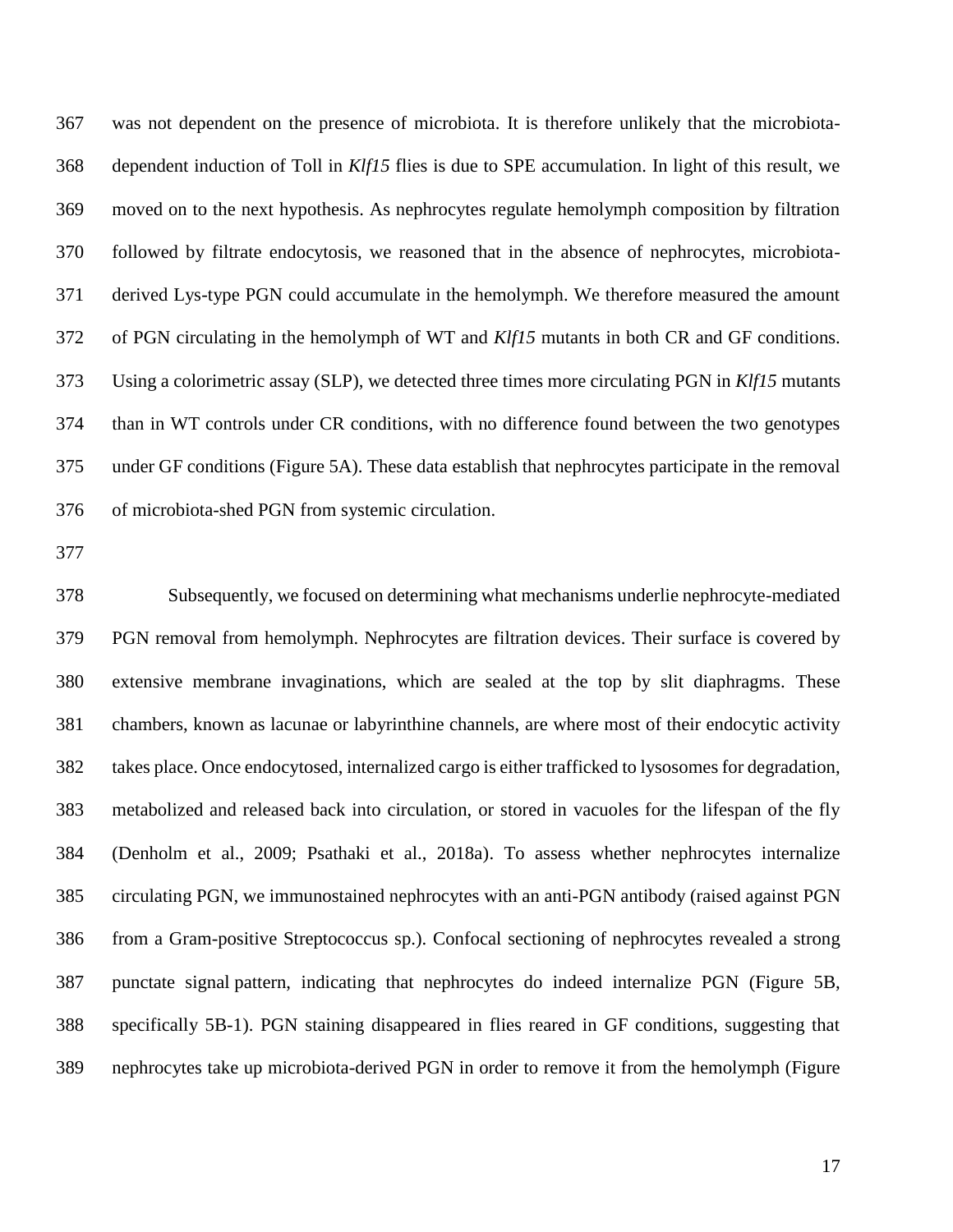5B-2, see Figure S5A for quantification). Immunostaining against PGN in nephrocytes expressing either a reporter for the early endosomal marker Rab5 (*Hand-Gal4ts > UAS-Rab5-YFP*) or a reporter for the late endosomal marker Rab7 (*Hand-Gal4ts > UAS-Rab7-YFP*) showed co- localization of PGN with both markers (Figure 5C, see Figure S5B for Pearson correlation coefficients). We also detected co-localization of PGN with the lysosomal markers cathepsin L and Lamp1 (Lysosomal associated membrane protein 1, Figure 5C, S5B, and S5C), implying that PGN is internalized by endocytosis and routed to the lysosomal compartment.

 We then moved to evaluate the role of endocytosis in the uptake of PGN by nephrocytes. The dynamin Shibire is involved in the early steps of endocytosis. Blocking Shibire triggers elongation of the lacunae/labyrinthine channels within the nephrocytes (Figure 5D, Duf labels the lacunae) (Kosaka and Ikeda, 1983; Psathaki et al., 2018b). Because the filtration and endocytic functions of nephrocytes are separate, blocking endocytosis but not filtration via expression of the 403 thermosensitive *shibire<sup>ts1</sup>* allele results in the accumulation of filtrate in the lacunae, a phenomenon previously observed with the circulating serpin Necrotic (Soukup et al., 2009). When we blocked 405 the endocytic pathway using this same allele (*Hand-Gal4<sup>ts</sup>*  $> UAS\text{-}shi^{ts}$ ), we observed the accumulation of PGN in the lacunae of nephrocytes (Figure 5B-3, 5D, S5D-1, and S5E), signifying that nephrocytes endocytose PGN by a Shibire-dependent mechanism. In addition, nephrocyte-408 specific expression of a dominant negative form of Rab5 (*Hand-Gal4<sup>ts</sup>* > *UAS-Rab5*<sup>*DN*</sup>, Rab5 is a key regulator of early endosomal trafficking) and Rab7 (*Hand-Gal4<sup>ts</sup>* > *UAS-Rab7*<sup>DN</sup>, Rab7<sup>DN</sup> reroutes all traffic to clear vacuoles, thereby blocking access to the lysosome (Fu et al., 2017)) led to cytoplasmic accumulation of endocytosed PGN relative to controls (Figure 5B-4, 5B-5, and S5D-2, quantification in S5A). Since our data indicated that PGN is routed to the lysosomal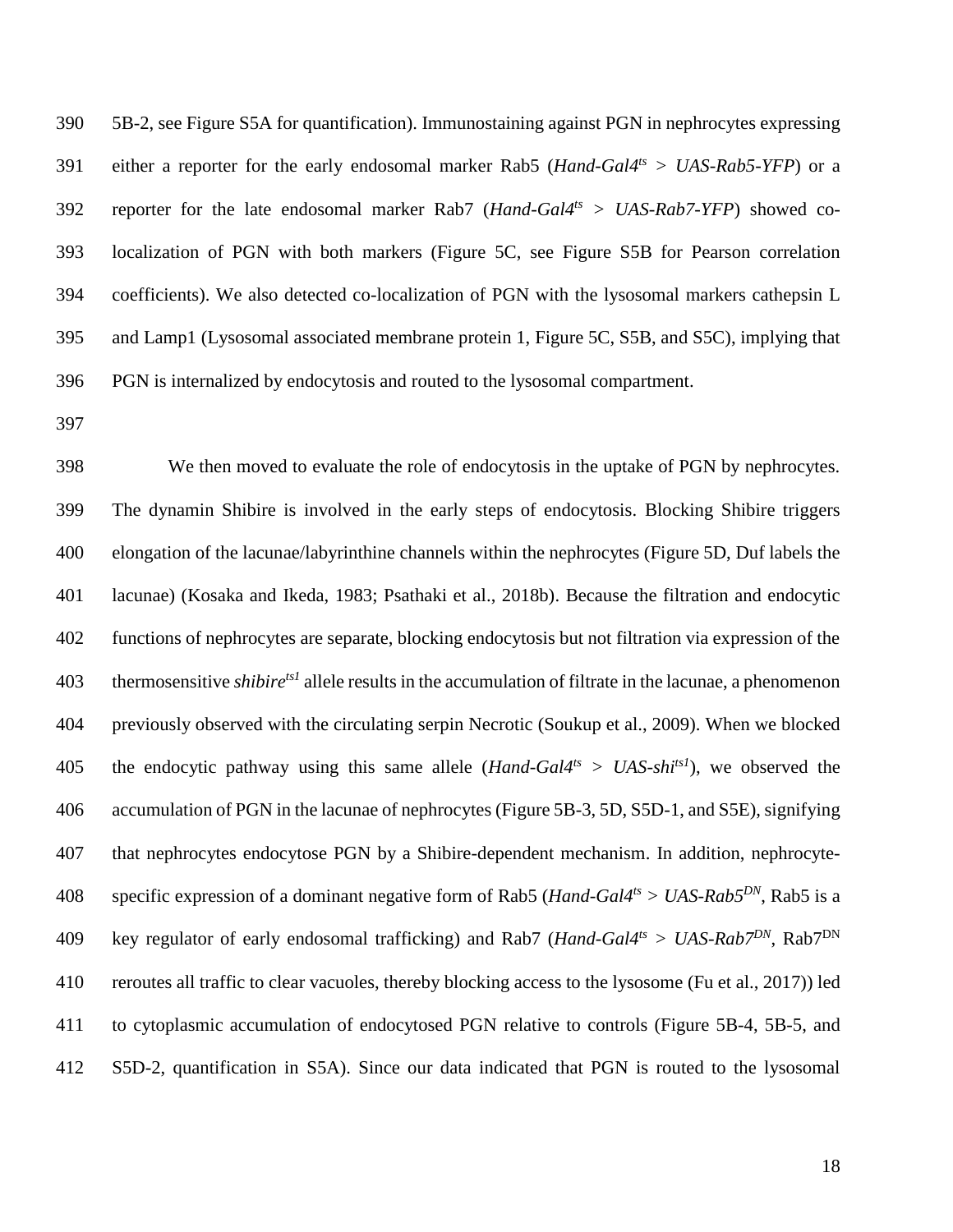compartment inside nephrocytes, we next assessed whether acidification of the lysosome is important for PGN degradation. Nephrocyte-specific knockdown of two key components of the vacuolar proton pump V-ATPase (*Dot-Gal4 > UAS-Vha16-1-IR* and *Dot-Gal4 > UAS-Vha44-IR*), which functions to acidify the endo-lysososmal compartment (Mauvezin et al., 2015), led to substantial PGN accumulation (Figure 5B-6 and S5D-3, quantification in S5A). Taken together, these results demonstrate that PGN is endocytosed and degraded by nephrocytes in a Shibire-, Rab5-, Rab7-, and V-ATPase-dependent manner.

 Finally, we examined the consequences of arresting the endocytic function of nephrocytes on Toll pathway activity. Blocking endocytosis in nephrocytes via expression of the same *shibirets1* 423 and *Rab5<sup>DN</sup>* alleles was sufficient to induce abnormally high transcription of Toll target genes (Figure 5E-5F). These results are in agreement with the increase in Toll pathway signaling we detected in flies in which *Klf15* was knocked down in adult nephrocytes (Figure 2F), a condition known to block their endocytic capability (Ivy et al., 2015). Altogether, our results establish that nephrocytes remove microbiota-derived PGN from systemic circulation, thus preventing deviant immune activation in response to gut microbes.

## **DISCUSSION**

 Regulation of circulating, microbiota-derived PAMPs is critical for maintenance of immune homeostasis. Toll and Imd, the two primary immune pathways in the fly, recognize the presence of invading bacteria through sensing of specific forms of peptidoglycan (PGN): the Toll pathway recognizes Lys-type PGN from Gram-positive bacteria, while the Imd pathway detects DAP-type PGN from Gram-negative bacteria (Lemaitre and Hoffmann, 2007). Because the gut is constantly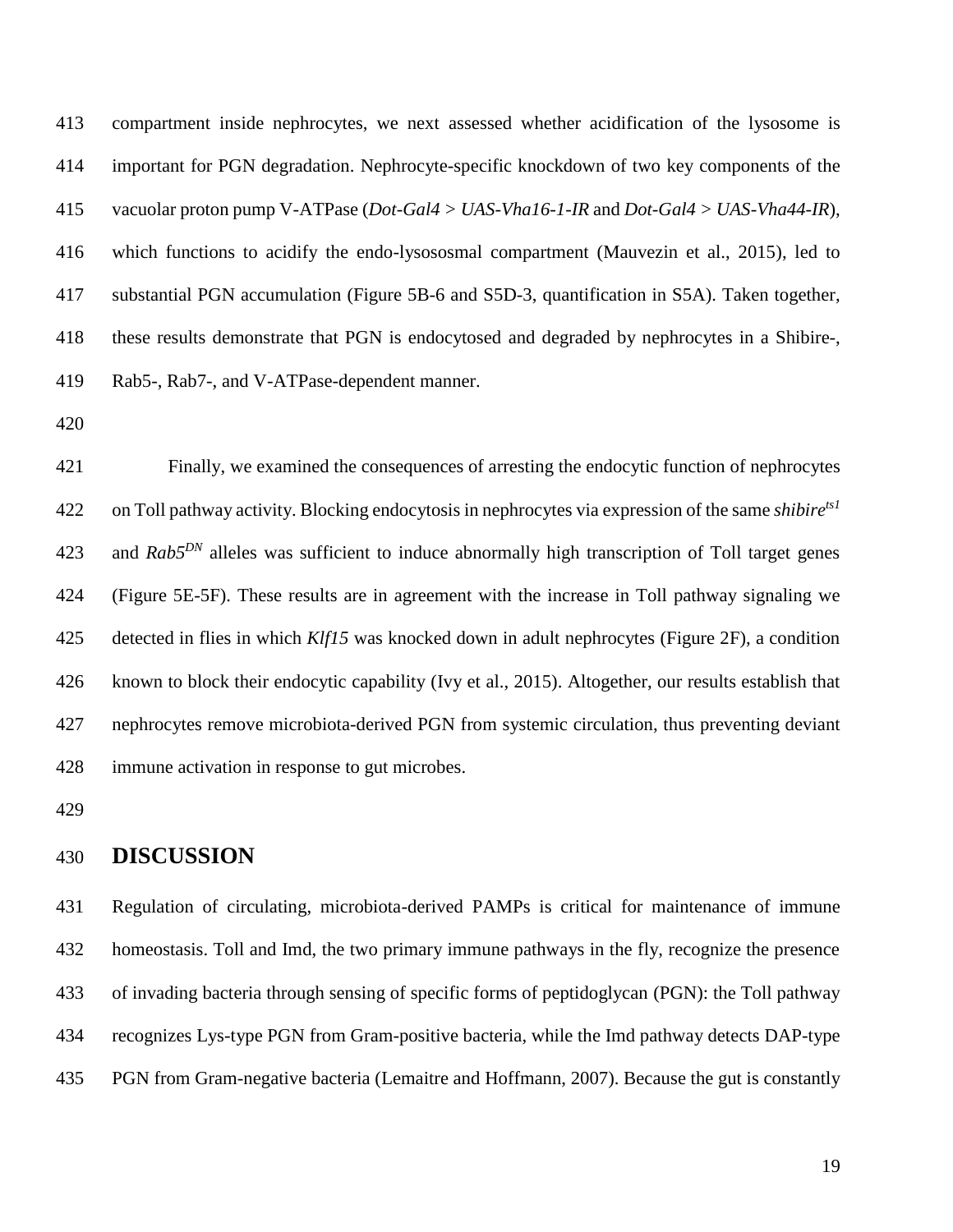exposed to microbes and their PAMPs, it relies on specialized mechanisms to prevent local immune activation against the microbiota. Given that microbiota-shed PGN translocates from the gut lumen into general circulation (Capo et al., 2017; Clarke et al., 2010; Corbitt et al., 2013; Gendrin et al., 2009; Paredes et al., 2011; Zaidman-Remy et al., 2006), additional mechanisms are required to prevent systemic immune activation in response to the microbiota. Without such processes, chronic immune induction can lead to abnormal development (Bischoff et al., 2006) and/or a shortened lifespan, indicating that uncontrolled immune activity can be costly to the host's health (Charroux et al., 2018; Guillou et al., 2016; Paredes et al., 2011). Mechanisms that prevent the systemic activation of Imd in response to the microbiota include the secretion of amidase PGRPs into the hemolymph, which act to degrade DAP-type peptidoglycan (Bischoff et al., 2006; Charroux et al., 2018; Guo et al., 2014; Paredes et al., 2011; Zaidman-Remy et al., 2006). To date, we have no knowledge of a parallel mechanism that would accomplish this for the Toll pathway, although it seems like such mechanism should be necessary. Here, we propose that filtration of blood (hemolymph) by nephrocytes takes charge of this Toll-specific, immune homeostatic function. We found that nephrocytes endocytose Lys-type PGN from systemic circulation and route it to lysosomes for degradation, thus maintaining immune homeostasis in the presence of Lys-type PGN-carrying, Gram-positive microbiota.

 Why would an organism evolve distinct mechanisms to eliminate 2 types of peptidoglycan? One possibility is that efficient degradation of Lys-type PGN requires specialized enzymes, such as lysozymes, that work best in the acidified environment of a mature lysosome than in circulation. The optimal pH for *Drosophila* lysozyme activity is ~5 (Regel et al., 1998). By contrast, hemolymph pH is considerably higher, with pH values ranging from 7.3 to 7.4 (Ghosh and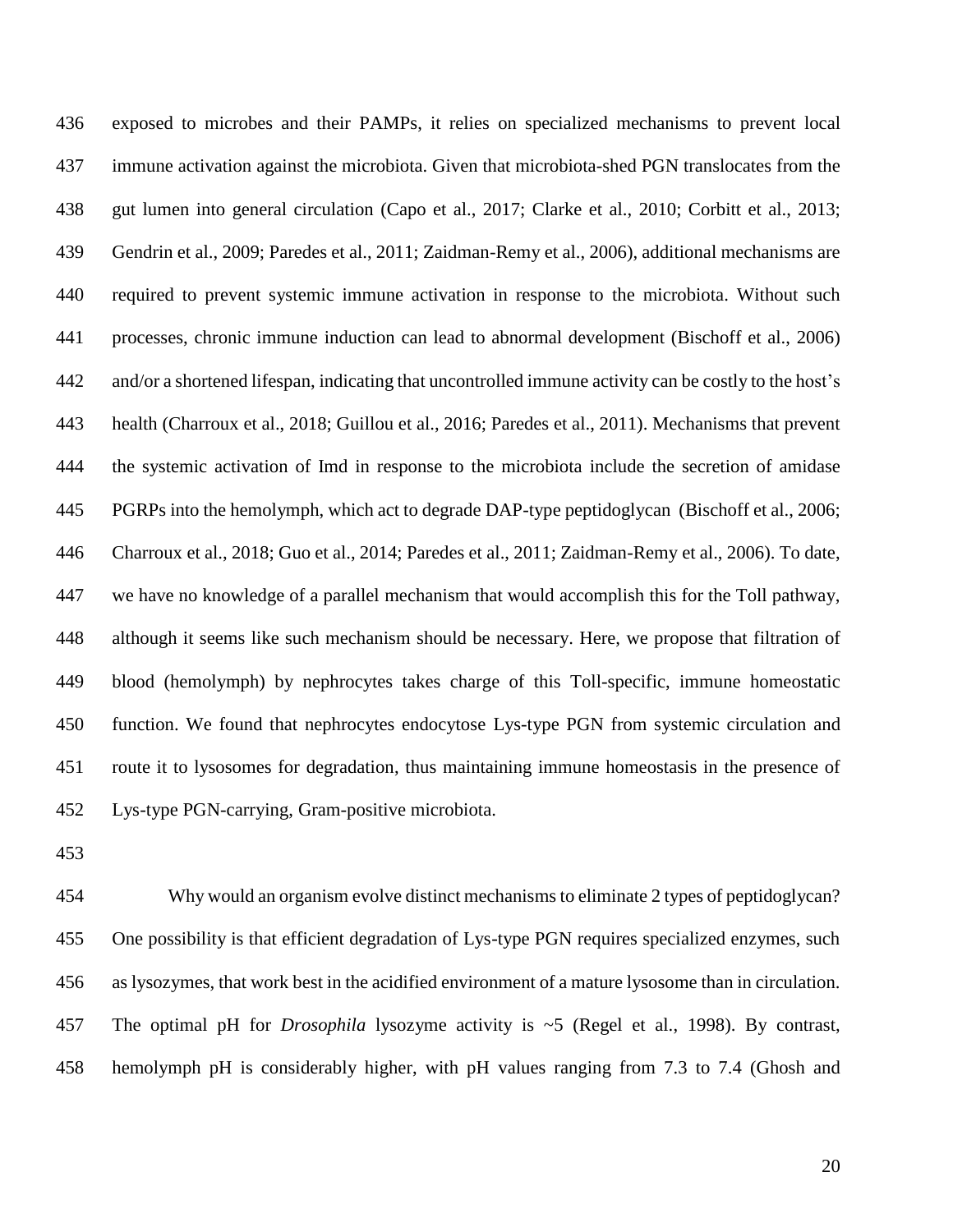O'Connor, 2014). As nephrocytes are professional endocytic cells, they are well suited to rapidly and proficiently uptake Lys-type PGN from the hemolymph and route it for degradation to lysosomes. In support of this idea, it is worth noting that nephrocytes express at least 6 lysozyme- like genes (Chintapalli et al., 2007). Due to redundancy and a lack of genetic tools for all 6 lysozyme genes, we were not able to functionally test the role of these lysozymes in the degradation of PGN. Therefore, a role for lysozyme remains speculative. Interestingly, our data also established that the Imd pathway is not activated in the absence of nephrocytes. This may be a result of the efficient degradation of DAP-type PGN by amidase PGRPs, such that there is no remaining intact PGN of this class that needs to be filtered and endocytosed. Alternatively, the intrinsic negative charge of the nephrocyte basement membrane, which is known to act as a charge- selective filter (Denholm et al., 2009), may act to exclude passage of DAP-type but not Lys-type PGN.

 Recent work by Soukup and colleagues shows that nephrocytes uptake Nec, a secreted serpin and negative regulator of the Toll pathway, and target it for lysosomal degradation (Soukup et al., 2009). Our work not only confirmed this finding, as Nec protein levels were higher in the hemolymph of *Klf15* mutants compared to wildtype, but also found that other key signaling components of the Toll pathway, such as SPE, accumulated in the hemolymph of *Klf15* mutants despite their transcripts not being increased themselves. These results suggest that hemolymph filtration by nephrocytes may serve to regulate Toll pathway homeostasis on multiple levels: regulating both Lys-type PGN hemolymph concentration and the amount of circulating Toll pathway components available in the hemolymph. Our results did not allow us to determine whether the accumulation of signaling components of the Toll pathway was also important for the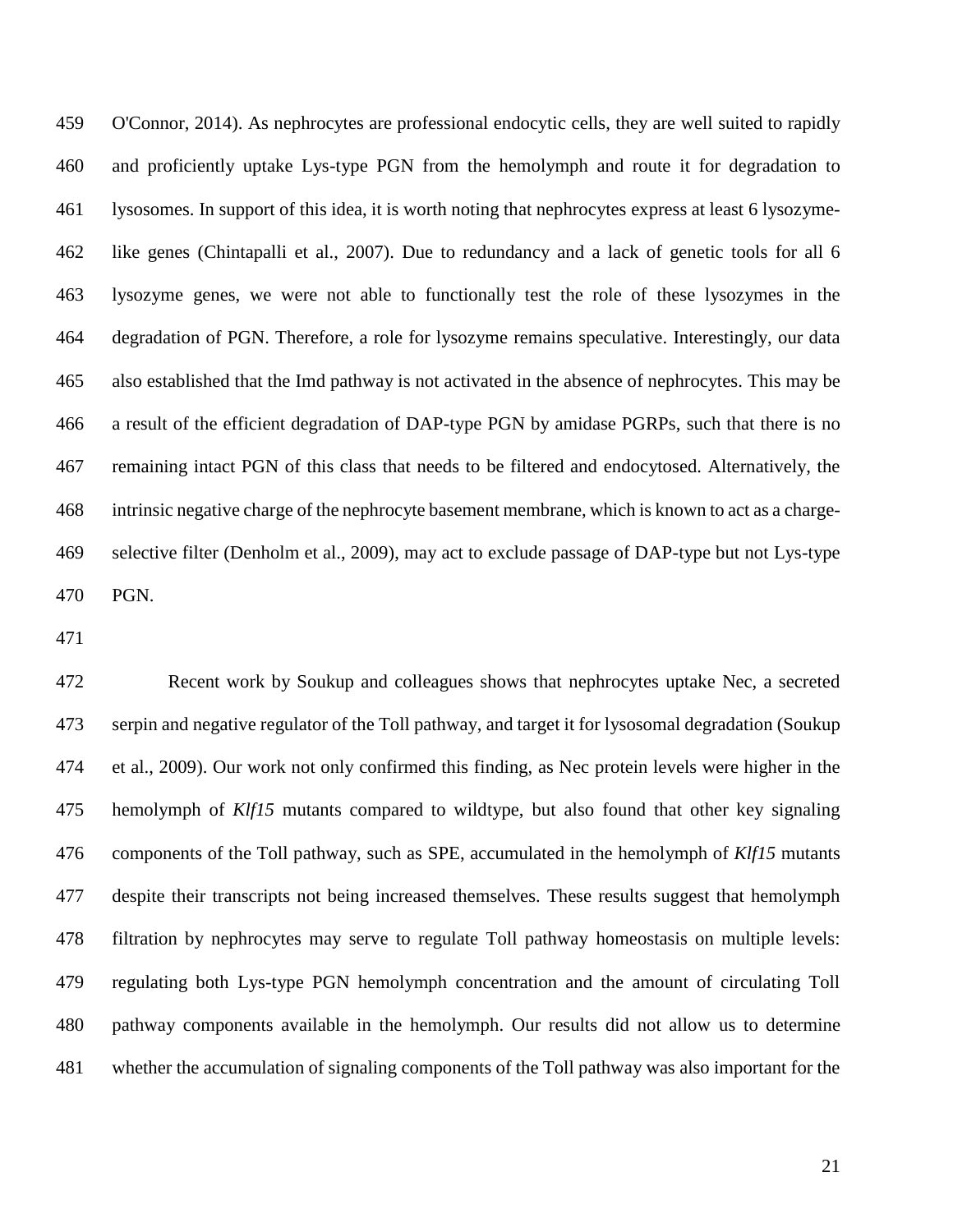loss of immune homeostasis in flies lacking nephrocytes. However, the fact that GF *Klf15* mutants did not show an increase in Toll activity suggests that PGN filtration, rather than protein accumulation, is the critical mechanism at work. In addition, we note that the phenotype associated with a lack of nephrocytes is not easily predicted. At first glance, accumulation of Nec in flies devoid of nephrocytes would suggest a possible decrease in immune reactivity. However, our results proved the opposite, demonstrating that the loss of PGN filtration primes the immune system and increases resistance to infection.

 Chronic kidney disease (CKD), characterized by a gradual loss of glomerular filtration rate, leads to alterations in plasma protein content similar to those observed in *Klf15* mutants. Specifically, proteomic analysis shows that patients with CKD progressively accumulate in their plasma high quantities of 24 proteins involved in the complement system, with a large number of these proteins belonging to the alternative complement pathway (Glorieux et al., 2015). Further activation of the innate immune system is also evident in CKD patients, as their plasma is enriched for 62 proteins associated with the acute phase response (Glorieux et al., 2015). Given the remarkable functional, structural, and molecular similarities between nephrocytes and the glomerular podocytes of the mammalian kidney, we propose that renal filtration by the kidneys could also act to regulate the amount of microbiota-derived PAMPs, such as peptidoglycan, in the blood, thus maintaining immune homeostasis. In support of this idea, we highlight that the alternative complement pathway, several components of which are enriched in the plasma of CKD patients, is activated by peptidoglycan, including Lys-type peptidoglycan (Kawasaki et al., 1987). In both *Klf15* mutants and CKD patients, proteomic studies also showed accumulation of lysozymes in circulation, with lysozyme C increasing in the plasma and the lysozyme encoded by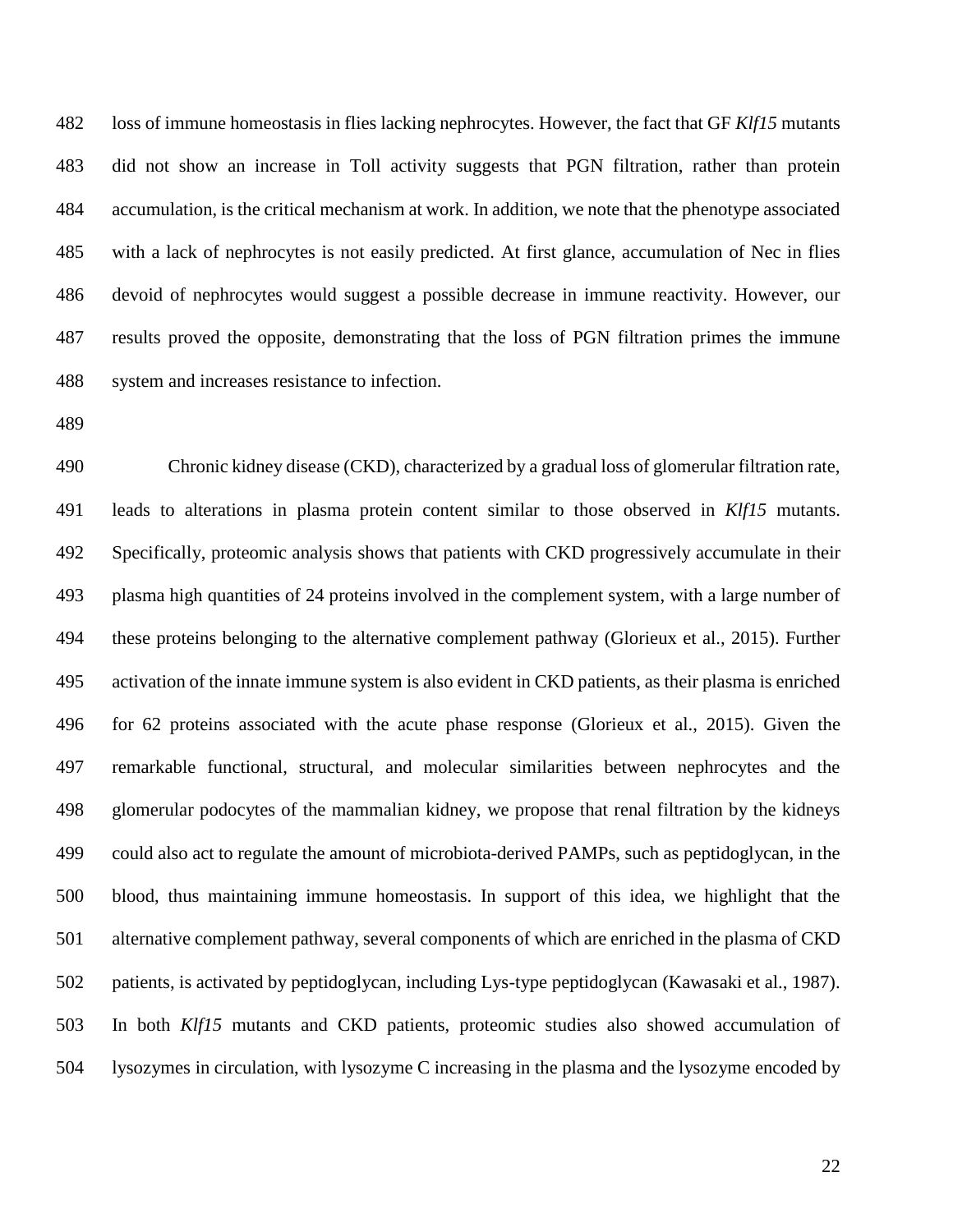*CG6426* rising in hemolymph. It is possible that lysozyme accumulation may result, in both cases, from induction of the immune system in response to PGN, especially as CG6426 is a target of the Toll pathway (de Gregorio et al., 2001; Troha et al., 2018). Finally, it has been proposed that nephrocytes are functionally analogous to endocytic scavenger cells of the mammalian reticuloendothelial system (Sørensen et al., 2012; Wigglesworth, 1970). Therefore, it is possible that additional cells with scavenging function, such as hepatocytes, may also be involved in the regulation of circulating, microbiota-shed PAMPs.

 Altogether, our results have revealed an unexpected role for podocyte filtration in the maintenance of insect immune homeostasis. They suggest that renal clearance may be a major and conserved mechanism to remove peptidoglycan from circulation, thus preventing aberrant immune activation in response to the gut microbiota. Because of the parallels between the filtration systems of flies and mammals, as well as the similar consequences of altering renal function in both species, we propose that at least part of the immune activation observed in patients suffering from glomerular diseases stems from the accumulation of peptidoglycan in plasma.

## **AUTHOR CONTRIBUTIONS**

- **Conceptualization:** N.B., B.P.L., P.S.H. P.N. and K.T.
- **Data curation:** K.T., P.N., and A.P.
- **Formal analysis:** K.T. and P.N.
- **Methodology:** K.T. and P.N.
- **Supervision:** N.B. and B.P.L.
- **Validation:** K.T. and P.N.
- **Visualization:** K.T., P.S.H. and P.N.
- **Writing – original draft:** K.T. and N.B.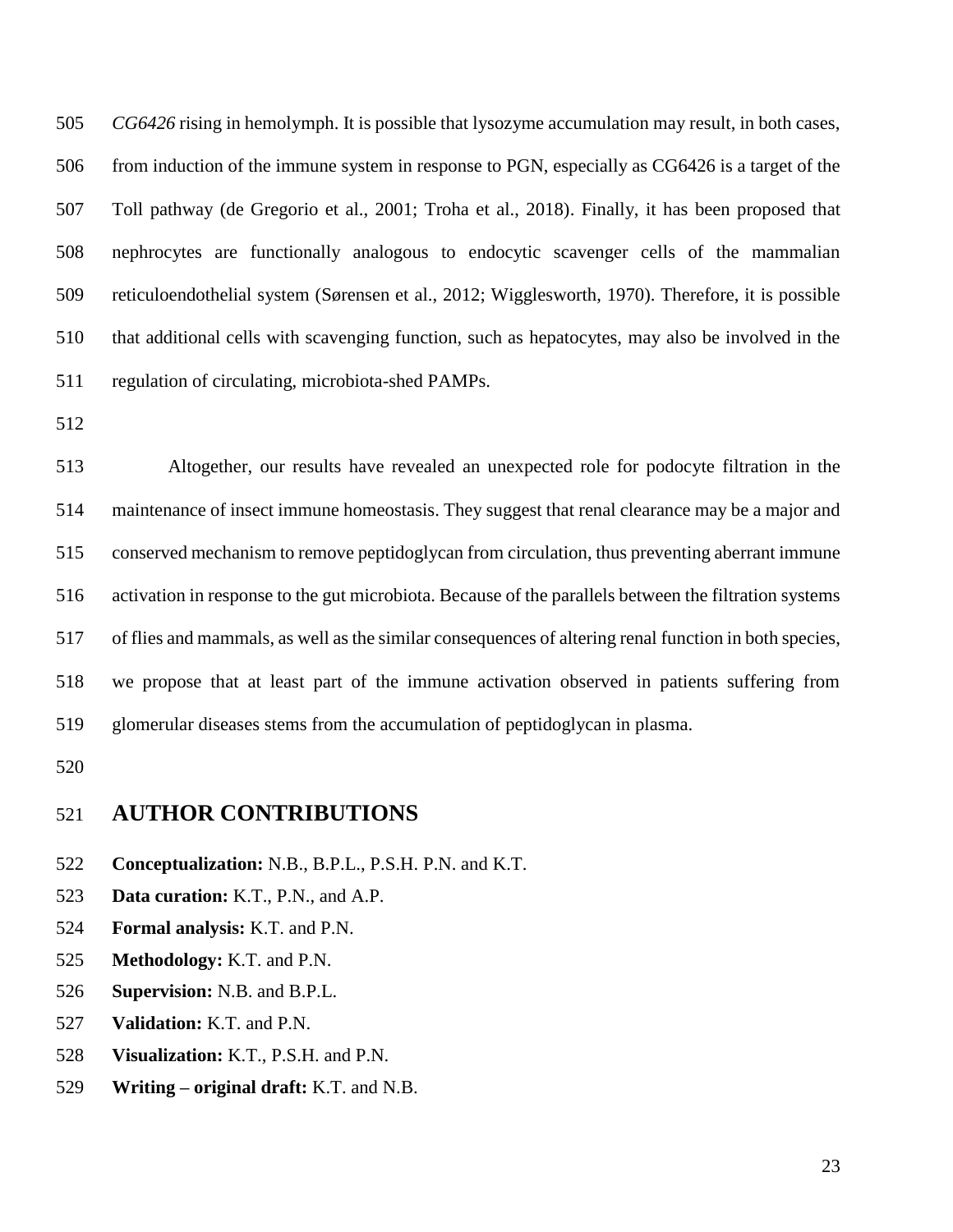**Writing – review & editing:** N.B., K.T., P.N., A.P., B.P.L., and P.S.H.

# **AKNOWLEDGEMENTS**

- We thank J. Rossi for assistance with manuscript editing. We also thank all members of the Buchon
- lab for helpful comments on the manuscript. Finally, we thank Gábor Juhász for providing the
- *dLamp-3xmCherry* transgenic flies.

# **DECLARATION OF INTERESTS**

The authors declare no competing interests.

# **FIGURE LEGENDS**

### **Figure 1. Loss of nephrocyte function increases survival against infection**

- (A) Adult pericardial nephrocytes stained with WGA Alexa Fluor 594 conjugate (red). Phalloidin-
- FITC (green) marks the heart tube. Staining is shown for both wildtype (WT) and *Klf15* mutants.
- (B) Lifespan curve comparing WT to *Klf15* flies.
- (C-G) Survival curves over 7 days following infection of WT and *Klf15* mutants with the bacterial
- pathogens: *S. marcescens* Type strain (C), *S. typhimurium* (D), *L. innocua* (E), *E. faecalis* (F), and

*S. aureus* (G).

- (H-I) Survival of flies expressing nephrocyte-specific RNAi against *Klf15* throughout
- 549 development (*Dot-Gal4 > UAS-Klf15-IR*) (H) or only during the adult stage (*Hand-Gal4<sup>ts</sup> > UAS-*
- *Klf15-IR)* (I) after infection with *S. aureus*.
- 551 The curves represent the average percent survival  $\pm SE$  of three or more biological replicates.
- \*\*p<0.01 \*\*\*p<0.001 \*\*\*\*p<0.0001 in a Log-rank test.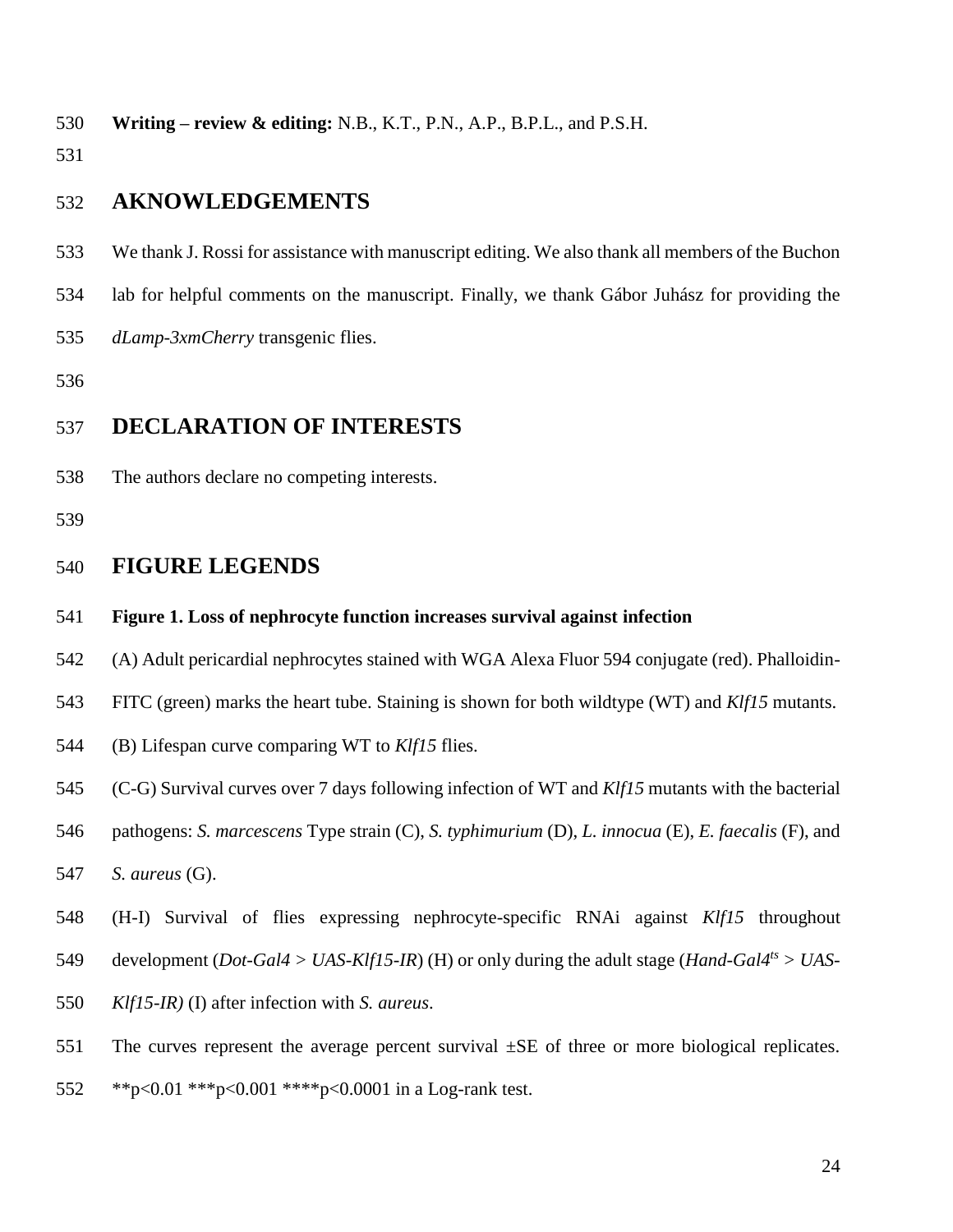## **Figure 2. The Toll pathway is activated in** *Klf15* **mutants**

(A-B) Bacterial load time course of control and *Klf15* flies following infection with *S. aureus* (A)

- and *E. faecalis* (B). Three repeats are graphed together, with each symbol representing an
- individual fly's number of colony forming units (CFU). Horizontal lines represent median values
- for each time point. Data were normalized and then analyzed using a two-way ANOVA followed
- by Sidak's post-test for specific comparisons (\*p<0.05 \*\*p<0.01 \*\*\*p<0.001 \*\*\*\*p<0.0001).
- 560 (C) Heat map showing a list of circulating proteins enriched ( $\geq 1.5$ -fold) in the hemolymph (insect
- blood) of *Klf15* mutants over that of WT or only present in *Klf15* flies but not wildtype. A color
- scale on the left side of the heat map denotes whether the gene that encodes each protein is

transcriptionally induced by infection (green), a target of the Toll pathway (blue), or predicted to

564 possess a signal peptide (orange). Core genes are highlighted with a  $\star$  symbol (Troha et al., 2018).

- (D-E) Whole fly RT-qPCR of Toll target genes *IM2*, *CG15067*, and *Drs* (D) and Imd target genes
- *Dpt*, *AttC*, and *TotA* (E) using unchallenged wildtype and *Klf15* samples.
- (F) Quantification of Toll target genes *IM2*, *CG15067*, and *Drs* via RT-qPCR in flies expressing
- RNAi against *Klf15* only during the adult stage (*Hand-Gal4ts > UAS-Klf15-IR*). Mean values of
- 569 three or more repeats are represented  $\pm$ SE. \*p<0.05 \*\*p<0.01 \*\*\*p<0.001 in a Student's t-test.
- 

#### **Figure 3. Increased resistance to infection in** *Klf15* **mutants is PGRP-SA-dependent**

572 (A-C) Comparison of *Klf15* ;;  $spz^{rm7}$  double mutants to wildtype, *Klf15*, and  $spz^{rm7}$  single mutants in experiments measuring *IM2* (Toll target) gene expression via RT-qPCR (A), survival against *S. aureus* (B), and survival against *E. faecalis* (C).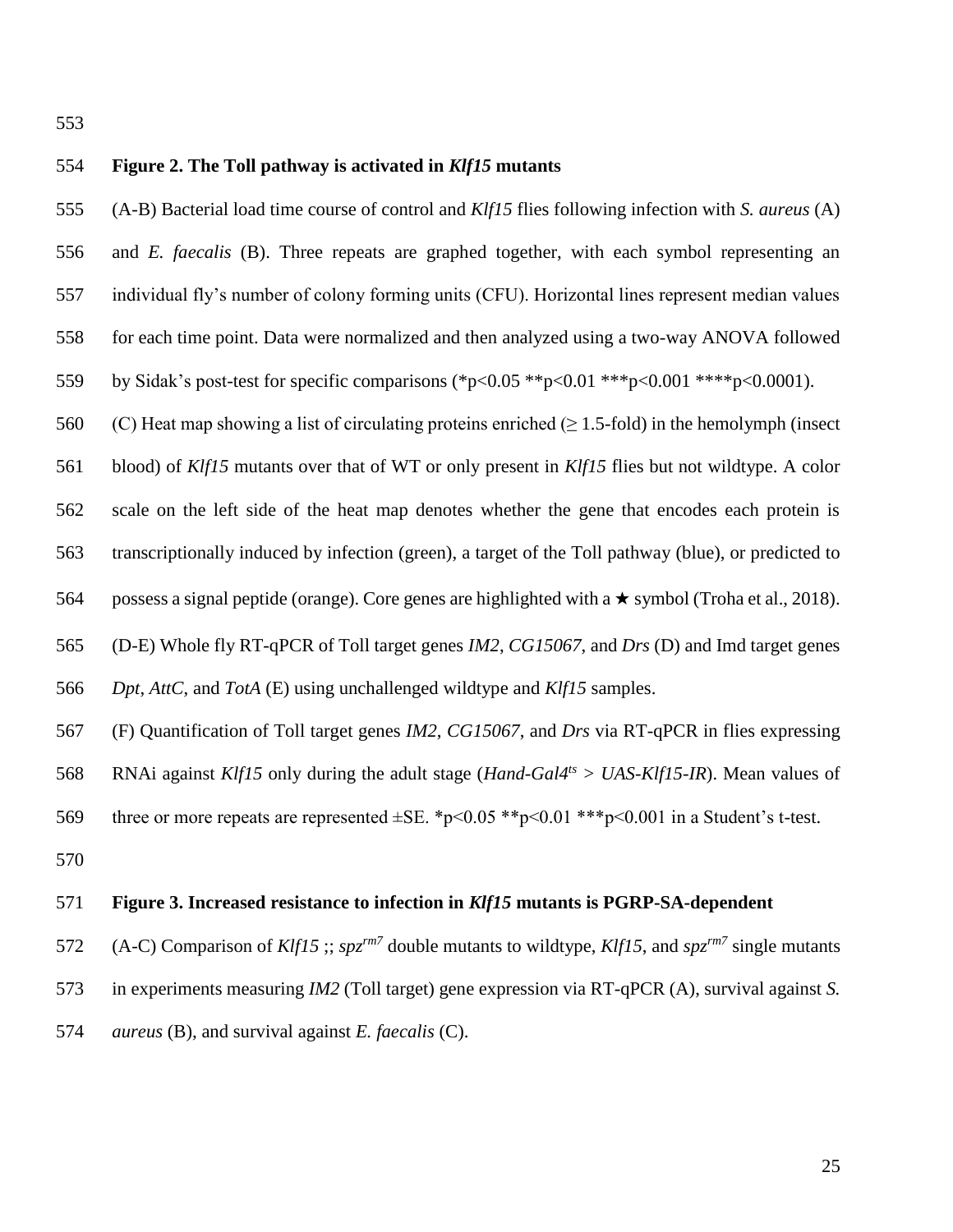- 575 (D-F) Comparison of *Klf15*, *psh<sup>1</sup>* double mutants to wildtype, *Klf15*, and *psh<sup>1</sup>* single mutants in experiments measuring *IM2* gene expression via RT-qPCR (D), survival against *S. aureus* (E), and survival against *E. faecalis* (F).
- 578 (G-I) Comparison of *Klf15*; *modSP<sup>1</sup>* double mutants to wildtype, *Klf15*, and *modSP<sup>1</sup>* single
- mutants in experiments measuring *IM2* gene expression via RT-qPCR (G), survival against *S.*
- *aureus* (H), and survival against *E. faecalis* (I).
- 581 (J-L) Comparison of *Klf15*, *PGRP-SA*<sup>*seml*</sup> double mutants to wildtype, *Klf15*, and *PGRP-SA*<sup>*seml*</sup>
- single mutants in experiments measuring *IM2* gene expression via RT-qPCR (J), survival against
- *S. aureus* (K), and survival against *E. faecalis* (L).
- 584 For RT-qPCR experiments, mean values of three or more repeats are presented  $\pm$ SE (\*p<0.05
- \*\*p<0.01 \*\*\*p<0.001 in a Student's t-test). Survival curves show the average percent survival ±SE of three biological replicates (\*\*\*p<0.001 \*\*\*\*p<0.0001 in a Log-rank test).
- 

# **Figure 4. Nephrocytes prevent excessive immune activation against Gram-positive microbiota**

(A) Quantification of mRNA transcripts in conventional (CR), germ-free (GF), and germ-free flies

recolonized with either live *A. pomorum* (Gram-negative), live *L. brevis* (Gram-positive), or live

- *E. faecalis* (Gram-positive). RT-qPCR measurements of Toll target genes *IM2* and *CG15067* are shown.
- (B) Quantification of mRNA transcripts in conventional (CR), germ-free (GF), and germ-free flies
- fed either heat-killed *A. pomorum* (Gram-negative), heat-killed *L. brevis* (Gram-positive), or heat-
- killed *E. faecalis*(Gram-positive). RT-qPCR measurements of Toll target genes *IM2* and *CG15067*
- are presented.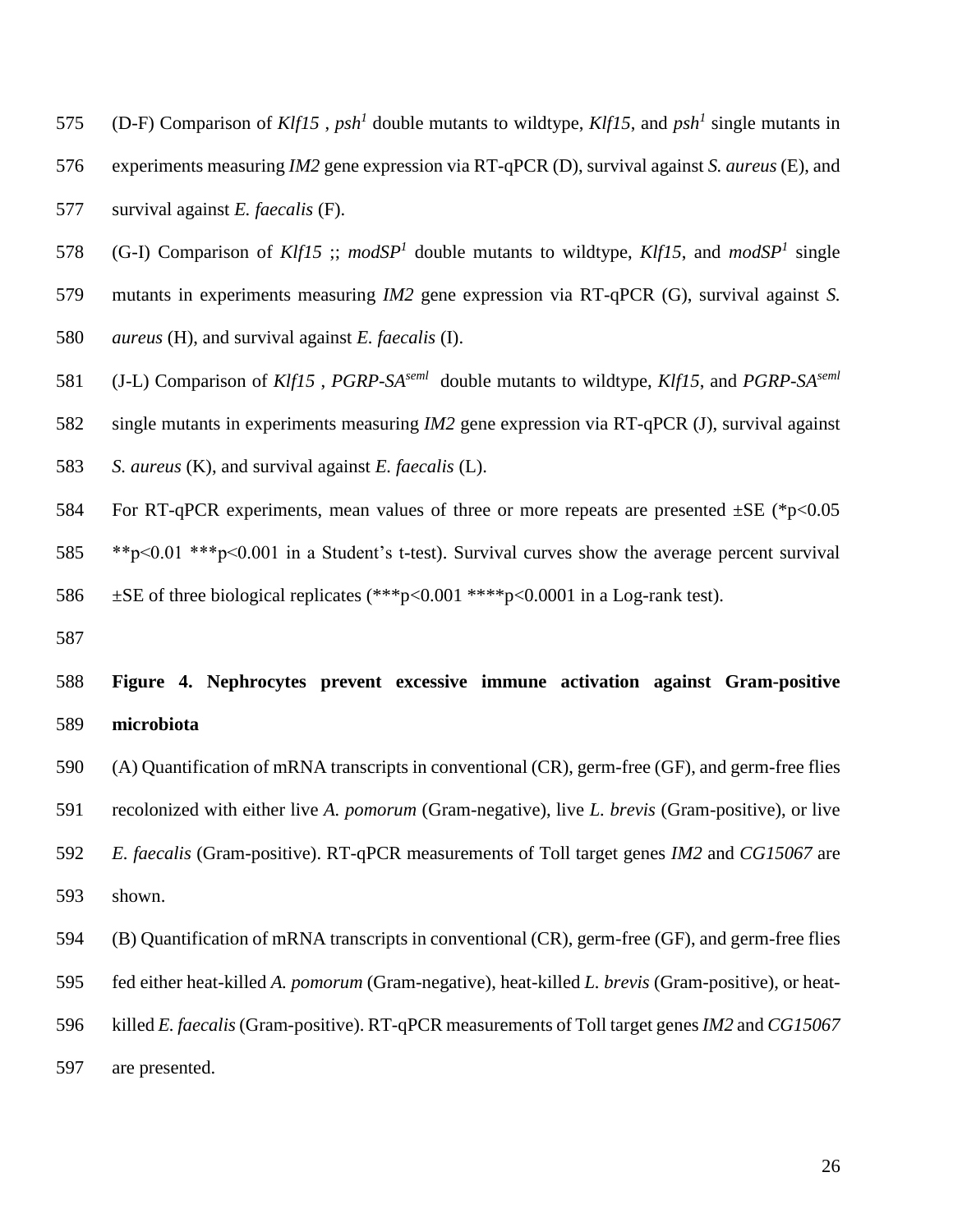- 598 For RT-qPCR experiments, mean values of three or more repeats are given  $\pm$ SE. \*p<0.05 \*\*p<0.01
- \*\*\*p<0.001 \*\*\*\*p<0.0001 in a Student's t-test.
- (C-D) Survival curve over 7 days following infection of WT and *Klf15* flies with *S. aureus* (C)
- and *E. faecalis* (D) in both conventional (CR) and germ-free (GF) conditions.
- (E) Lifespan curve comparing WT to *Klf15* mutants in both conventional (CR) and germ-free (GF) conditions.
- 604 Survival curves give the average percent survival  $\pm$ SE of three biological replicates (\*\*p<0.01 \*\*\*\*p<0.0001 in a Log-rank test).
- 

## **Figure 5. Nephrocytes endocytose peptidoglycan from systemic circulation**

- (A) Quantification of peptidoglycan quantity in the hemolymph (insect blood) of WT and *Klf15*
- 609 flies in germ-free (GF) and conventionally reared (CR) conditions.  $\gamma$ - $\sim$  0.05 in a Student's t-test.
- (B1-B2) Immunostaining of nephrocytes from CR and GF flies with PGN antibody demonstrates
- that nephrocytes internalize microbiota-derived PGN.
- 612 (B3-B6) Nephrocyte-specific expression of *shibire<sup>ts1</sup>* (*Dot-Gal4 > UAS-shi<sup>ts1</sup>)*, *Rab5<sup>DN</sup>* (*Hand-*
- $G$  *Gal4<sup>ts</sup>* > *UAS-Rab5<sup>DN</sup>*),  $Rab7^{DN}$  (*Hand-Gal4<sup>ts</sup>* > *UAS-Rab7<sup>DN</sup>*), and *Vha16-1-IR* (*Dot-Gal4* > *UAS-*
- *Vha16-1-IR*) led to accumulation of PGN in nephrocytes when compared to control (see Figure
- 615 5B-1, 5D, and S5D-1-D-2 for additional controls). Scalebar =  $10\mu$ m.
- (C) Immunostaining against PGN reveals colocalization (yellow circles) with the early endosomal
- marker Rab5 (*Hand-Gal4ts > UAS- Rab5-YFP*), the late endosomal marker Rab7 (*Hand-Gal4ts >*
- 618 *UAS-Rab7-YFP*), and the lysosomal compartment marker Cathepsin L. Scalebar =  $10\mu$ m.
- (D) Cortico-cytoplasmic view of nephrocytes immunostained with Duf (labels the lacunae) shows
- 620 expansion of the lacunae (marked by the yellow dotted lines) in *shibire<sup>ts1</sup>* (*Dot-Gal4* > *UAS-shi<sup>ts1</sup>*)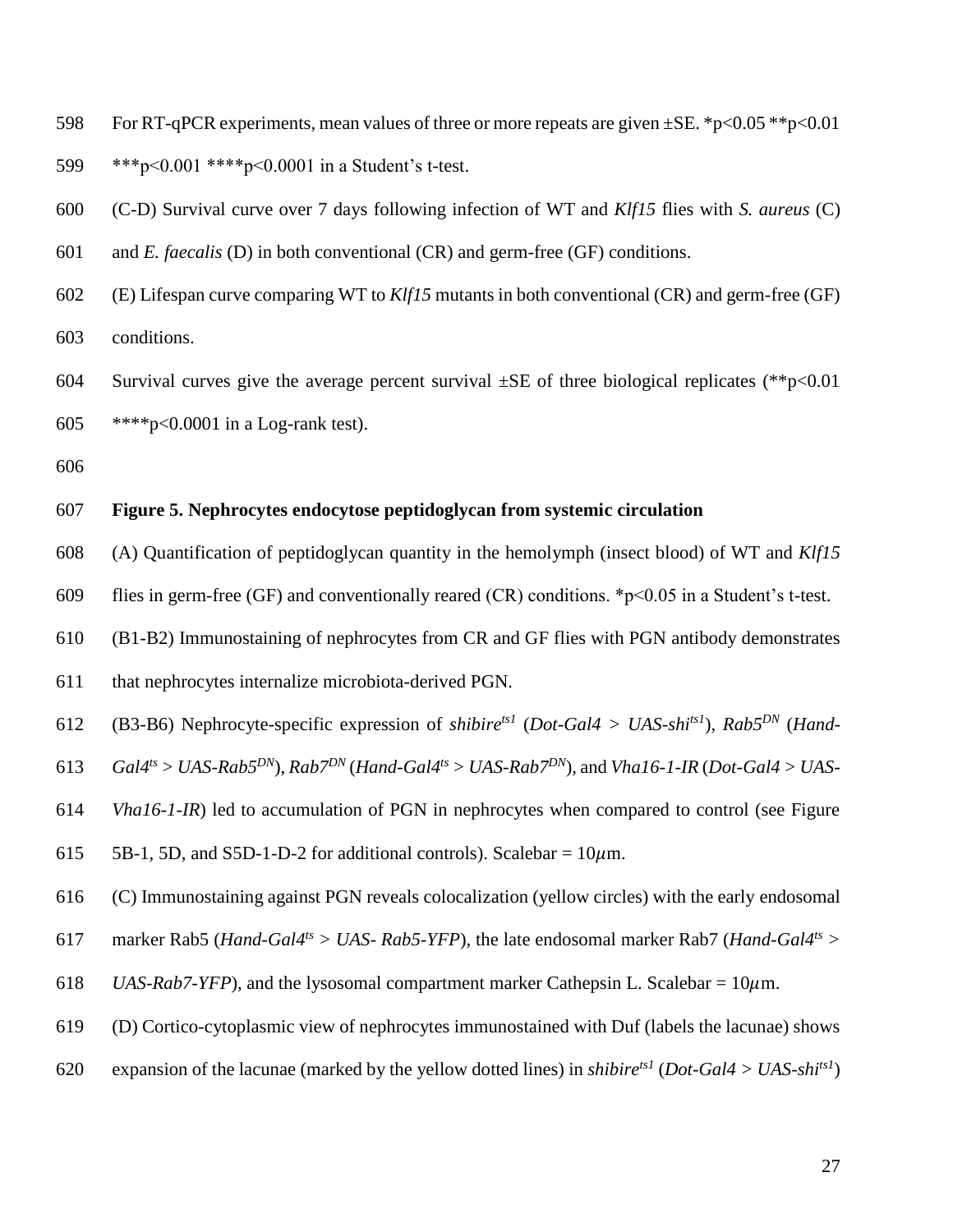flies. Immunostaining with PGN antibody reveals that PGN is accumulating in the lacunae. Blue arrowheads are labeling the nuclei.

 (E-F) Whole fly RT-qPCR of Toll target genes *IM2*, *CG15067*, and *Drs* in unchallenged 624 conditions. Gene expression was measured in flies expressing *shibire*<sup>*ts1*</sup> and  $Rab5^{DN}$  in a 625 nephrocyte-specific manner (*Dot-Gal4 > UAS-shi<sup>ts1</sup>* and *Hand-Gal4<sup>ts</sup> > UAS-Rab5<sup>DN</sup>).* \*p<0.05 \*\*p<0.01 \*\*\*p<0.001 in a Student's t-test.

# **STAR METHODS**

### **CONTACT FOR REAGENT AND RESOURCE SHARING**

Further information and requests for resources and reagents should be directed to and will be

fulfilled by the Lead Contact, Nicolas Buchon [\(nicolas.buchon@cornell.edu\)](mailto:nicolas.buchon@cornell.edu).

This study did not generate new unique reagents.

The graphical abstract was created with BioRender.

### **EXPERIMENTAL MODEL AND SUBJECT DETAILS**

#### *Rearing of Drosophila melanogaster*

 Flies were maintained on standard sucrose-cornmeal-yeast medium: 50 g baker's yeast, 60 g cornmeal, 40 g sucrose, 7 g agar, 26.5 mL Moldex (10%), and 12 mL Acid Mix solution (4.2% 640 phosphoric acid, 41.8% propionic acid) per 1L of deionized H<sub>2</sub>O. Wildtype and mutant flies were 641 raised at 24 °C. Flies originating from crosses that employ the UAS-Gal4-Gal80<sup>ts</sup> gene expression 642 system were raised at 18  $^{\circ}$ C (Gal80<sup>ts</sup> On, Gal4 Off) and transferred to 29  $^{\circ}$ C (Gal80<sup>ts</sup> Off, Gal4 On) 5 days after eclosion. Males were used for all experiments, with the exception of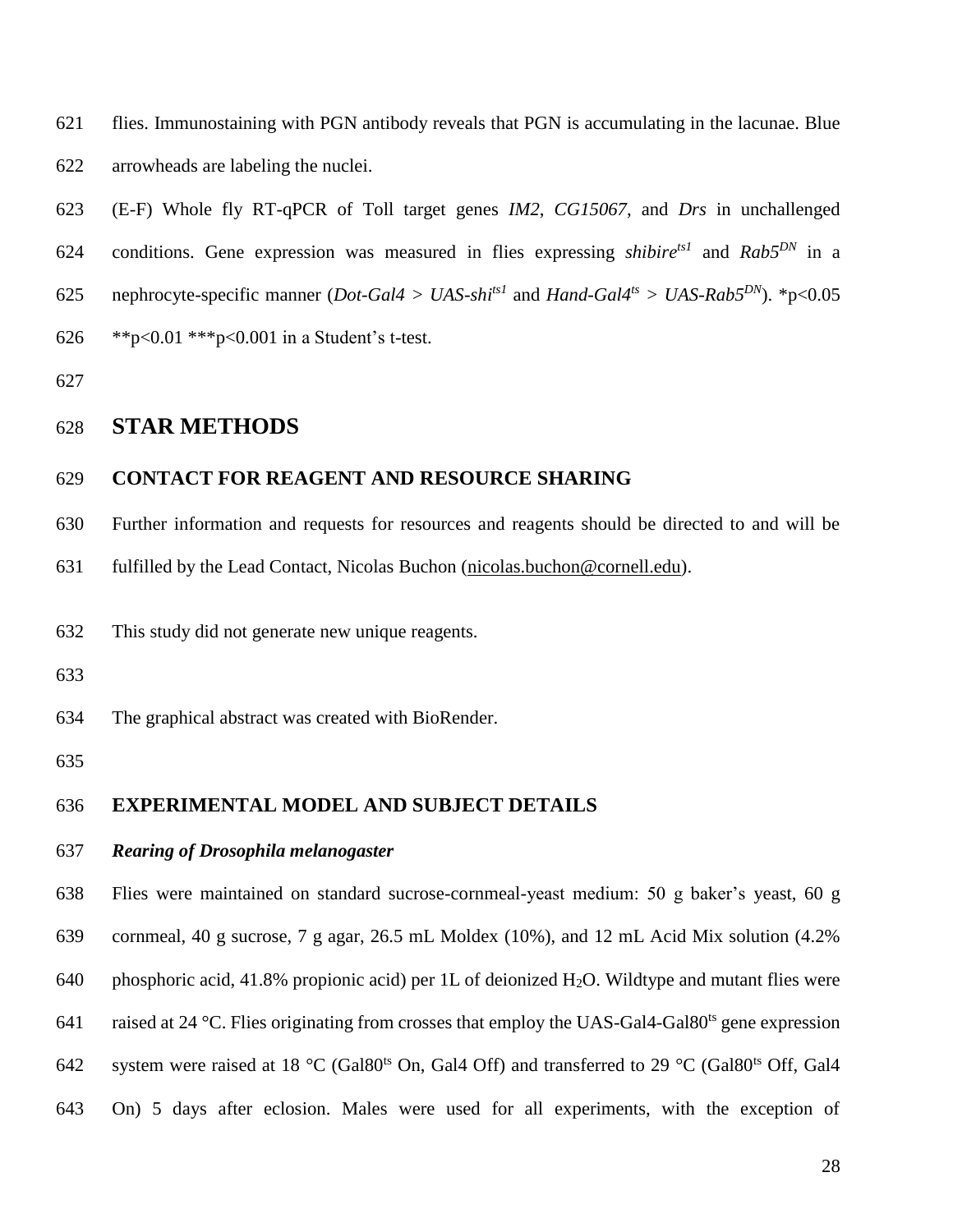immunostaining (larger female size is preferred for dissection and visualization of cells). For experiments with mutants, 5- to 8-day-old adult flies were used. For experiments with *UAS* transgenes, 10- to 14-day-old flies were used (to allow for the expression of the pertinent construct).

#### *Drosophila melanogaster strains*

650 Klf15<sup>NN</sup>, spz<sup>rm7</sup>, SPE<sup>SK6</sup>, psh<sup>1</sup>, modSP<sup>1</sup>, GNBP3<sup>Hades</sup>, PGRP-SA<sup>seml</sup>, and PPO1<sup>A</sup>, 2<sup>A</sup>,3<sup>1</sup> mutants and the *dLamp-3xmCherry* lysosomal marker have been previously described (Buchon et al., 2009; Dudzic et al., 2015; Gobert et al., 2003; Gottar et al., 2006; Hegedűs et al., 2016; Ivy et al., 2015; Jang et al., 2006; Michel et al., 2001; Ming et al., 2014). The nephrocyte-specific drivers, *Dot-Gal4* and *Hand-Gal4<sup>ts</sup>*, are detailed in (Ivy et al., 2015). The following lines were purchased from the Bloomington *Drosophila* Stock Center: *UAS-shits1* (44222), *UAS-Rab5DN* (9771), *UAS-Rab7DN* (9778), *UAS-Rab5-YFP* (24616), *UAS-Rab7-YFP* (23270). The following lines were purchased from the Vienna *Drosophila* Resource Center: *UAS-Vha16-IR* (49290) and *UAS-Vha44-IR* (46563).

*Culturing of microbes*

 The following bacteria were cultured overnight in LB broth and adjusted to the specified density: *Serratia marcescens* Type (OD<sup>600</sup> =1), *Salmonella typhimurium* (OD<sup>600</sup> =1), *Listeria innocua* 663 (OD<sub>600</sub> =1), *Enterococcus faecalis* (OD<sub>600</sub> =1), *Staphylococcus aureus* (OD<sub>600</sub> =1), and *Providencia rettgeri* (OD600 =1). *S. typhimurium* and *L. innocua* were grown at 37 °C. All other bacteria were grown at 29 °C. The fungi *Beauveria bassiana* and *Metarhizium anisopliae* were 666 grown at 29  $\degree$ C on YPG-agar plates.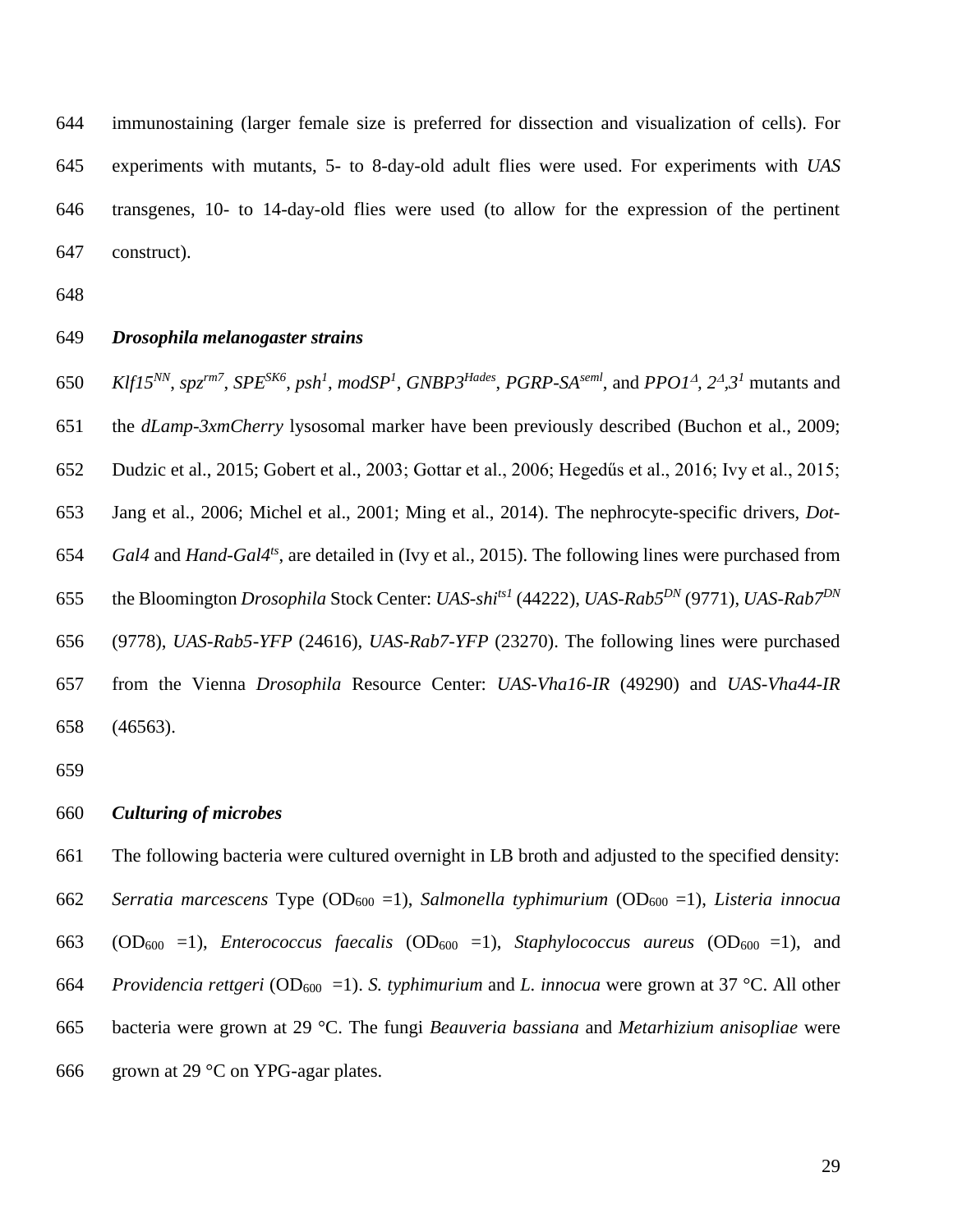#### **METHOD DETAILS**

#### *Infection, survival, and lifespan experiments*

 Flies were systemically infected with bacteria via septic pinprick to the thorax. Pinprick infection 671 with an OD<sub>600</sub> =1 for the bacteria aforementioned results in inoculation with ~3,000 CFU/fly. For natural infections with fungi, CO2-anaestethized flies were placed directly on the sporulating lawn 673 of a fungal culture plate and the plate was shaken for  $\sim$ 15 seconds to coat the flies in spores. Flies were then transferred to a new, clean food vial to recover. All flies, regardless of infection method, 675 were maintained at 29  $\degree$ C for the duration of the experiments. For survival experiments, death was recorded daily following inoculation, with flies transferred to fresh vials every 2 to 3 days. For 677 lifespan measurements, adults were transferred to 29  $\degree$ C 5 days post-eclosion and remained at that temperature for the duration of the experiment. All experiments were performed at least 3 times.

## *Quantification of bacterial CFUs*

 At specified time points following inoculation, flies were individually homogenized by bead beating in 500 μl of sterile PBS using a tissue homogenizer (OPS Diagnostics). Dilutions of the homogenate were plated onto LB agar plates using a WASP II autoplate spiral plater (Microbiology International), incubated overnight at 29 °C, and CFUs were counted. All experiments were performed at least 3 times.

#### *RT-qPCR*

 For all experiments involving RT-qPCR, total RNA was extracted from pools of 20 flies using the standard TRIzol (Invitrogen) extraction. RNA samples were treated with DNase (Promega), and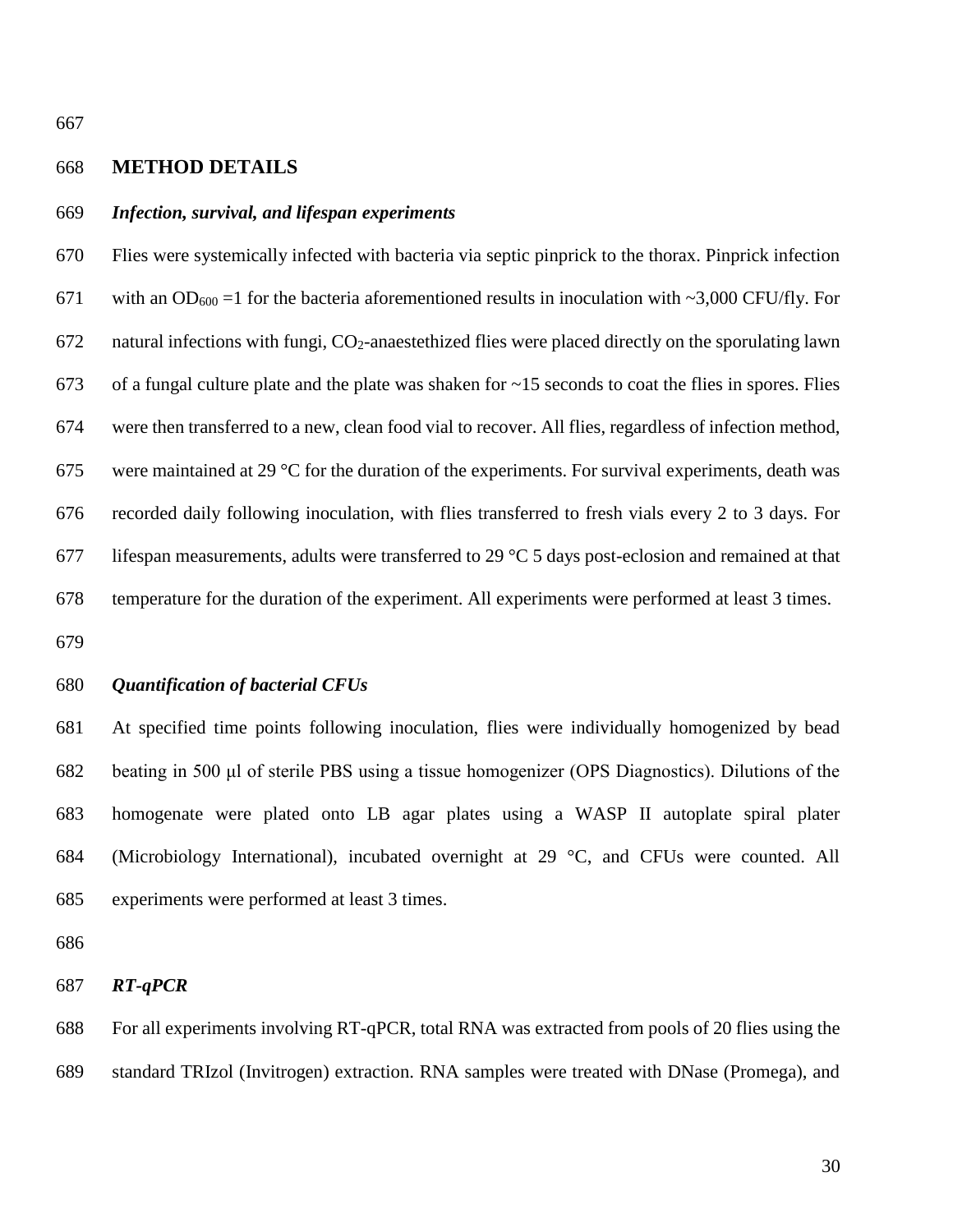cDNA was generated using murine leukemia virus reverse transcriptase (MLV-RT-Promega). qPCR was performed using the SSO Advanced SYBR green kit (Bio-Rad) in a Bio-Rad CFX- Connect instrument. Data represent the relative ratio of the target gene and that of the reference gene *RpL32*. Mean values of at least three biological replicates are represented ±SE. The primer sequences used can be found in Table 1.

## *Phagocytosis assays*

To assay phagocytosis, flies were injected in the thorax with 69 nl of pHrodo Red Bioparticles<sup>TM</sup> (Invitrogen) using a Nanoject (Drummond Scientific). The fluorescence within the abdomen of the flies was then imaged at 3 h post-injection with a Leica MZFLIII fluorescent microscope and quantified using ImageJ (NIH) as previously described (Guillou et al., 2016). To block phagocytosis, adult flies were pre-injected with a solution containing latex beads as previously described in (Elrod-Erickson et al., 2000). Twenty-four hours post injection, the flies were subjected to systemic infection as described above.

#### *Hemolymph extraction*

706 Hemolymph was collected using a centrifugation or capillary method. In the first method, ~100 anesthetized flies are loaded into a modified spin column (Qiagen), in which the filter was removed and thoroughly washed with water before use, and 2 metal beads are placed on top of the flies. Flies are then centrifuged twice at 5,000 g for 5 minutes at 4 °C. For more details, see (Troha and Buchon, 2019). For the capillary method, a pulled glass needle is used to prick flies in the thorax. Hemolymph is extracted into the needle by capillary action.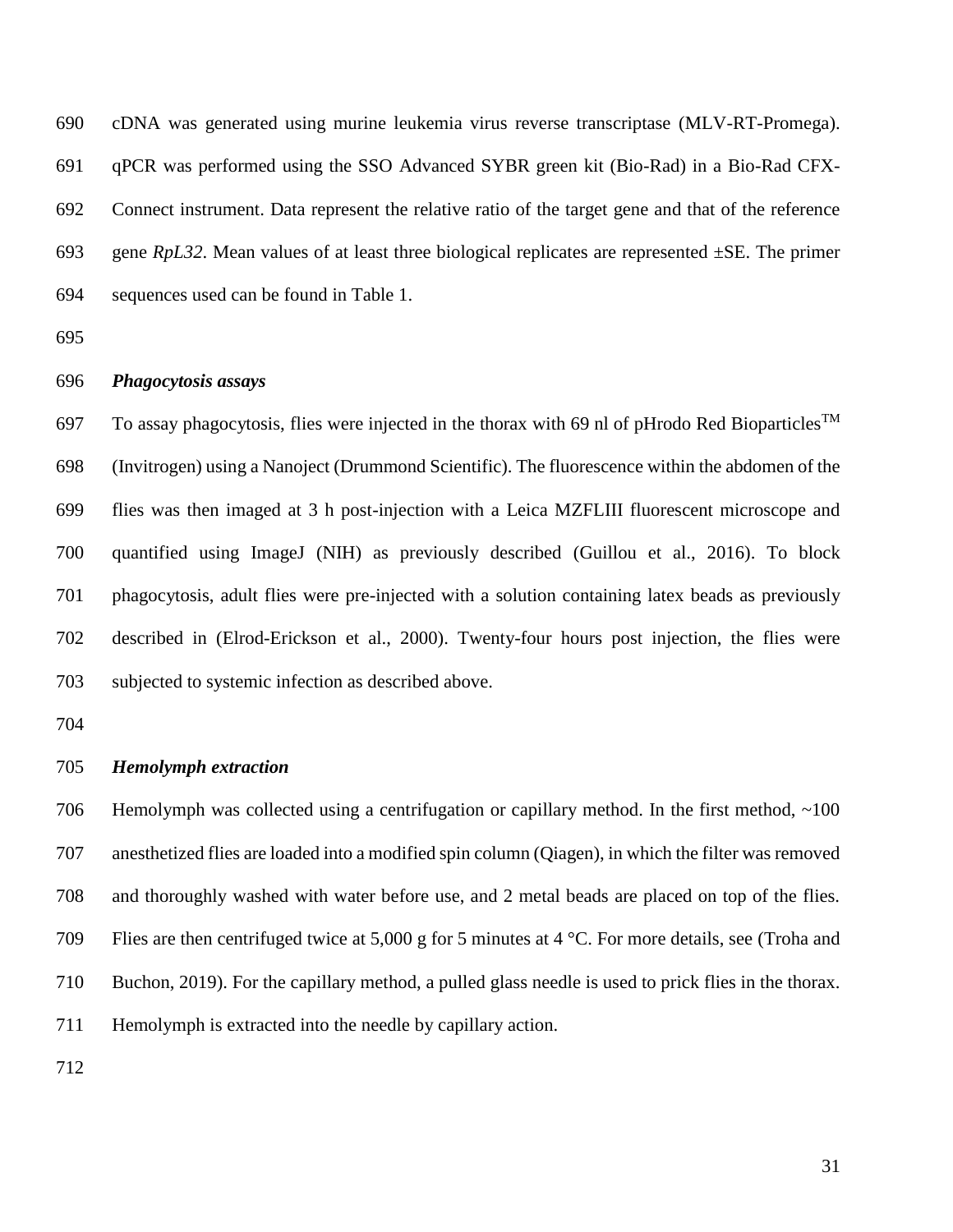### *DOPA assay*

 Extracted hemolymph was immediately diluted in a 1:10 ratio using a protease inhibitor cocktail (Sigma: 11697498001) and kept on ice. Briefly, 50 μL of diluted hemolymph was combined with 716 150 µl of a 5 mM CaCl<sub>2</sub> solution and 800 µL of L-DOPA (Sigma: D9628) reagent. Following thorough mixing, 200 µl of sample/well was loaded into a 96-well plate. Using a 718 spectrophotometer set to 29  $\degree$ C, a kinetic assay was performed at OD<sub>492</sub>.

## *Generation of GF and mono-colonized flies*

 Collected eggs were surface sterilized by immersion in 70% ethanol for 2 min. Eggs were then dechorionated via treatment with a 10% bleach solution for 10 min. This was followed by rinsing the eggs in sterile water 3 times to remove any leftover bleach. The eggs were then transferred to pre-autoclaved media vials, where they were allowed to develop. The entire procedure was performed using sterile technique in a laminar flow hood. For mono-colonized flies, pre-726 autoclaved media vials were seeded with 200  $\mu$ L of the desired individual bacterial culture (OD<sub>600</sub>) =200). After the bacterial solution was absorbed into the media, adult germ-free flies were flipped into the mono-colonized media vial. Experiments with mono-colonized flies were carried out 5 days after the flies were first exposed to the bacteria.

#### *PGN detection by SLP assay*

 The Silkworm Larvae Plasma (SLP) assay was used. After diluting extracted hemolymph (1:10 ratio), 50 μL of hemolymph sample/condition was used for the SLP assay (Fujifilm Wako Pure Chemical Corporation: 297-51501) following the manufacturer's instructions.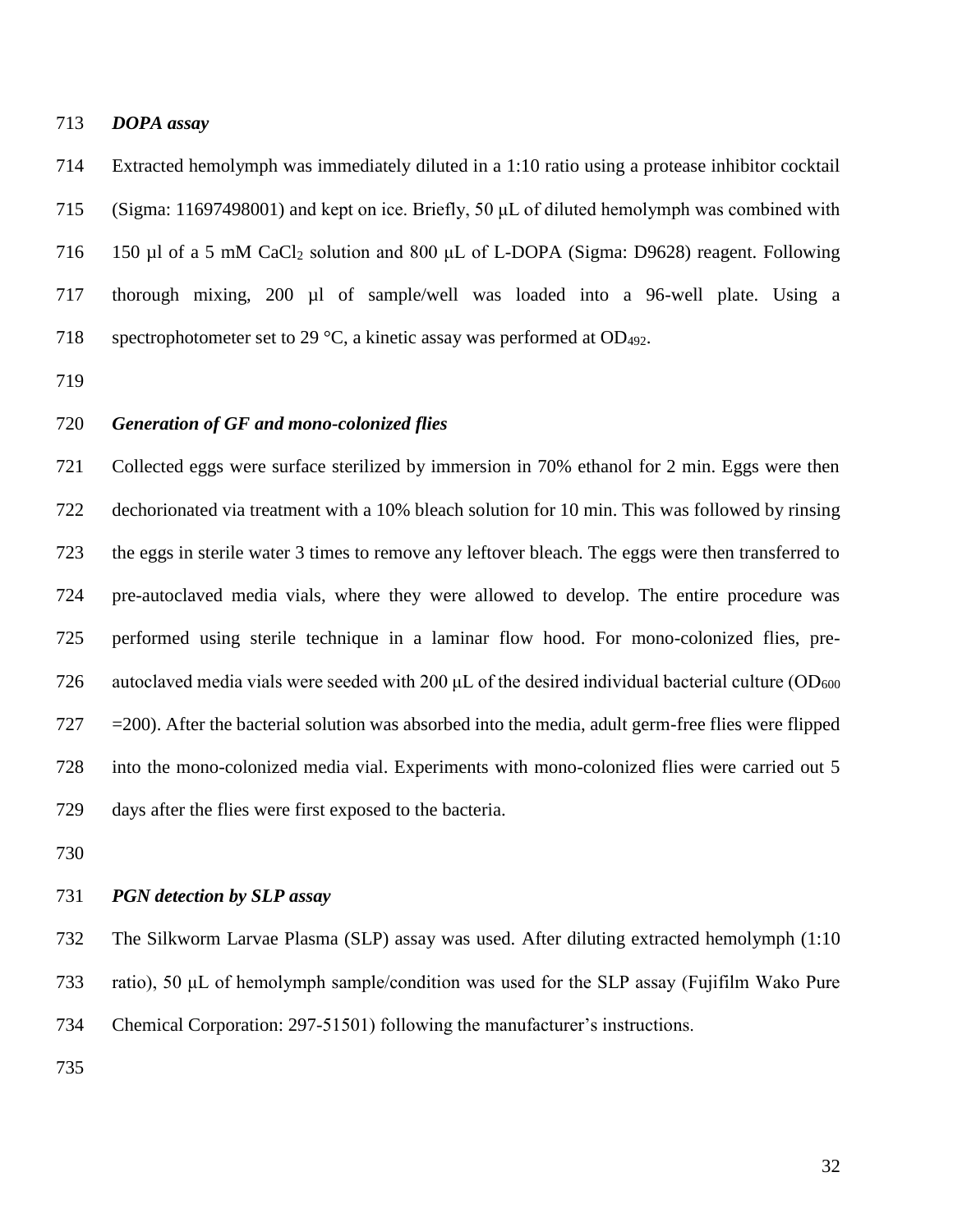#### *Gut barrier integrity (Smurf) assay*

 Adult flies were fed standard medium supplemented with Blue Dye No. 1 (2.5%). A fly was counted as a Smurf when the blue dye could be observed outside of the digestive tract.

### *UAS/GAL4/GAL80ts gene expression system*

 For RNAi and overexpression experiments, we used the UAS/GAL4 gene expression system in combination with GAL80ts to restrict the expression of the constructs specifically to the adult stage. Flies were collected 5 to 8 days after eclosion from the pupal case and shifted to 29 °C for an additional 8 days prior to any experiments. See our *Rearing of Drosophila melanogaster* section for additional details.

## *Immunohistochemistry and fluorescence imaging*

 Dissected nephrocytes were fixed in a 4% paraformaldehyde solution in PBST (PBS with 0.5% Triton X-100) for 1 h. After repeated washes in PBST, samples were blocked in 3% BSA PBST 750 for 3 h and incubated overnight with primary antibodies in 1% BSA PBST at 4  $\degree$ C. Samples were labeled with secondary antibodies in 1% BSA PBST for 2 h. Samples were washed after each antibody labeling step with PBST containing 4% NaCl to reduce non-specific background labeling. The primary antibodies used in this study were: mouse anti-peptidoglycan (GeneTex: GTX39437) diluted 1:200, chicken anti-GFP (Invitrogen: A10262) diluted 1:1500, rabbit anti-Cathepsin L (Abcam: ab58991) diluted 1:1000, rabbit anti-Dumbfounded diluted 1:100 (Psathaki et al., 2018b), and rabbit anti-RFP (Invitrogen: R10367) diluted 1:2000. The secondary antibodies were: Alexa Fluor 488 anti-chicken (A11039), Alexa Fluor 488 anti-rabbit (A21206), Alexa Fluor 488 anti-mouse (A21202), Alexa Fluor 555 anti-rabbit (A31572), and Alexa Fluor 555 anti-mouse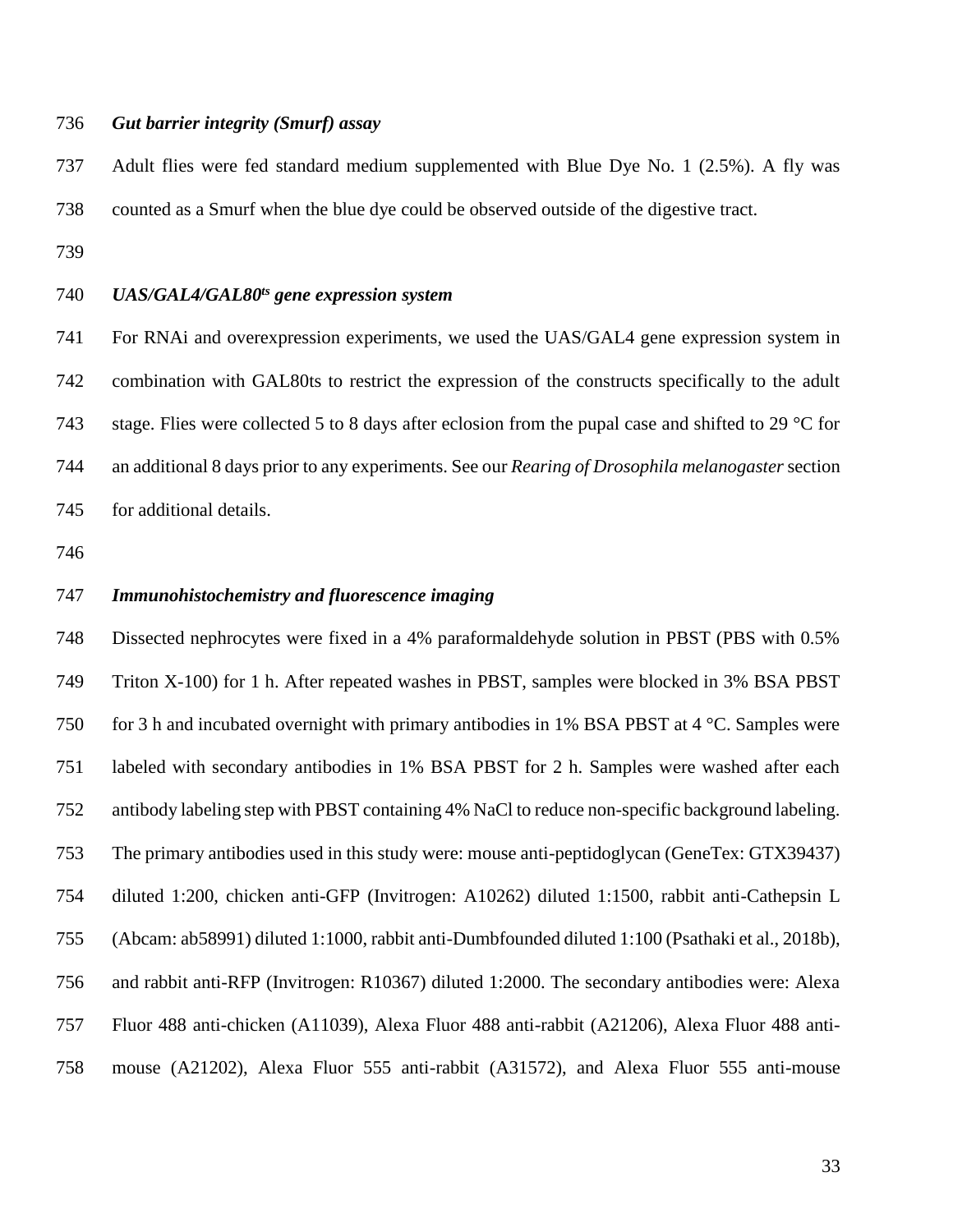(A31570), all diluted 1:1500 and from Invitrogen. Imaging was performed on a Zeiss LSM 700 confocal inverted microscope. Pearson correlation coefficients were calculated using ImageJ (FIJI, version: 2.0.0-rc-69/1.52n).

## **QUANTIFICATION AND STATISTICAL ANALYSIS**

 Aside from one exception, all analyses were performed in Prism (GraphPad Prism V7.0a, GraphPad Software, La Jolla, CA, USA). For survival assays, the curves represent the average 766 percent survival  $\pm$ SE of three or more biological replicates (n=20 flies for each biological replicate). A Log-rank test was used to determine significance (\*p<0.05 \*\*p<0.01 \*\*\*p<0.001 \*\*\*\*p<0.0001). In bacterial load quantification assays, the horizontal lines represent median values for each time point. Three biological replicates were included. Following normalization, results were analyzed using a two-way ANOVA followed by Sidak's post-test for specific 771 comparisons (\*p<0.05 \*\*p<0.01 \*\*\*p<0.001 \*\*\*\*p<0.0001). For all other experiments, mean 772 values of three or more biological repeats are presented  $\pm$ SE. Significance was calculated by a 773 Student's t-test following normalization (\*p<0.05 \*\*p<0.01 \*\*\*p<0.001 \*\*\*\*p<0.0001). Whenever survival curves crossed, a Cox's proportional-hazards model was used instead of a Log- rank test to assay significance. In this case, SPSS (IBM Corp. Released 2017. IBM SPSS Statistics 776 for Mac OS X, Armonk, NY: IBM Corp.) was used for the analysis.

## **SUPPLEMENTAL INFORMATION**

Supplemental information includes 5 figures and 1 table.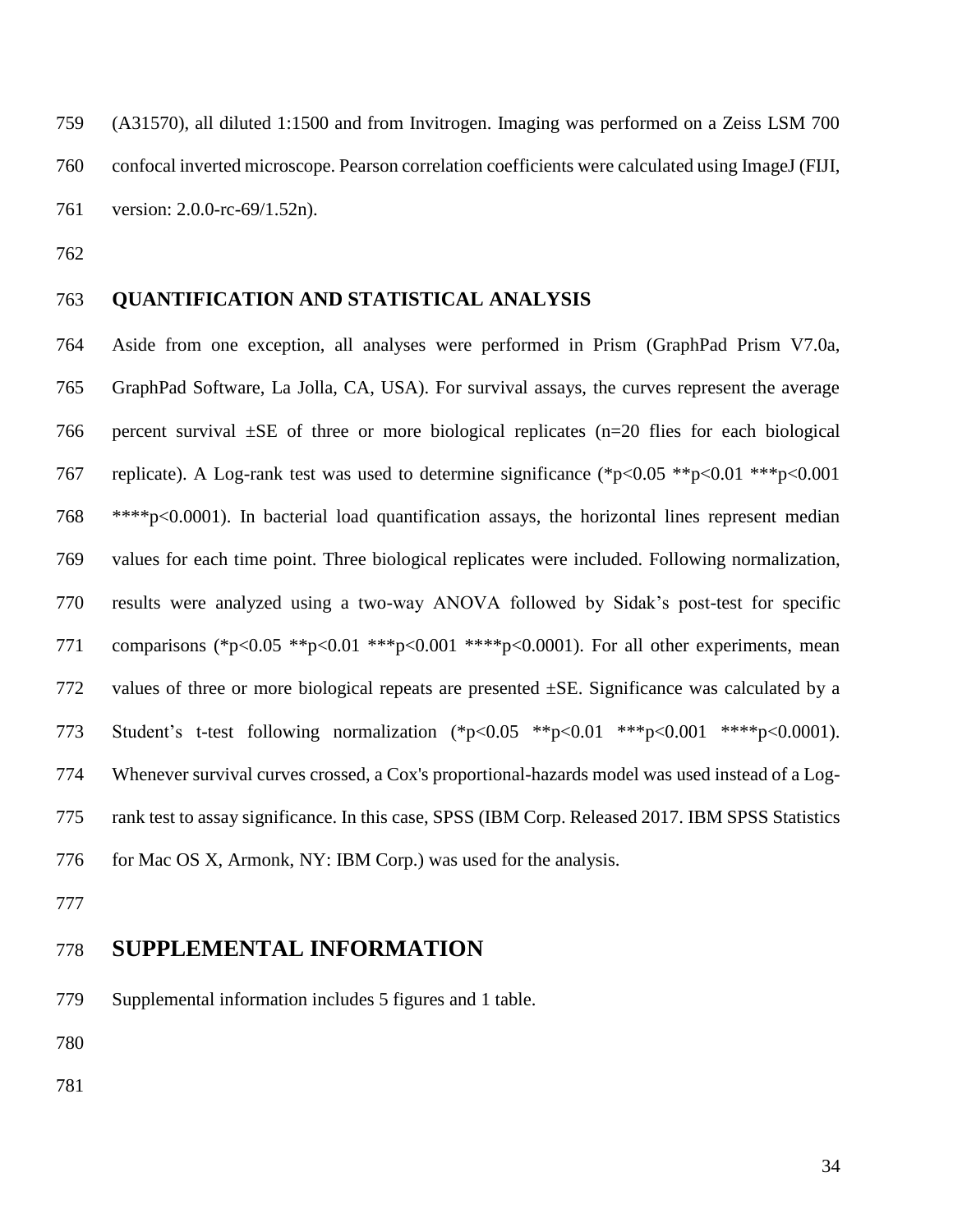# **SUPPLEMENTARY FIGURE LEGENDS**

**Supplementary Figure 1 (Related to Figure 1).** *Klf15* **flies display improved survival against** 

#### **a variety of microbial infections**

- (A) Survival curve of *Klf15* and WT flies infected with *P. rettgeri*.
- (B-C) Survival curves over 14 days following natural infection of WT and *Klf15* flies with the
- fungal pathogens *M. anisopliae* (B) and *B. bassiana* (C).
- (D-E) Survival of flies expressing nephrocyte-specific RNAi against *Klf15* throughout
- 789 development (*Dot-Gal4 > UAS-Klf15-IR*) (D) or only during the adult stage (*Hand-Gal4<sup>ts</sup> > UAS-*
- *Klf15-IR*) (E) after infection with *E. faecalis*.
- 791 The curves represent the average percent survival  $\pm$ SE of three biological replicates. \*p<0.05 \*\*\*p<0.001 \*\*\*\*p<0.0001 in a Log-rank test.
- 
- **Supplementary Figure 2 (Related to Figure 2). The Toll pathway is turned on in** *Klf15* **mutants**
- (A) Bacterial load upon death (*BLUD*) of wildtype and *Klf15* mutants infected with *S. aureus* and *E. faecalis.*
- (B-D) Bacterial load data of control and *Klf15* flies following infection with *S. marcescens* Type
- strain, *L. innocua*, and *S. typhimurium*. Three repeats are graphed together, with each symbol
- representing an individual fly's number of colony forming units (CFU). Horizontal lines represent
- median values for each time point. Results were analyzed using a two-way ANOVA followed by
- Sidak's post-test for specific comparisons (\*p<0.05 \*\*p<0.01).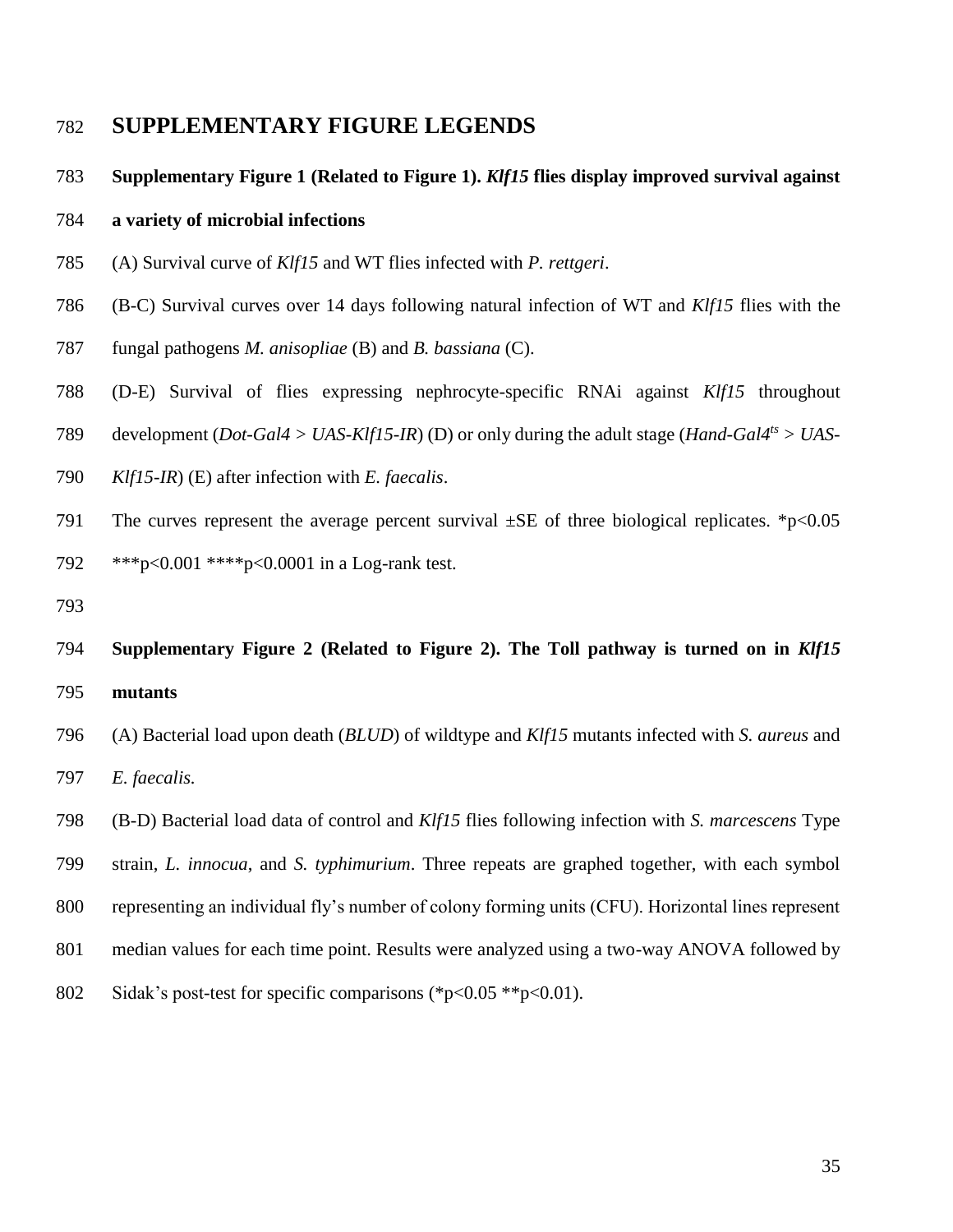(E) Representative fluorescence images of the abdomens of control and *Klf15* mutants 3 h post-804 injection with pHrodo bacteria. Fluorescence was quantified and the average plotted  $\pm$ SE. \*\*p<0.01 in a Student's t-test.

(F-G) Survival curves over 7 days of WT and *Klf15* flies that were pre-injected with latex beads

 24 h prior to infection with the pathogens *S. aureus* (D) and *E. faecalis* I. \*\*p<0.01 \*\*\*p<0.001 \*\*\*\*p<0.0001 in a Log-rank test.

(H) Phenoloxidase activity was measured using the L-DOPA assay. WT and *Klf15* samples were

measured in unchallenged conditions as well as following infection with *E. faecalis* and *S. aureus*.

\*p<0.05 \*\*p<0.01 in a Student's t-test.

(I) Comparison of *Klf15*; *PPO1<sup>A</sup>*,  $2^A$ ,  $3^I$  quadruple mutants to WT, *Klf15*, and *PPO1<sup>A</sup>*,  $2^A$ ,  $3^I$  mutants in experiments measuring survival against *S. aureus*. \*\*\*p<0.001 \*\*\*\*p<0.0001 in a Log-rank test.

815 (J) Heat map showing a list of circulating proteins depleted  $(\geq 1.5\text{-fold})$  in the hemolymph (insect

blood) of *Klf15* mutants relative to WT. A color scale on the left side of the heat map denotes

whether the gene that encodes each protein is transcriptionally decreased by infection (pink), a

- target of the Toll pathway (blue), or predicted to possess a signal peptide (beige). Core genes are
- 819 highlighted with a  $\star$  symbol (Troha et al., 2018).
- (K) Whole fly RT-qPCR of Toll target genes *CG18067* and *CG15293* and Imd target gene *AttD*
- using unchallenged WT and *Klf15* samples. \*p<0.05 in a Student's t-test.
- (L-M) Whole fly RT-qPCR of Toll target genes *IM2*, *CG15067*, and *Drs* and Imd target gene *Dpt*
- following infection with *S. aureus* (J) and *E. faecalis* (K). \*p<0.05 \*\*p<0.01 \*\*\*\*p<0.0001 in a
- Student's t-test.
-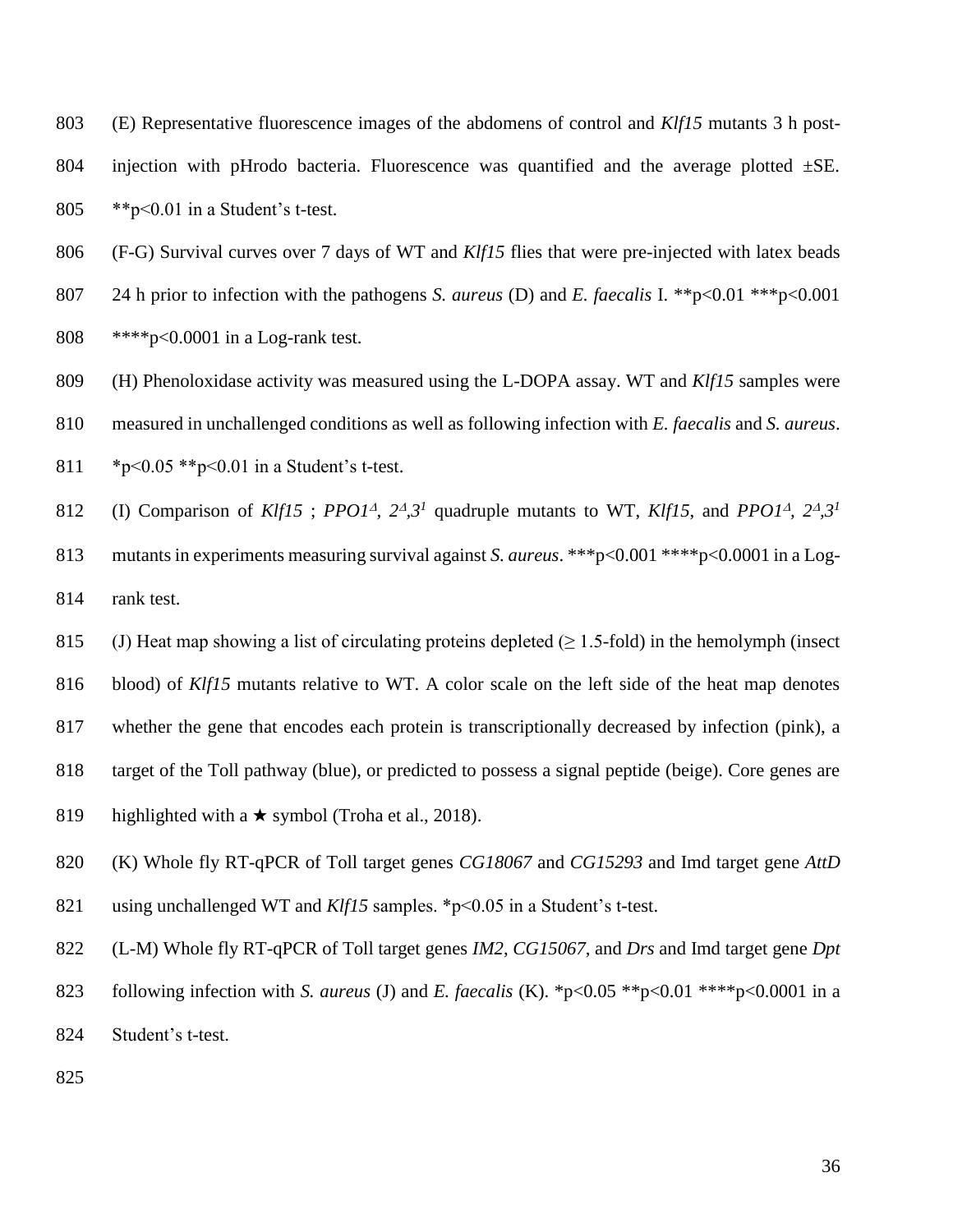#### **Supplementary Figure 3 (Related to Figure 3). Increased resistance to infection in** *Klf15*

- **flies is Toll-dependent**
- 828 (A-B) Comparison of *Klf15* ;;  $spz^{rm7}$  double mutants to WT, *Klf15*, and  $spz^{rm7}$  single mutants in
- experiments measuring mRNA expression of Toll target genes *CG15067* (A) and *Drs* (B) via RT-
- qPCR.
- 831 (C-G) Comparison of *Klf15* ;; *SPE<sup>SK6</sup>* double mutants to WT, *Klf15*, and *SPE<sup>SK6</sup>* single mutants in
- experiments measuring mRNA expression of Toll target genes *IM2* (C), *CG15067* (D), and *Drs*
- (E) via RT-qPCR as well as survival against *S. aureus* (F) and *E. faecalis* (G).
- 834 (H-I) Comparison of *Klf15*,  $psh^1$  double mutants to WT, *Klf15*, and  $psh^1$  single mutants in
- experiments measuring mRNA expression of Toll target genes *CG15067* (H) and *Drs* (I) via RT-qPCR.
- 837 (J-K) Comparison of *Klf15*; *modSP<sup>1</sup>* double mutants to WT, *Klf15*, and *modSP<sup>1</sup>* single mutants in experiments measuring mRNA expression of Toll target genes *CG15067* (J) and *Drs* (K) via
- RT-qPCR.
- 840 (L-M) Comparison of *Klf15*, *PGRP-SA*<sup>*seml*</sup> double mutants to WT, *Klf15*, and *PGRP-SA<sup>seml</sup>* single mutants in experiments measuring mRNA expression of Toll target genes *CG15067* (L) and *Drs*
- (M) via RT-qPCR.
- 843 (N-R) Comparison of *Klf15* ;; *GNBP3<sup>Hades</sup>* double mutants to WT, *Klf15*, and *GNBP3<sup>Hades</sup>* single
- mutants in experiments measuring mRNA expression of Toll target genes *IM2* (N), *CG15067* (O),
- and *Drs* (P) via RT-qPCR as well as survival against *S. aureus* (Q) and *E. faecalis* (R).
- 846 For RT-qPCR experiments, mean values of three or more repeats are given  $\pm$ SE (\*p<0.05
- \*\*p<0.01 \*\*\*p<0.001 \*\*\*\*p<0.0001 in a Student's t-test). Survival curves show the average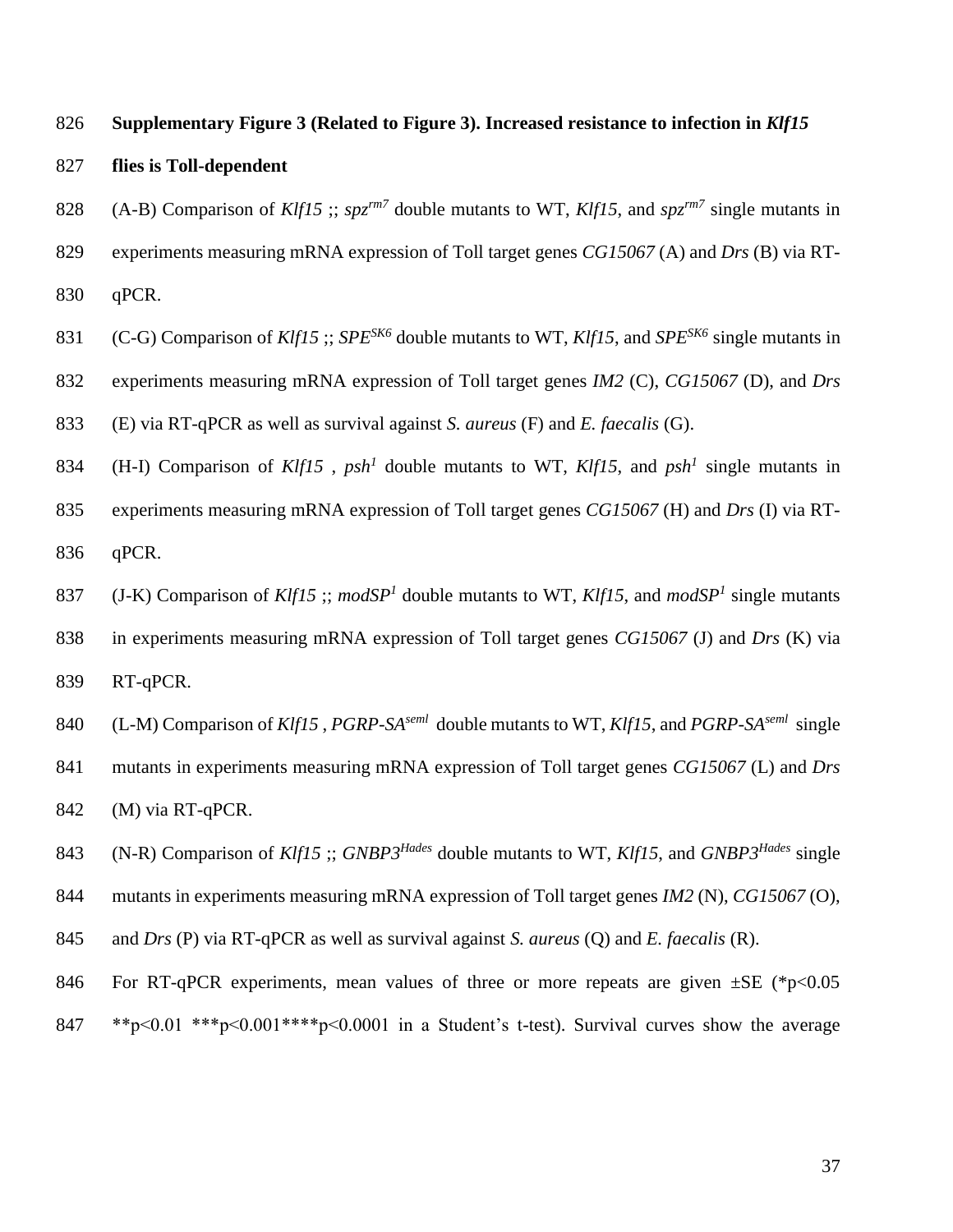848 percent survival  $\pm$ SE of three biological replicates (\*\*p<0.01 \*\*\*p<0.001 \*\*\*\*p<0.0001 in a Log-rank test).

650 (S-T) Bacterial load data of WT,  $K\{f15, \mod SP^1, K\{f15\}; \mod SP^1, PGRP-SA^{semi}, \mod K\{f15\}$ ,

851 *PGRP-SA*<sup>*seml*</sup> flies following infection with *S. aureus* and *E. faecalis*. Three repeats are graphed

together, with each symbol representing an individual fly's number of colony forming units (CFU).

Horizontal lines represent median values for each time point. Results were analyzed using a two-

way ANOVA followed by Sidak's post-test for specific comparisons (\*\*\*\*p<0.0001).

#### **Supplementary Figure 4 (Related to Figure 4). Nephrocytes prevent overactive immune**

#### **responses to gut microbes**

(A) Quantification of mRNA expression in conventional (CR), germ-free (GF), and germ-free flies

recolonized with either live *A. pomorum* (DAP-type PGN), live *L. brevis* (Lys-type PGN), or live

*E. faecalis* (Lys-type PGN). RT-qPCR measurements of Toll target gene *Drs* are shown.

 (B) Percent SMURF flies found after feeding a diet containing 2.5% Blue #1 Dye for both WT and *Klf15* flies.

(C) Comparison of circulating (hemolymph) bacteria between *Klf15* and control flies. Samples

were plated on three separate media: De Man, Rogosa, and Sharpe (MRS), Luria-Bertani (LB),

and yeast-peptone-glucose (YPG) agar.

(D) Comparison of whole fly microbiota between *Klf15* and control flies. Samples were plated on

867 three separate media: De Man, Rogosa, and Sharpe (MRS), Luria-Bertani (LB), and yeast-peptone-glucose (YPG) agar.

(E) Quantification of mRNA expression in conventional (CR), germ-free (GF), and germ-free flies

fed either heat-killed *A. pomorum* (DAP-type PGN), heat-killed *L. brevis* (Lys-type PGN), or heat-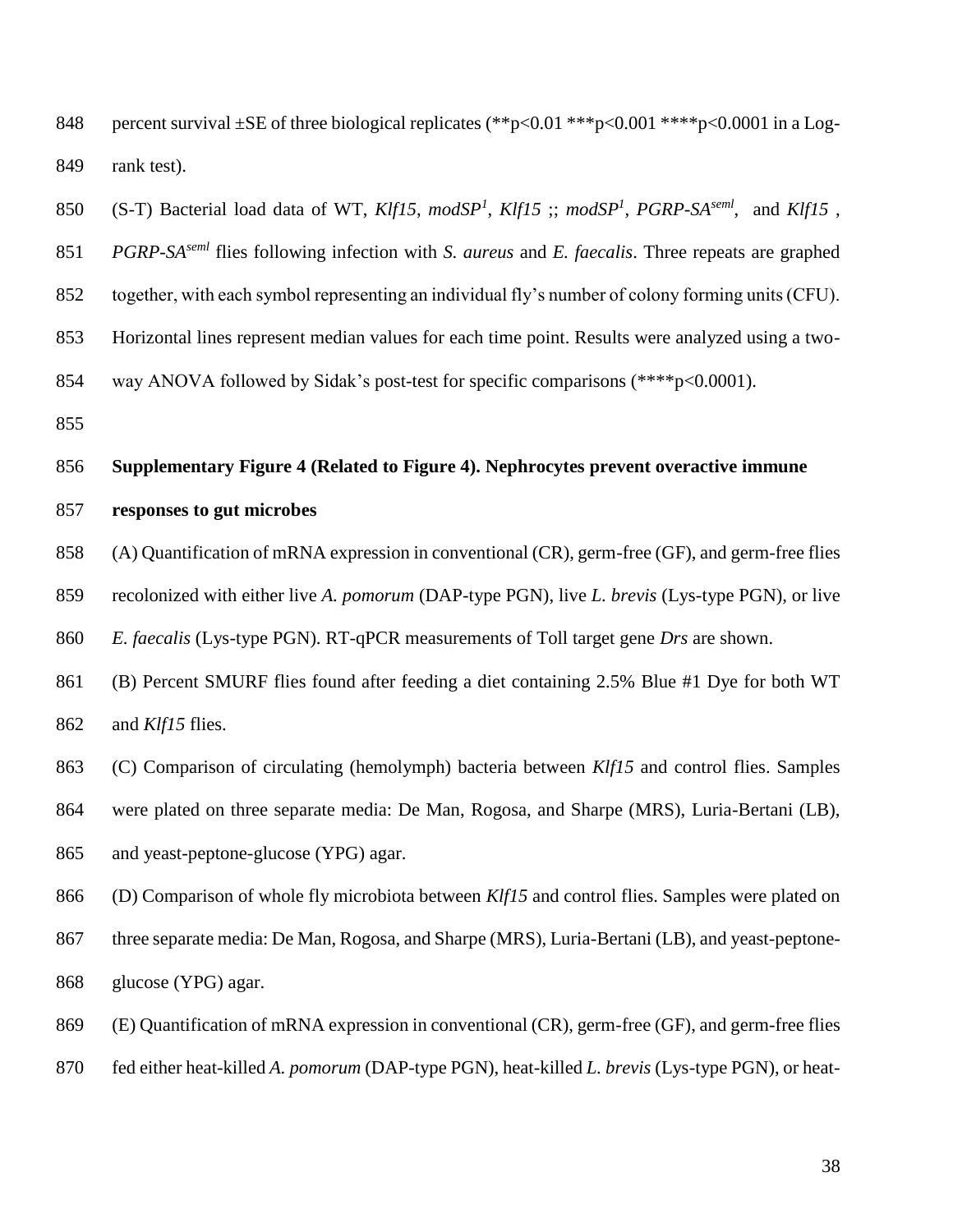| 871 | killed E. faecalis (Lys-type PGN). RT-qPCR measurements of Toll target gene Drs are presented.                                                                                     |
|-----|------------------------------------------------------------------------------------------------------------------------------------------------------------------------------------|
| 872 | For RT-qPCR experiments, mean values of three or more repeats are given $\pm$ SE. *p<0.05 **p<0.01                                                                                 |
| 873 | in a Student's t-test.                                                                                                                                                             |
| 874 | (F-H) Quantification of mRNA expression in flies overexpressing <i>SPE</i> ( $c$ 564-Gal4 <sup>ts</sup> > UAS-SPE)                                                                 |
| 875 | in both conventional (CR) and germ-free (GF) conditions. RT-qPCR measurements of Toll target                                                                                       |
| 876 | gene $IM2$ (F), $CG15067$ (G), and Drs (H) are shown.                                                                                                                              |
| 877 | (I) Whole fly RT-qPCR of <i>SPE</i> using unchallenged wildtype and $Klf15$ samples.                                                                                               |
| 878 |                                                                                                                                                                                    |
| 879 | Supplementary Figure 5 (Related to Figure 5). Nephrocytes uptake peptidoglycan from the                                                                                            |
| 880 | hemolymph                                                                                                                                                                          |
| 881 | (A) Quantification and comparison of PGN puncta per cell for CR and GF flies and flies expressing                                                                                  |
| 882 | shibire <sup>ts1</sup> (Dot-Gal4 > UAS-shi <sup>ts1</sup> ), Rab5 <sup>DN</sup> (Hand-Gal4 <sup>ts</sup> > UAS-Rab5 <sup>DN</sup> ), Rab7 <sup>DN</sup> (Hand-Gal4 <sup>ts</sup> ) |
| 883 | > UAS-Rab <sup>7DN</sup> ), Vha16-1-IR (Dot-Gal4 > UAS-Vha16-1-IR), and Vha44-IR (Dot-Gal4 > UAS-                                                                                  |
| 884 | Vha44-IR) in a nephrocyte-specific manner. ****p<0.0001 in a Student's t-test.                                                                                                     |
| 885 | (B) Pearson correlation coefficients (PCC) from co-localization experiments.                                                                                                       |
| 886 | (C) Immunostaining against PGN reveals colocalization (yellow circles) with the lysosomal                                                                                          |
| 887 |                                                                                                                                                                                    |
|     | marker Lamp1. Scalebar: 10µm                                                                                                                                                       |
| 888 | (D1-D2) Control images (18°C) for <i>shibire<sup>ts1</sup></i> ( <i>Dot-Gal4</i> > <i>UAS-shi<sup>ts1</sup></i> ) and <i>Rab</i> 7 <sup>DN</sup> ( <i>Hand-Gal4<sup>ts</sup></i>   |
| 889 | > UAS-Rab $7^{DN}$ ) experiments.                                                                                                                                                  |

891 accumulation of PGN in nephrocytes when compared to control. Scalebars:  $10 \mu m$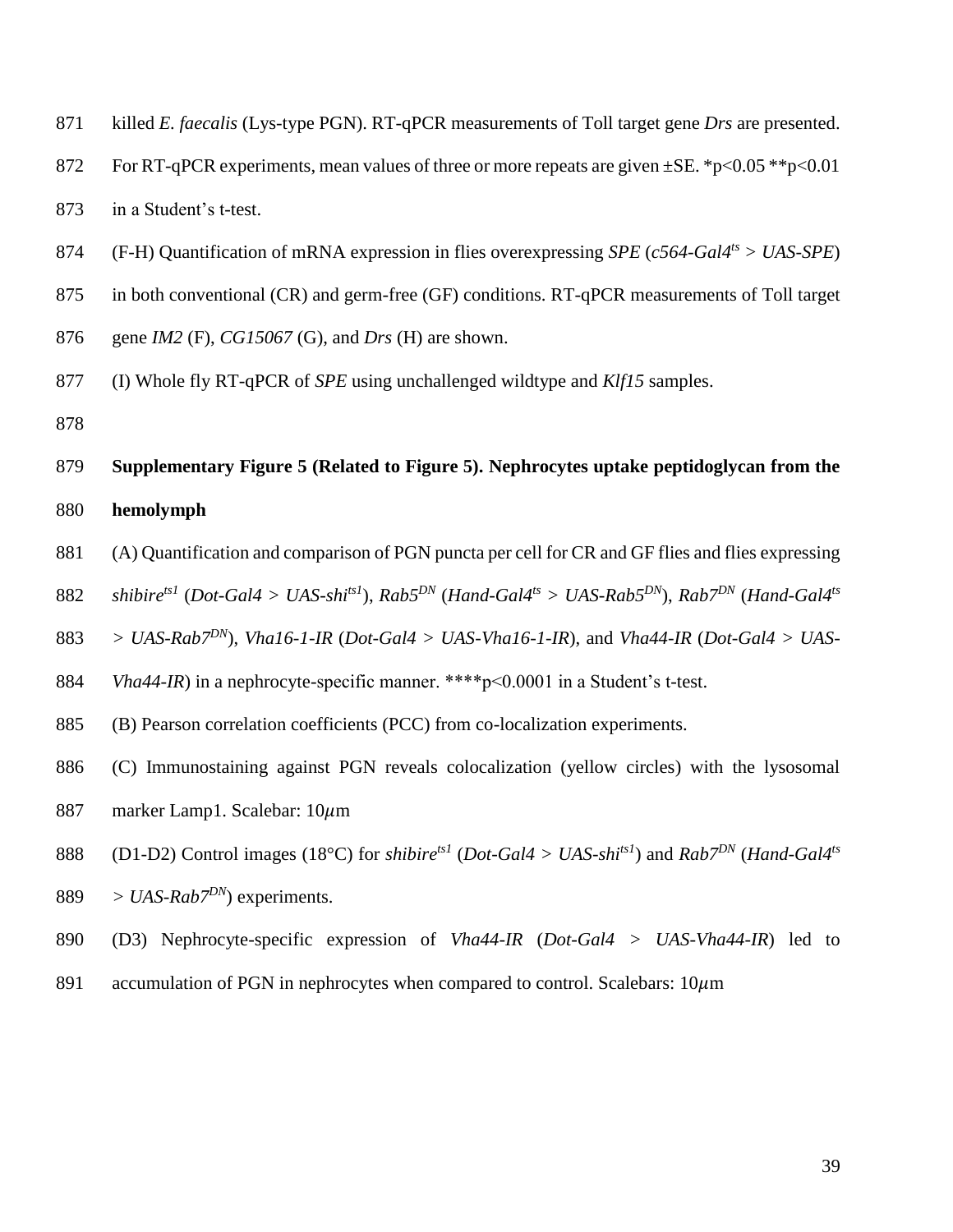(E) Surface view: Immunostaining against Duf (labels the lacunae) shows expansion of the lacunae

893 in *shibire<sup>ts1</sup>* (*Dot-Gal4 > UAS-shi<sup>ts1</sup>*) flies. Immunostaining with PGN antibody reveals that PGN

is accumulating in the lacunae.

# **DATA AND CODE AVAILABILITY**

This study did not generate datasets/code.

# **REFERENCES**

| 901 | Aggarwal, K., Rus, F., Vriesema-Magnuson, C., Erturk-Hasdemir, D., Paquette, N., Silverman, |
|-----|---------------------------------------------------------------------------------------------|
| 902 | N., 2008. Rudra interrupts receptor signaling complexes to negatively regulate the IMD      |
| 903 | pathway. PLoS Pathog 4, e1000120. doi:10.1371/journal.ppat.1000120                          |

- Aggarwal, S.K., King, R.C., 1967. The ultrastructure of the wreath cells of Drosophila melanogaster larvae. Protoplasma 63, 343–352.
- Ayres, J.S., Schneider, D.S., 2011. Tolerance of Infections. Annu Rev Immunol. doi:10.1146/annurev-immunol-020711-075030
- Basbous, N., Coste, F., Leone, P., Vincentelli, R., Royet, J., Kellenberger, C., Roussel, A., 2011. The Drosophila peptidoglycan-recognition protein LF interacts with peptidoglycan-
- recognition protein LC to downregulate the Imd pathway. EMBO Reports 12, 327–333. 911 doi:10.1038/embor.2011.19<br>912 Binggeli, O., Neven, C., Poidevi
- Binggeli, O., Neyen, C., Poidevin, M., Lemaitre, B., 2014. Prophenoloxidase Activation Is Required for Survival to Microbial Infections in Drosophila. PLoS Pathog 10, e1004067. doi:10.1371/journal.ppat.1004067
- Bischoff, V., Vignal, C., Duvic, B., Boneca, I.G., Hoffmann, J.A., Royet, J., 2006. Downregulation of the Drosophila immune response by peptidoglycan-recognition proteins
- SC1 and SC2. PLoS Pathog 2, e14. doi:10.1371/journal.ppat.0020014
- Broderick, N.A., Buchon, N., Lemaitre, B., 2014. Microbiota-induced changes in drosophila melanogaster host gene expression and gut morphology. MBio 5, e01117–14. doi:10.1128/mBio.01117-14
- Buchon, N., Poidevin, M., Kwon, H.-M., Guillou, A., Sottas, V., Lee, B.L., Lemaitre, B., 2009. A single modular serine protease integrates signals from pattern-recognition receptors upstream of the Drosophila Toll pathway. Proceedings of the National Academy of Sciences 106, 12442–12447. doi:10.1073/pnas.0901924106
- Buchon, N., Silverman, N., Cherry, S., 2014. Immunity in Drosophila melanogaster from microbial recognition to whole-organism physiology. Nat Rev Immunol 14, 796–810. doi:10.1038/nri3763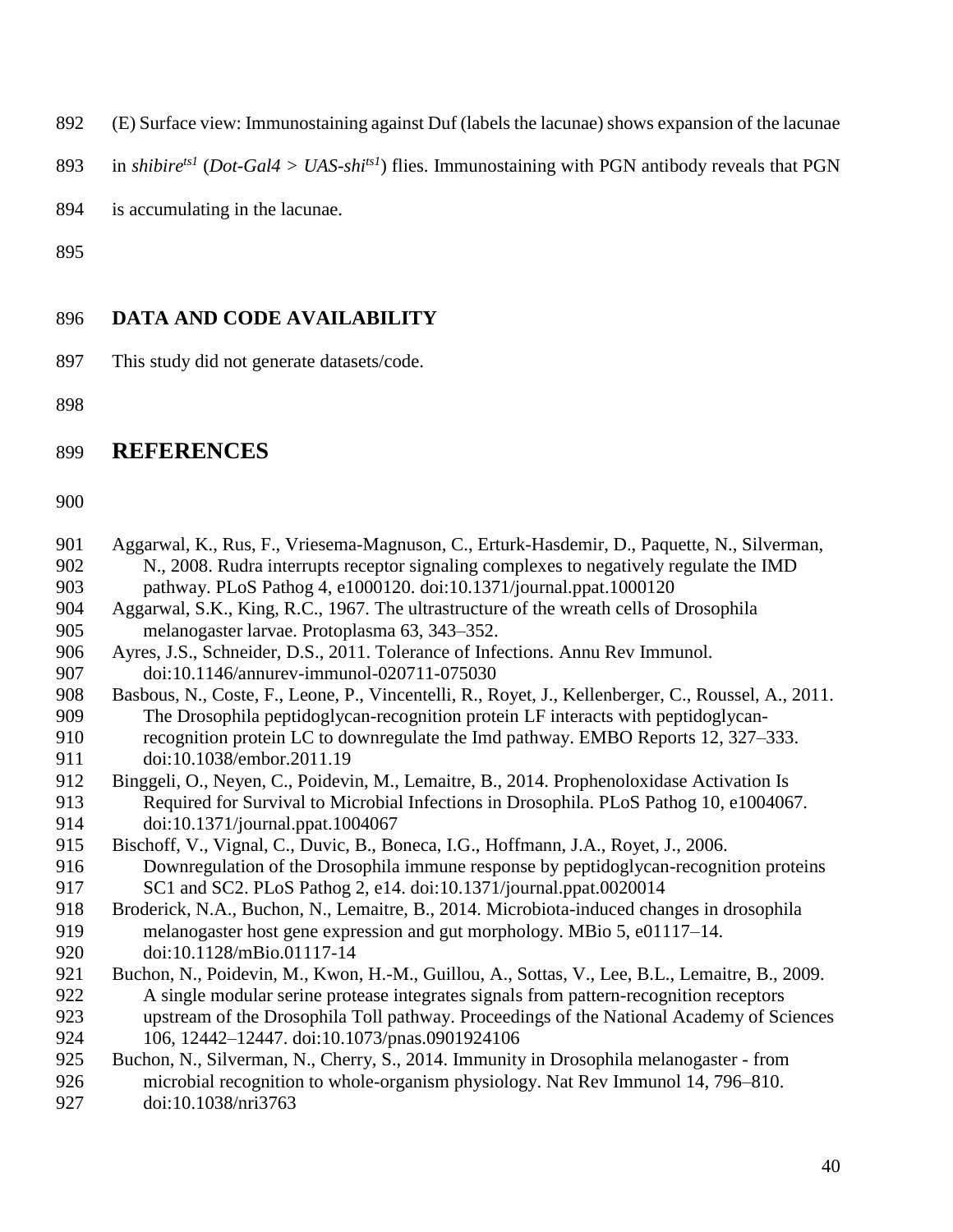- Cao, Y., Chtarbanova, S., Petersen, A.J., Ganetzky, B., 2013. Dnr1 mutations cause
- neurodegeneration in Drosophila by activating the innate immune response in the brain. Proceedings of the National Academy of Sciences 110, E1752–60.
- doi:10.1073/pnas.1306220110
- Capo, F., Chaduli, D., Viallat-Lieutaud, A., Charroux, B., Royet, J., 2017. Oligopeptide Transporters of the SLC15 Family Are Dispensable for Peptidoglycan Sensing and Transport in Drosophila. J Innate Immun 9, 483–492. doi:10.1159/000475771
- Cecconi, M., Evans, L., Levy, M., Rhodes, A., 2018. Sepsis and septic shock. The Lancet 392, 75–87. doi:10.1016/S0140-6736(18)30696-2
- Charroux, B., Capo, F., Kurz, C.L., Peslier, S., Chaduli, D., Viallat-Lieutaud, A., Royet, J., 2018. Cytosolic and Secreted Peptidoglycan-Degrading Enzymes in Drosophila Respectively Control Local and Systemic Immune Responses to Microbiota. Cell Host Microbe 23, 215– 228.e4. doi:10.1016/j.chom.2017.12.007
- Chintapalli, V.R., Wang, J., Dow, J.A.T., 2007. Using FlyAtlas to identify better Drosophila melanogaster models of human disease. Nat Genet 39, 715–720. doi:10.1038/ng2049
- Clarke, T.B., Davis, K.M., Lysenko, E.S., Zhou, A.Y., Yu, Y., Weiser, J.N., 2010. Recognition of peptidoglycan from the microbiota by Nod1 enhances systemic innate immunity. Nat. Med. 16, 228–231. doi:10.1038/nm.2087
- Corbitt, N., Kimura, S., Isse, K., Specht, S., Chedwick, L., Rosborough, B.R., Lunz, J.G., Murase, N., Yokota, S., Demetris, A.J., 2013. Gut Bacteria Drive Kupffer Cell Expansion via MAMP-Mediated ICAM-1 Induction on Sinusoidal Endothelium and Influence Preservation-Reperfusion Injury after Orthotopic Liver Transplantation. Am J Pathol 182, 180–191. doi:10.1016/j.ajpath.2012.09.010
- Crossley, A.C., 1972. The ultrastructure and function of pericardial cells and other nephrocytes in an insect: Calliphora erythrocephala. Tissue Cell 4, 529–560.
- de Gregorio, E., Han, S.-J., Lee, W.-J., Baek, M.-J., Osaki, T., Kawabata, S.-I., Lee, B.-L., Iwanaga, S., Lemaitre, B., Brey, P.T., 2002. An immune-responsive Serpin regulates the melanization cascade in Drosophila. Dev Cell 3, 581–592.
- Denholm, B., development, H.S.C.O.I.G., 2009, 2009. Bringing together components of the fly renal system. Elsevier
- 958 . doi:10.1016/j.gde.2009.08.006<br>959 Dudzic, J.P., Kondo, S., Ueda, R
- Dudzic, J.P., Kondo, S., Ueda, R., Bergman, C.M., Lemaitre, B., 2015. Drosophila innate immunity: regional and functional specialization of prophenoloxidases. BMC Biol 13, 81. doi:10.1186/s12915-015-0193-6
- Duneau, D., Ferdy, J.-B., Revah, J., Kondolf, H., Ortiz, G.A., Lazzaro, B.P., Buchon, N., 2017. Stochastic variation in the initial phase of bacterial infection predicts the probability of survival in D. melanogaster. elife 6, e28298. doi:10.7554/eLife.28298
- Elrod-Erickson, M., Mishra, S., Schneider, D.S., 2000. Interactions between the cellular and humoral immune responses in Drosophila 10, 781–784. doi:10.1016/S0960-9822(00)00569- 8
- Fu, Y., Zhu, J.-Y., Zhang, F., Richman, A., Zhao, Z., Han, Z., 2017. Comprehensive functional analysis of Rab GTPases in Drosophila nephrocytes. Cell Tissue Res 368, 615–627.
- Gendrin, M., Welchman, D.P., Poidevin, M., Hervé, M., Lemaitre, B., 2009. Long-range
- activation of systemic immunity through peptidoglycan diffusion in Drosophila. PLoS
- Pathog 5, e1000694. doi:10.1371/journal.ppat.1000694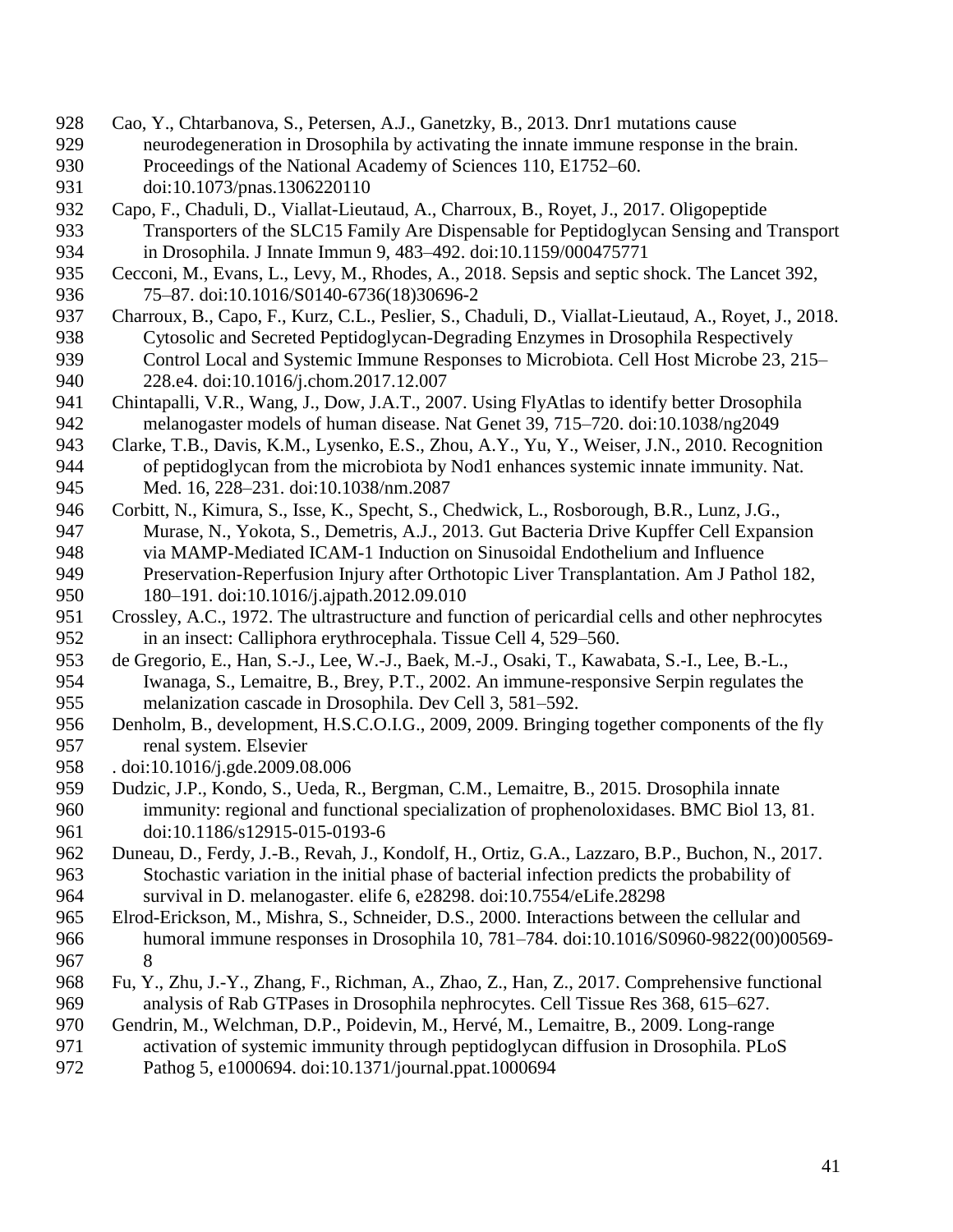- Ghosh, A.C., O'Connor, M.B., 2014. Systemic Activin signaling independently regulates sugar homeostasis, cellular metabolism, and pH balance in Drosophila melanogaster. Proceedings of the National Academy of Sciences 111, 5729–5734. doi:10.1073/pnas.1319116111
- Glorieux, G., Mullen, W., Duranton, F., Filip, S., Gayrard, N., Husi, H., Schepers, E., Neirynck, N., Schanstra, J.P., Jankowski, J., Mischak, H., Argilés, À., Vanholder, R., Vlahou, A.,
- Klein, J., 2015. New insights in molecular mechanisms involved in chronic kidney disease using high-resolution plasma proteome analysis. Nephrol Dial Transplant 30, 1842–1852.
- doi:10.1093/ndt/gfv254
- Gordon, M.D., Ayres, J.S., Schneider, D.S., Nusse, R., 2008. Pathogenesis of listeria-infected Drosophila wntD mutants is associated with elevated levels of the novel immunity gene edin. PLoS Pathog 4, e1000111. doi:10.1371/journal.ppat.1000111
- Gottar, M., Gobert, V., Matskevich, A.A., Reichhart, J.M., Wang, C., Butt, T.M., Belvin, M., Hoffmann, J.A., Ferrandon, D., 2006. Dual detection of fungal infections in Drosophila via recognition of glucans and sensing of virulence factors. Cell 127, 1425–1437. doi:10.1016/j.cell.2006.10.046
- Guillou, A., Troha, K., Wang, H., Franc, N.C., Buchon, N., 2016. The Drosophila CD36 Homologue croquemort Is Required to Maintain Immune and Gut Homeostasis during Development and Aging. - PubMed - NCBI. PLoS Pathog 12, e1005961. doi:10.1371/journal.ppat.1005961
- Guo, L., Karpac, J., Tran, S.L., Jasper, H., 2014. PGRP-SC2 Promotes Gut Immune Homeostasis to Limit Commensal Dysbiosis and Extend Lifespan. Cell 156, 109–122. doi:10.1016/j.cell.2013.12.018
- Hartley, P.S., Motamedchaboki, K., Bodmer, R., Ocorr, K., 2016. SPARC-Dependent Cardiomyopathy in Drosophila. Circ Cardiovasc Genet 9, 119–129. doi:10.1161/CIRCGENETICS.115.001254
- Ivy, J.R., Drechsler, M., Catterson, J.H., Bodmer, R., Ocorr, K., Paululat, A., Hartley, P.S., 2015. Klf15 Is Critical for the Development and Differentiation of Drosophila Nephrocytes. PLoS ONE 10, e0134620. doi:10.1371/journal.pone.0134620
- Jang, I.-H., Chosa, N., Kim, S.-H., Nam, H.-J., Lemaitre, B., Ochiai, M., Kambris, Z., Brun, S., Hashimoto, C., Ashida, M., Brey, P.T., Lee, W.-J., 2006. A Spätzle-processing enzyme required for toll signaling activation in Drosophila innate immunity. Dev Cell 10, 45–55. doi:10.1016/j.devcel.2005.11.013
- Kaneko, T., Goldman, W.E., Mellroth, P., Steiner, H., Fukase, K., Kusumoto, S., Harley, W., Fox, A., Golenbock, D., Silverman, N., 2004. Monomeric and polymeric gram-negative peptidoglycan but not purified LPS stimulate the Drosophila IMD pathway. Immunity 20, 637–649.
- Kaneko, T., Yano, T., Aggarwal, K., Lim, J.-H., Ueda, K., Oshima, Y., Peach, C., Erturk-Hasdemir, D., Goldman, W.E., Oh, B.-H., Kurata, S., Silverman, N., 2006. PGRP-LC and
- PGRP-LE have essential yet distinct functions in the drosophila immune response to monomeric DAP-type peptidoglycan. Nat Immunol 7, 715–723. doi:10.1038/ni1356
- Kawasaki, A., Takada, H., Kotani, S., Inai, S., Nagaki, K., Matsumoto, M., Yokogawa, K.,
- Kawata, S., Kusumoto, S., Shiba, T., 1987. Activation of the Human Complement Cascade
- by Bacterial Cell Walls, Peptidoglycans, Water‐Soluble Peptidoglycan Components, and
- Synthetic Muramylpeptides—Studies on Active Components and Structural Requirements.
- Microbiology and Immunology 31, 551–569. doi:10.1111/j.1348-0421.1987.tb03117.x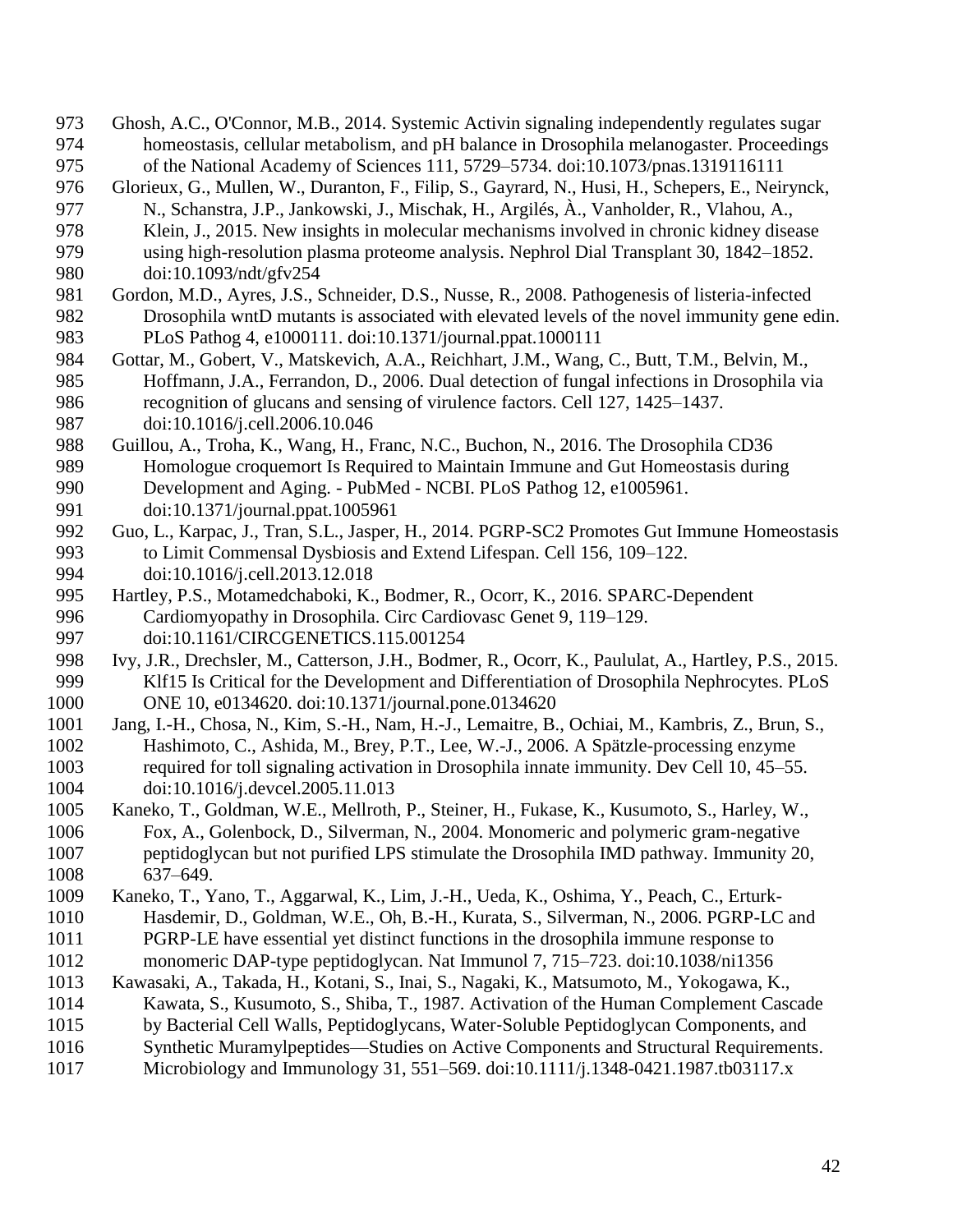- Kim Newton, V.M.D., 2012. Signaling in Innate Immunity and Inflammation. Cold Spring Harb Perspect Biol 4, a006049–a006049. doi:10.1101/cshperspect.a006049
- Kleino, A., Myllymäki, H., Kallio, J., Vanha-Aho, L.-M., Oksanen, K., Ulvila, J., Hultmark, D., Valanne, S., Rämet, M., 2008. Pirk is a negative regulator of the Drosophila Imd pathway. J Immunol 180, 5413–5422.
- Kosaka, T., Ikeda, K., 1983. Reversible blockage of membrane retrieval and endocytosis in the garland cell of the temperature-sensitive mutant of Drosophila melanogaster, shibirets1. J Cell Biol 97, 499–507. doi:10.1083/jcb.97.2.499
- Lemaitre, B., Hoffmann, J.A., 2007. The host defense of Drosophila melanogaster. Annu Rev Immunol 25, 697–743. doi:10.1146/annurev.immunol.25.022106.141615
- Levashina, E.A., Langley, E., Green, C., Gubb, D., Ashburner, M., Hoffmann, J.A., Reichhart, J.M., 1999. Constitutive Activation of Toll-Mediated Antifungal Defense in Serpin-Deficient Drosophila. Science 285, 1917–1919. doi:10.1126/science.285.5435.1917
- Lhocine, N., Ribeiro, P.S., Buchon, N., Wepf, A., Wilson, R., Tenev, T., Lemaitre, B., Gstaiger, M., Meier, P., Leulier, F., 2008. PIMS modulates immune tolerance by negatively regulating Drosophila innate immune signaling. Cell Host Microbe 4, 147–158.

doi:10.1016/j.chom.2008.07.004

 Liu, X., Hodgson, J.J., Buchon, N., 2017. Drosophila as a model for homeostatic, antibacterial, and antiviral mechanisms in the gut. PLoS Pathog 13, e1006277.

doi:10.1371/journal.ppat.1006277

- Maillet, F., Bischoff, V., Vignal, C., Hoffmann, J., Royet, J., 2008. The Drosophila peptidoglycan recognition protein PGRP-LF blocks PGRP-LC and IMD/JNK pathway activation. Cell Host Microbe 3, 293–303. doi:10.1016/j.chom.2008.04.002
- Mallipattu, S.K., Liu, R., Zheng, F., Narla, G., Ma'ayan, A., Dikman, S., Jain, M.K., Saleem, M., D'Agati, V., Klotman, P., Chuang, P.Y., He, J.C., 2012. Kruppel-like factor 15 (KLF15) is a key regulator of podocyte differentiation. Journal of Biological Chemistry 287, 19122– 19135. doi:10.1074/jbc.M112.345983
- Mauvezin, C., Nagy, P., Juhász, G., Neufeld, T.P., 2015. Autophagosome-lysosome fusion is independent of V-ATPase-mediated acidification. Nat Commun 6, 7007. doi:10.1038/ncomms8007
- Michel, T., Reichhart, J.M., Hoffmann, J.A., Royet, J., 2001. Drosophila Toll is activated by Gram-positive bacteria through a circulating peptidoglycan recognition protein. Nature 414, 756–759. doi:10.1038/414756a
- Ming, M., Obata, F., Kuranaga, E., Miura, M., 2014. Persephone/Spätzle pathogen sensors mediate the activation of Toll receptor signaling in response to endogenous danger signals in apoptosis-deficient Drosophila. Journal of Biological Chemistry 289, 7558–7568. doi:10.1074/jbc.M113.543884
- Na, J., Cagan, R.L., 2013. The Drosophila nephrocyte: back on stage. J. Am. Soc. Nephrol. 24, 161–163. doi:10.1681/ASN.2012121227
- Paredes, J.C., Welchman, D.P., Poidevin, M., Lemaitre, B., 2011. Negative Regulation by Amidase PGRPs Shapes the Drosophila Antibacterial Response and Protects the Fly from Innocuous Infection. Immunity 35, 770–779. doi:10.1016/j.immuni.2011.09.018
- Psathaki, O.-E., Dehnen, L., Hartley, P.S., Paululat, A., 2018a. Drosophila pericardial nephrocyte ultrastructure changes during ageing. Mech. Ageing Dev. 173, 9–20.
- doi:10.1016/j.mad.2018.04.006